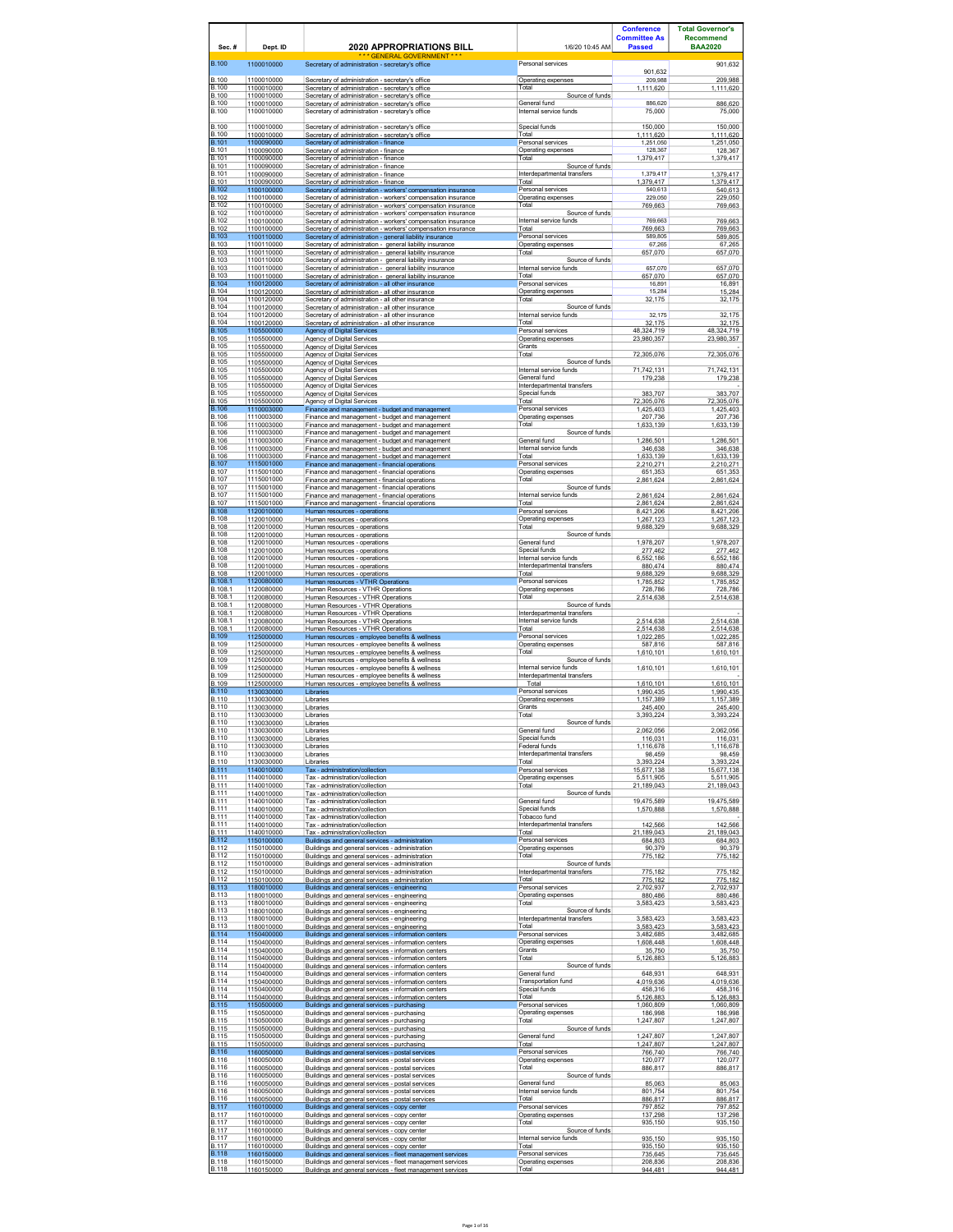|                              |                                        |                                                                                                                                                                               |                                                | <b>Conference</b><br><b>Committee As</b> | <b>Total Governor's</b><br><b>Recommend</b> |
|------------------------------|----------------------------------------|-------------------------------------------------------------------------------------------------------------------------------------------------------------------------------|------------------------------------------------|------------------------------------------|---------------------------------------------|
| $Sec.$ #<br>B.118            | Dept. ID<br>1160150000                 | <b>2020 APPROPRIATIONS BILL</b>                                                                                                                                               | 1/6/20 10:45 AM<br>Source of funds             | <b>Passed</b>                            | <b>BAA2020</b>                              |
| B.118                        | 1160150000                             | Buildings and general services - fleet management services                                                                                                                    | Internal service funds                         | 944.481                                  | 944.481                                     |
| B.118                        |                                        | Buildings and general services - fleet management services                                                                                                                    | Total                                          | 944.481                                  | 944 481                                     |
| <b>B.119</b><br>B.119        | 1160150000<br>1160200000               | Buildings and general services - fleet management services<br>Buildings and general services - federal surplus property                                                       | Personal services<br>Operating expenses        | 14,945                                   | 14,945                                      |
| B.119<br>B.119               | 1160200000<br>1160200000<br>1160200000 | Buildings and general services - federal surplus property<br>Buildings and general services - federal surplus property                                                        | Total<br>Source of funds                       | 8,107<br>23.052                          | 8,107<br>23,052                             |
| B.119                        | 1160200000                             | Buildings and general services - federal surplus property                                                                                                                     | Enterprise funds                               | 23,052                                   | 23,052                                      |
| B.119                        | 1160200000                             | Buildings and general services - federal surplus property                                                                                                                     | Total                                          | 23.052                                   |                                             |
| <b>B.120</b><br>B.120        | 1160250000<br>1160250000               | Buildings and general services - federal surplus property<br>Buildings and general services - state surplus property                                                          | Personal services<br>Operating expenses        | 190,580<br>121.866                       | 23.052<br>190,580<br>121 866                |
| <b>B.120</b><br>B.120        | 1160250000<br>1160250000               | Buildings and general services - state surplus property<br>Buildings and general services - state surplus property<br>Buildings and general services - state surplus property | Total<br>Source of funds                       | 312,446                                  | 312,446                                     |
| <b>B.120</b><br><b>B.120</b> | 1160250000<br>1160250000               | Buildings and general services - state surplus property<br>Buildings and general services - state surplus property                                                            | Internal service funds<br>Enterprise funds     | 312,446                                  | 312,446                                     |
| B.120                        | 1160250000                             | Buildings and general services - state surplus property                                                                                                                       | Total                                          | 312,446                                  | 312,446                                     |
| <b>B.121</b>                 | 1160300000                             | Buildings and general services - property management                                                                                                                          | Personal services                              | 1.342.177                                | 1,342,177                                   |
| <b>B.121</b>                 | 1160300000                             | Buildings and general services - property management                                                                                                                          | Operating expenses                             | 457.542                                  | 457.542                                     |
| B.121                        | 1160300000                             | Buildings and general services - property management                                                                                                                          | Total                                          | 1,799,719                                | 1,799,719                                   |
| <b>B.121</b><br><b>B.121</b> | 1160300000<br>1160300000               | Buildings and general services - property management<br>Buildings and general services - property management                                                                  | Source of funds<br>Internal service funds      | 1,799,719                                | 1,799,719                                   |
| <b>B.121</b>                 | 1160300000                             | Buildings and general services - property management                                                                                                                          | Total                                          | 1,799,719                                | 1,799,719                                   |
| $\overline{B.122}$           | 1160550000                             | Buildings and general services - fee for space                                                                                                                                | Personal services                              | 16,518,501                               | 16.518.501                                  |
| <b>B.122</b>                 | 1160550000                             | Buildings and general services - fee for space                                                                                                                                | Operating expenses                             | 14,082,725                               | 14,082,725                                  |
| <b>B.122</b>                 | 1160550000                             | Buildings and general services - fee for space                                                                                                                                | Total                                          | 30.601.226                               | 30.601.226                                  |
| <b>B.122</b><br>B.122        | 1160550000<br>1160550000               | Buildings and general services - fee for space<br>Buildings and general services - fee for space                                                                              | Source of funds<br>Internal service funds      | 30.601.226                               | 30.601.226                                  |
| <b>B.122</b><br><b>B.123</b> | 1160550000<br>1110023000               | Buildings and general services - fee for space<br>Geographic information system                                                                                               | Total<br>Grants                                | 30,601,226                               | 30,601,226                                  |
| B.123<br><b>B.123</b>        | 1110023000<br>1110023000               | Geographic information system<br>Geographic information system                                                                                                                | Total<br>Source of funds                       | ٠                                        |                                             |
| B.123<br>B.123               | 1110023000<br>1110023000               | Geographic information system<br>Geographic information system                                                                                                                | Special funds<br>Total                         |                                          |                                             |
| <b>B.124</b>                 | 1200010000                             | Executive office - aovernor's office                                                                                                                                          | Personal services                              | 1.372.645                                | 1.372.645                                   |
| <b>B.124</b>                 | 1200010000                             | Executive office - governor's office                                                                                                                                          | Operating expenses                             | 472,437                                  | 472,437                                     |
| B.124<br><b>B.124</b>        | 1200010000<br>1200010000               | Executive office - aovernor's office<br>Executive office - governor's office                                                                                                  | Total<br>Source of funds                       | 1.845.082                                | 1.845.082                                   |
| B.124                        | 1200010000                             | Executive office - governor's office                                                                                                                                          | General fund                                   | 1,658,582                                | 1,658,582                                   |
| B.124                        | 1200010000                             | Executive office - governor's office                                                                                                                                          | Interdepartmental transfers                    | 186,500                                  | 186,500                                     |
| <b>B.124</b>                 | 1200010000                             | Executive office - governor's office                                                                                                                                          | Total                                          | 1,845,082                                | 1,845,082                                   |
| <b>B.125</b>                 | 1210001000                             | Legislative council                                                                                                                                                           | Personal services                              | 4,317,739                                | 4,317,739                                   |
| <b>B.125</b>                 | 1210001000                             | Legislative council                                                                                                                                                           | Operating expenses                             | 866,574                                  | 866,574                                     |
| <b>B.125</b>                 | 1210001000                             | Legislative council                                                                                                                                                           | Total                                          | 5.184.313                                | 5.184.313                                   |
| <b>B.125</b><br><b>B.125</b> | 1210001000<br>1210001000               | Legislative council<br>Legislative council                                                                                                                                    | Source of funds<br>General fund                | 5.184.313                                | 5.184.313                                   |
| <b>B.125</b>                 | 1210001000                             | Legislative council                                                                                                                                                           | Total                                          | 5,184,313                                | 5,184,313                                   |
| <b>B.126</b>                 | 1210002000                             | Legislature                                                                                                                                                                   | Personal services                              | 4,234,740                                | 4,234,740                                   |
| <b>B.126</b>                 | 1210002000                             | Legislature                                                                                                                                                                   | Operating expenses                             | 3,884,632                                | 3,884,632                                   |
| <b>B.126</b>                 | 1210002000                             | Legislature                                                                                                                                                                   | Total                                          | 8,119,372                                | 8,119,372                                   |
| <b>B.126</b><br><b>B.126</b> | 1210002000<br>1210002000               | I egislature<br>Legislature                                                                                                                                                   | Source of funds<br>General fund                | 8,119,372                                | 8,119,372                                   |
| <b>B.126</b>                 | 1210002000                             | Legislature                                                                                                                                                                   | Total                                          | 8.119.372                                | 8.119.372                                   |
| <b>B.127</b>                 | 1220000000                             | Joint fiscal committee                                                                                                                                                        | Personal services                              | 1,858,779                                | 1,858,779                                   |
| B.127                        | 1220000000                             | Joint fiscal committee                                                                                                                                                        | Operating expenses                             | 164,274                                  | 164,274                                     |
| B.127                        | 1220000000                             | Joint fiscal committee                                                                                                                                                        | Total                                          | 2,023,053                                | 2,023,053                                   |
| <b>B.127</b><br>B.127        | 1220000000<br>1220000000               | Joint fiscal committee<br>Joint fiscal committee                                                                                                                              | Source of funds<br>General fund                | 2,023,053                                | 2,023,053                                   |
| B.127                        | 1220000000                             | Joint fiscal committee                                                                                                                                                        | Total                                          | 2,023,053                                | 2,023,053                                   |
| <b>B.128</b>                 | 1230001000                             | Sergeant at arms                                                                                                                                                              | Personal services                              | 785.233                                  | 785.233                                     |
| <b>B.128</b>                 | 1230001000                             | Sergeant at arms                                                                                                                                                              | Operating expenses                             | 77,971                                   | 77,971                                      |
| B.128                        | 1230001000                             | Sergeant at arms                                                                                                                                                              | Total                                          | 863.204                                  | 863.204                                     |
| <b>B.128</b><br>B.128        | 1230001000<br>1230001000               | Sergeant at arms<br>Sergeant at arms                                                                                                                                          | Source of funds<br>General fund                | 863,204                                  | 863,204                                     |
| B.128                        | 1230001000                             | Sergeant at arms                                                                                                                                                              | Total                                          | 863.204                                  | 863,204                                     |
| <b>B.129</b>                 | 1240001000                             | Lieutenant governor                                                                                                                                                           | Personal services                              | 231,651                                  | 231,651                                     |
| B.129                        | 1240001000                             | Lieutenant governor                                                                                                                                                           | Operating expenses                             | 31,482                                   | 31,482                                      |
| <b>B.129</b>                 | 1240001000                             | Lieutenant governor                                                                                                                                                           | Total                                          | 263,133                                  | 263,133                                     |
| <b>B.129</b><br>B.129        | 1240001000<br>1240001000               | Lieutenant governor<br>Lieutenant governor                                                                                                                                    | Source of funds<br>General fund                | 263,133                                  | 263,133                                     |
| <b>B.129</b>                 | 1240001000                             | Lieutenant governor                                                                                                                                                           | Total                                          | 263.133                                  | 263.133                                     |
| <b>B.130</b>                 | 1250010000                             | Auditor of accounts                                                                                                                                                           | Personal services                              | 3,477,063                                | 3,477,063                                   |
| <b>B.130</b>                 | 1250010000                             | Auditor of accounts                                                                                                                                                           | Operating expenses                             | 157,985                                  | 157,985                                     |
| <b>B.130</b>                 | 1250010000                             | Auditor of accounts                                                                                                                                                           | Total                                          | 3,635,048                                | 3,635,048                                   |
| <b>B.130</b><br><b>B.130</b> | 1250010000<br>1250010000               | Auditor of accounts<br>Auditor of accounts                                                                                                                                    | Source of funds<br>General fund                | 404 513                                  | 404.513                                     |
| <b>B.130</b>                 | 1250010000                             | Auditor of accounts                                                                                                                                                           | Special funds                                  | 53,145                                   | 53,145                                      |
| <b>B.130</b>                 | 1250010000                             | Auditor of accounts                                                                                                                                                           | Internal service funds                         | 3.177.390                                | 3.177.390                                   |
| <b>B.130</b>                 | 1250010000                             | Auditor of accounts                                                                                                                                                           | Total                                          | 3,635,048                                | 3,635,048                                   |
| <b>B.131</b>                 | 1260010000                             | State treasurer                                                                                                                                                               | Personal services                              | 3,848,234                                | 3.848.234                                   |
| <b>B.131</b>                 | 1260010000                             | State treasurer                                                                                                                                                               | Operating expenses                             | 222,299                                  | 222,299                                     |
| <b>B.131</b>                 | 1260010000                             | State treasurer                                                                                                                                                               | Total                                          | 4,070,533                                | 4,070,533                                   |
| <b>B.131</b><br><b>B.131</b> | 1260010000<br>1260010000               | State treasurer<br>State treasurer                                                                                                                                            | Source of funds<br>General fund                | 981,483                                  | 981,483                                     |
| <b>B.131</b>                 | 1260010000                             | State treasurer                                                                                                                                                               | Special funds                                  | 2.968.779                                | 2.968.779                                   |
| B.131                        | 1260010000                             | State treasurer                                                                                                                                                               | Interdepartmental transfers                    | 120,271                                  | 120,271                                     |
| <b>B.131</b>                 | 1260010000                             | State treasurer                                                                                                                                                               | Total                                          | 4.070.533                                | 4.070.533                                   |
| <b>B.132</b>                 | 1260160000                             | State treasurer - unclaimed property                                                                                                                                          | Personal services                              | 808,784                                  | 808,784                                     |
| B.132                        | 1260160000                             | State treasurer - unclaimed property                                                                                                                                          | Operating expenses                             | 316,917                                  | 316,917                                     |
| <b>B.132</b>                 | 1260160000                             | State treasurer - unclaimed property                                                                                                                                          | Total                                          | 1,125,701                                | 1,125,701                                   |
| <b>B.132</b><br>B.132        | 1260160000<br>1260160000               | State treasurer - unclaimed property<br>State treasurer - unclaimed property                                                                                                  | Source of funds<br>Private purpose trust funds | 1,125,701                                | 1,125,701                                   |
| B.132                        | 1260160000                             | State treasurer - unclaimed property                                                                                                                                          | Total                                          | 1,125,701                                | 1,125,701                                   |
| <b>B.133</b>                 | 1265020000                             | Vermont state retirement system                                                                                                                                               | Personal services                              | 5.363.103                                | 5.363.103                                   |
| B.133                        | 1265020000                             | Vermont state retirement system                                                                                                                                               | Operating expenses                             | 1,425,321                                | 1,425,321                                   |
| <b>B.133</b>                 | 1265020000                             | Vermont state retirement system                                                                                                                                               | Total                                          | 6,788,424                                | 6,788,424                                   |
| B.133<br><b>B.133</b>        | 1265020000<br>1265020000               | Vermont state retirement system<br>Vermont state retirement system                                                                                                            | Source of funds<br>Pension trust funds         | 6,788,424                                | 6,788,424                                   |
| <b>B.133</b>                 | 1265020000                             | Vermont state retirement system                                                                                                                                               | Total                                          | 6.788.424                                | 6,788,424                                   |
| <b>B.134</b>                 | 1265030000                             | Municipal employees' retirement system                                                                                                                                        | Personal services                              | 2,035,007                                | 2,035,007                                   |
| B.134                        | 1265030000                             | Municipal emplovees' retirement system                                                                                                                                        | Operating expenses                             | 881.001                                  | 881 001                                     |
| <b>B.134</b>                 | 1265030000                             | Municipal employees' retirement system                                                                                                                                        | Total                                          | 2,916,008                                | 2,916,008                                   |
| B.134<br>B.134               | 1265030000<br>1265030000               | Municipal emplovees' retirement system<br>Municipal employees' retirement system                                                                                              | Source of funds<br>Pension trust funds         | 2,916,008                                | 2,916,008                                   |
| B.134                        | 1265030000                             | Municipal employees' retirement system                                                                                                                                        | Total                                          | 2,916,008                                | 2,916,008                                   |
| <b>B.135</b>                 | 1270000000                             | State labor relations board                                                                                                                                                   | Personal services                              | 218,630                                  | 218,630                                     |
| <b>B.135</b>                 | 1270000000                             | State labor relations board                                                                                                                                                   | Operating expenses                             | 50,179                                   | 50,179                                      |
| B.135                        | 1270000000                             | State labor relations board                                                                                                                                                   | Total                                          | 268,809                                  | 268,809                                     |
| <b>B.135</b><br><b>B.135</b> | 1270000000<br>1270000000               | State labor relations board<br>State labor relations board                                                                                                                    | Source of funds<br>General fund                | 259.233                                  | 259.233                                     |
| B.135                        | 1270000000                             | State labor relations board                                                                                                                                                   | Special funds                                  | 6,788                                    | 6,788                                       |
| <b>B.135</b>                 | 1270000000                             | State labor relations board                                                                                                                                                   | Interdepartmental transfers                    | 2.788                                    | 2.788                                       |
| <b>B.135</b>                 | 1270000000                             | State labor relations board                                                                                                                                                   | Total                                          | 268,809                                  | 268,809                                     |
| <b>B.136</b>                 | 1280000000                             | VOSHA review board                                                                                                                                                            | Personal services                              | 79,740                                   | 79,740                                      |
| <b>B.136</b>                 | 1280000000                             | VOSHA review board                                                                                                                                                            | Operating expenses                             | 12.610                                   | 12,610                                      |
| <b>B.136</b>                 | 1280000000                             | VOSHA review board                                                                                                                                                            | Total                                          | 92,350                                   | 92,350                                      |
| B.136<br><b>B.136</b>        | 1280000000<br>1280000000               | VOSHA review board<br>VOSHA review board                                                                                                                                      | Source of funds<br>General fund                | 46,175                                   | 46,175                                      |
| <b>B.136</b>                 | 1280000000                             | VOSHA review board                                                                                                                                                            | Interdepartmental transfers                    | 46.175                                   | 46.175                                      |
| <b>B.136</b>                 | 1280000000                             | VOSHA review board                                                                                                                                                            | Total                                          | 92,350                                   | 92,350                                      |
| B.136.1                      | 1300001000                             | <b>Ethics Commission</b>                                                                                                                                                      | Personal services                              | 102.584                                  | 102.584                                     |
| B.136.1                      | 1300001000                             | Ethics Commission                                                                                                                                                             | Operating expenses                             | 18,259                                   | 18,259                                      |
| B.136.1<br>B.136.1           | 1300001000<br>1300001000               | Ethics Commission<br><b>Ethics Commission</b>                                                                                                                                 | Total<br>Source of funds                       | 120,843                                  | 120,843                                     |
| B.136.1                      | 1300001000                             | Ethics Commission                                                                                                                                                             | Internal service funds                         | 120,843                                  | 120,843                                     |
| B.136.1                      | 1300001000                             | <b>Ethics Commission</b>                                                                                                                                                      | Total                                          | 120.843                                  | 120.843                                     |
| <b>B.137</b>                 | 1140040000                             | Homeowner rebate                                                                                                                                                              | Grants                                         | 16,600,000                               | 16,600,000                                  |
| B.137                        | 1140040000                             | Homeowner rebate                                                                                                                                                              | Total                                          | 16.600.000                               | 16.600.000                                  |
| B.137<br>B.137               | 1140040000<br>1140040000               | Homeowner rebate<br>Homeowner rebate                                                                                                                                          | Source of funds<br>General fund                | 16,600,000                               | 16,600,000                                  |
| B.137                        | 1140040000                             | Homeowner rebate                                                                                                                                                              | Total                                          | 16,600,000                               | 16,600,000                                  |
| <b>B.138</b>                 | 1140330000                             | Renter rebate                                                                                                                                                                 | Grants                                         | 9.500.000                                | 9,500,000                                   |
| <b>B.138</b><br><b>B.138</b> | 1140330000<br>1140330000               | Renter rebate<br>Renter rebate                                                                                                                                                | Total<br>Source of funds                       | 9,500,000                                | 9,500,000                                   |
| <b>B.138</b><br>B.138        | 1140330000<br>1140330000               | Renter rebate<br>Renter rebate                                                                                                                                                | General fund<br>Education fund                 | 9.500.000                                | 9.500.000                                   |
| <b>B.138</b>                 | 1140330000                             | Renter rebate                                                                                                                                                                 | Total                                          | 9.500.000                                | 9.500.000                                   |
| <b>B.139</b>                 | 1140060000                             | Tax department - reappraisal and listing payments                                                                                                                             | Grants                                         | 3,303,324                                | 3,303,324                                   |
| B.139<br>B.139               | 1140060000<br>1140060000               | Tax department - reappraisal and listing payments<br>Tax department - reappraisal and listing payments                                                                        | Total<br>Source of funds                       | 3,303,324                                | 3,303,324                                   |
| <b>B.139</b><br>B.139        | 1140060000<br>1140060000               | Tax department - reappraisal and listing payments<br>Tax department - reappraisal and listing payments                                                                        | General Fund<br>Education fund                 | 3,303,324                                | 3,303,324                                   |
| <b>B.139</b>                 | 1140060000                             | Tax department - reappraisal and listing payments                                                                                                                             | Total                                          | 3,303,324                                | 3,303,324                                   |
| <b>B.140</b>                 | 1140070000                             | Use tax reimbursement fund - municipal current use                                                                                                                            | Grants                                         | 16.603.039                               | 16.603.039                                  |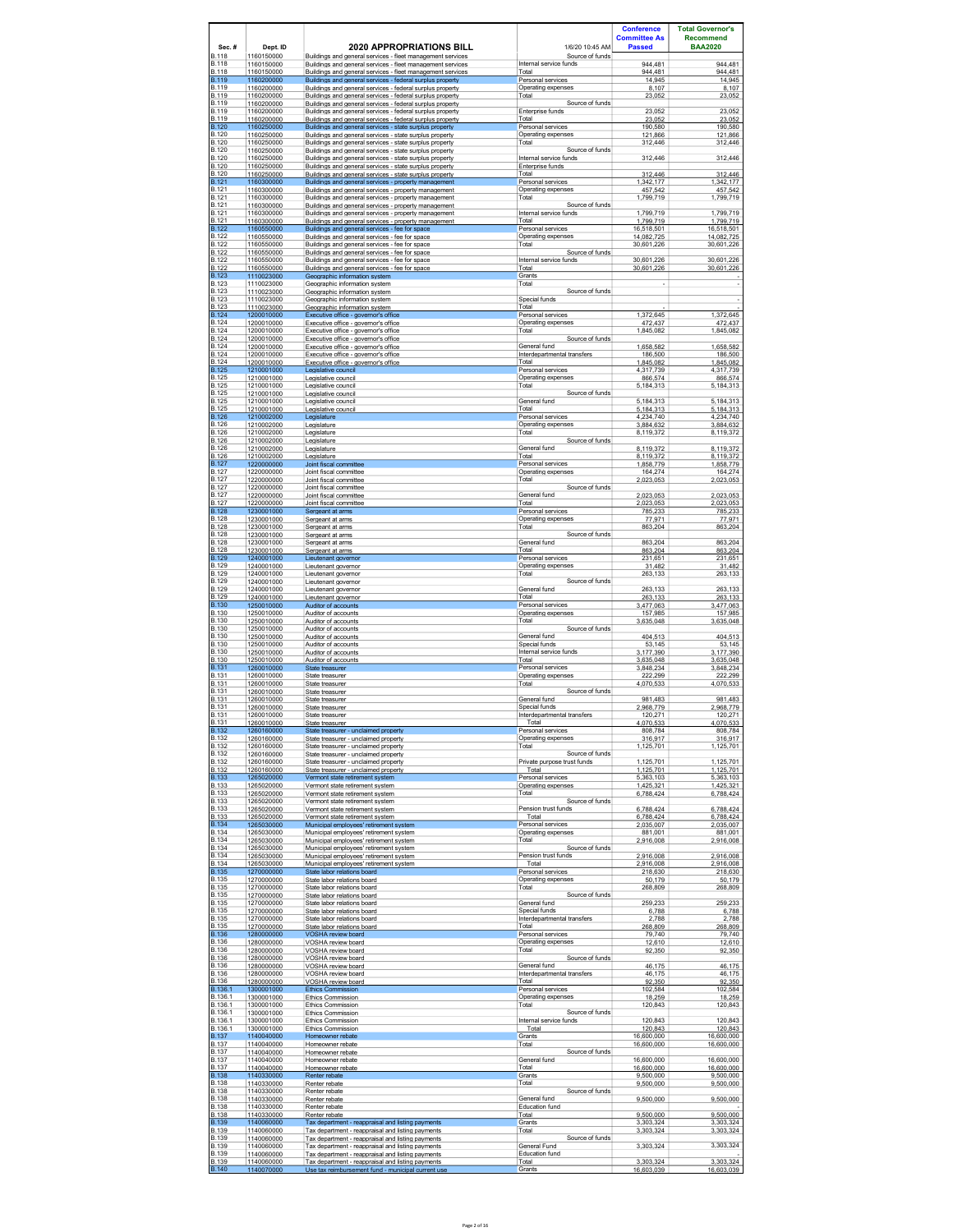|                                              |                                        |                                                                                                                                                                   |                                                              | <b>Conference</b><br><b>Committee As</b> | <b>Total Governor's</b><br><b>Recommend</b> |
|----------------------------------------------|----------------------------------------|-------------------------------------------------------------------------------------------------------------------------------------------------------------------|--------------------------------------------------------------|------------------------------------------|---------------------------------------------|
| Sec.#<br><b>B.140</b>                        | Dept. ID<br>1140070000                 | <b>2020 APPROPRIATIONS BILL</b><br>Use tax reimbursement fund - municipal current use                                                                             | 1/6/20 10:45 AM<br>Total<br>Source of funds                  | <b>Passed</b><br>16,603,039              | <b>BAA2020</b><br>16,603,039                |
| <b>B.140</b><br><b>B.140</b><br><b>B.140</b> | 1140070000<br>1140070000<br>1140070000 | Use tax reimbursement fund - municipal current use<br>Use tax reimbursement fund - municipal current use<br>Use tax reimbursement fund - municipal current use    | General fund<br>Total                                        | 16,603,039<br>16,603,039                 | 16.603.039<br>16,603,039                    |
| <b>B.142</b>                                 | 1140020000                             | Payments in lieu of taxes                                                                                                                                         | Grants                                                       | 8,750,000                                | 8,750,000                                   |
| <b>B.142</b>                                 | 1140020000                             | Payments in lieu of taxes                                                                                                                                         | Total                                                        | 8,750,000                                | 8,750,000                                   |
| <b>B.142</b><br><b>B.142</b>                 | 1140020000<br>1140020000               | Payments in lieu of taxes<br>Payments in lieu of taxes                                                                                                            | Source of funds<br>Special funds                             | 8,750,000                                | 8.750.000                                   |
| <b>B.142</b>                                 | 1140020000                             | Payments in lieu of taxes                                                                                                                                         | Total                                                        | 8.750.000                                | 8.750.000                                   |
| <b>B.143</b>                                 | 1150800000                             | Payments in lieu of taxes - Montpelier                                                                                                                            | Grants                                                       | 184,000                                  | 184,000                                     |
| <b>B.143</b><br><b>B.143</b>                 | 1150800000<br>1150800000               | Pavments in lieu of taxes - Montpelier<br>Payments in lieu of taxes - Montpelier                                                                                  | Total<br>Source of funds                                     | 184.000                                  | 184.000                                     |
| <b>B.143</b>                                 | 1150800000                             | Payments in lieu of taxes - Montpelier                                                                                                                            | Special funds                                                | 184.000                                  | 184,000                                     |
| <b>B.143</b>                                 | 1150800000                             | Payments in lieu of taxes - Montpelier                                                                                                                            | Total                                                        | 184.000                                  | 184,000                                     |
| <b>B.144</b><br><b>B.144</b><br><b>B.144</b> | 1140030000<br>1140030000<br>1140030000 | Payments in lieu of taxes - correctional facilities<br>Payments in lieu of taxes - correctional facilities<br>Payments in lieu of taxes - correctional facilities | Grants<br>Total<br>Source of funds                           | 40,000<br>40,000                         | 40,000<br>40,000                            |
| <b>B.144</b>                                 | 1140030000                             | Pavments in lieu of taxes - correctional facilities                                                                                                               | Special funds                                                | 40,000                                   | 40.000                                      |
| <b>B.144</b>                                 | 1140030000                             | Payments in lieu of taxes - correctional facilities                                                                                                               | Total                                                        | 40,000                                   | 40,000                                      |
| <b>B.145</b>                                 |                                        | Total general government                                                                                                                                          | Total general government                                     | 257,677,541                              | 257,677,541                                 |
| <b>B.145</b>                                 |                                        | Total general government                                                                                                                                          | Personal services                                            | 141,188,906                              | 141,188,906                                 |
| <b>B.145</b>                                 |                                        | Total general government                                                                                                                                          | Operating expenses                                           | 61.227.122                               | 61,227,122                                  |
| <b>B.145</b>                                 |                                        | Total general government                                                                                                                                          | Grants                                                       | 55,261,513                               | 55,261,513                                  |
| <b>B.145</b><br><b>B.145</b>                 |                                        | Total general government<br>Total general government                                                                                                              | Source of funds<br>General fund                              | 93 659 436                               | 93.659.436                                  |
| <b>B.145</b><br><b>B.145</b><br><b>B.145</b> |                                        | Total general government<br>Total general government                                                                                                              | <b>Transportation fund</b><br>Special funds<br>Tobacco fund  | 4,019,636<br>14.959.116                  | 4,019,636<br>14.959.116                     |
| <b>B.145</b><br><b>B.145</b>                 |                                        | Total general government<br>Total general government<br>Total general government                                                                                  | Education fund<br>Federal funds                              |                                          |                                             |
| <b>B.145</b>                                 |                                        | Total general government                                                                                                                                          | Global Commitment fund                                       | 1,116,678                                | 1,116,678                                   |
| <b>B.145</b>                                 |                                        | Total general government                                                                                                                                          | Internal service funds                                       | 125,854,235                              | 125,854,235                                 |
| <b>B.145</b>                                 |                                        | Total general government                                                                                                                                          | Interdepartmental transfers                                  | 7,215,255                                | 7,215,255                                   |
| <b>B.145</b>                                 |                                        | Total general government                                                                                                                                          | Enterprise funds                                             | 23.052                                   | 23.052                                      |
| <b>B.145</b>                                 |                                        | Total general government                                                                                                                                          | Pension trust funds                                          | 9,704,432                                | 9,704,432                                   |
| <b>B.145</b>                                 |                                        | Total general government                                                                                                                                          | Private purpose trust funds                                  | 1.125.701                                | 1.125.701                                   |
| <b>B.145</b>                                 |                                        | Total general government<br>*** PROTECTION TO PERSONS AND PROPERTY***                                                                                             | Total                                                        | 257,677,541                              | 257,677,541                                 |
| <b>B.200</b>                                 | 2100001000                             | Attorney general                                                                                                                                                  | Personal services                                            | 10,353,687                               | 10,388,128                                  |
| <b>B.200</b>                                 | 2100001000                             | Attomey general                                                                                                                                                   | Operating expenses                                           | 1,523,368                                | 1,523,368                                   |
| <b>B.200</b>                                 | 2100001000                             | Attorney general                                                                                                                                                  | Grants                                                       | 26,500                                   | 26,500                                      |
| <b>B.200</b>                                 | 2100001000                             | Attorney general                                                                                                                                                  | Total                                                        | 11,903,555                               | 11,937,996                                  |
| <b>B.200</b><br><b>B.200</b><br><b>B.200</b> | 2100001000<br>2100001000<br>2100001000 | Attorney general<br>Attorney general                                                                                                                              | Source of funds<br>General fund<br>Special funds             | 5.433.266                                | 5,467,707                                   |
| <b>B.200</b><br><b>B.200</b>                 | 2100001000<br>2100001000               | Attorney general<br>Attorney general<br>Attomey general                                                                                                           | Tobacco fund<br>Federal funds                                | 2,015,281<br>348,000<br>1.256.355        | 2,015,281<br>348,000<br>1.256.355           |
| <b>B.200</b>                                 | 2100001000                             | Attorney general                                                                                                                                                  | Interdepartmental transfers                                  | 2,850,653                                | 2,850,653                                   |
| <b>B.200</b>                                 | 2100001000                             | Attorney general                                                                                                                                                  | Total                                                        | 11,903,555                               | 11,937,996                                  |
| <b>B.201</b>                                 | 2100002000                             | Vermont court diversion                                                                                                                                           | Personal services                                            | 2.970.189                                | 2.970.189                                   |
| <b>B.201</b>                                 | 2100002000                             | Vermont court diversion                                                                                                                                           | Operating expenses                                           | 185.294                                  | 19.038                                      |
| <b>B.201</b>                                 | 2100002000                             | Vermont court diversion                                                                                                                                           | Grants                                                       |                                          | 185,294                                     |
| <b>B.201</b><br><b>B.201</b>                 | 2100002000<br>2100002000               | Vermont court diversion<br>Vermont court diversion                                                                                                                | Total<br>Source of funds                                     | 3,155,483                                | 3,174,521                                   |
| <b>B.201</b>                                 | 2100002000                             | Vermont court diversion                                                                                                                                           | General fund                                                 | 2,715,486                                | 2,734,524                                   |
| <b>B.201</b>                                 | 2100002000                             | Vermont court diversion                                                                                                                                           | Special funds                                                | 439,997                                  | 439,997                                     |
| <b>B.201</b>                                 | 2100002000                             | Vermont court diversion                                                                                                                                           | Total                                                        | 3,155,483                                | 3,174,521                                   |
| <b>B.202</b>                                 | 2110000100                             | Defender general - public defense                                                                                                                                 | Personal services                                            | 11.968.678                               | 11.968.678                                  |
| <b>B.202</b><br><b>B.202</b><br><b>B.202</b> | 2110000100<br>2110000100<br>2110000100 | Defender general - public defense<br>Defender general - public defense                                                                                            | Operating expenses<br>Total<br>Source of funds               | 1,107,989<br>13.076.667                  | 1,107,989<br>13.076.667                     |
| <b>B.202</b><br><b>B.202</b>                 | 2110000100<br>2110000100               | Defender general - public defense<br>Defender general - public defense<br>Defender general - public defense                                                       | General fund<br>Special funds                                | 12,487,014<br>589,653                    | 12,487,014<br>589,653                       |
| <b>B.202</b>                                 | 2110000100                             | Defender general - public defense                                                                                                                                 | Total                                                        | 13,076,667                               | 13,076,667                                  |
| <b>B.203</b>                                 | 2110010000                             | Defender general - assigned counsel                                                                                                                               | Personal services                                            | 5,919,842                                | 5,919,842                                   |
| <b>B.203</b>                                 | 2110010000                             | Defender general - assigned counsel                                                                                                                               | Operating expenses                                           | 49,819                                   | 49,819                                      |
| <b>B.203</b>                                 | 2110010000                             | Defender general - assigned counsel                                                                                                                               | Total                                                        | 5.969.661                                | 5.969.661                                   |
| <b>B.203</b><br><b>B.203</b>                 | 2110010000<br>2110010000               | Defender general - assigned counsel<br>Defender general - assigned counsel                                                                                        | Source of funds<br>General fund                              | 5,969,661                                | 5,969,661                                   |
| <b>B.203</b><br><b>B.203</b>                 | 2110010000<br>2110010000               | Defender general - assigned counsel<br>Defender general - assigned counsel                                                                                        | Special funds<br>Total                                       | 5.969.661                                | 5,969,661                                   |
| <b>B.204</b>                                 | 2120000000                             | Judiciary                                                                                                                                                         | Personal services                                            | 42,107,083                               | 43,048,740                                  |
| <b>B.204</b>                                 | 2120000000                             | Judiciary                                                                                                                                                         | Operating expenses                                           | 9,655,475                                | 9,655,475                                   |
| <b>B.204</b>                                 | 2120000000                             | Judiciarv                                                                                                                                                         | Grants                                                       | 121.030                                  | 121.030                                     |
| <b>B.204</b>                                 | 2120000000                             | Judiciary                                                                                                                                                         | Total                                                        | 51,883,588                               | 52,825,245                                  |
| <b>B.204</b><br><b>B.204</b><br><b>B.204</b> | 2120000000<br>2120000000<br>2120000000 | Judiciarv<br>Judiciary<br>Judiciary                                                                                                                               | Source of funds<br>General fund<br>Special funds             | 45,651,954<br>3,248,649                  | 46,593,611<br>3,248,649                     |
| <b>B.204</b><br><b>B.204</b>                 | 2120000000<br>2120000000               | Judiciarv<br>Judiciary                                                                                                                                            | Tobacco fund<br>Federal funds                                | 887,586                                  | 887,586                                     |
| <b>B.204</b>                                 | 2120000000                             | Judiciary                                                                                                                                                         | Interdepartmental transfers                                  | 2,095,399                                | 2,095,399                                   |
| <b>B.204</b>                                 | 2120000000                             | Judiciary                                                                                                                                                         | Total                                                        | 51.883.588                               | 52,825,245                                  |
| <b>B.205</b>                                 | 2130100000                             | State's attorneys                                                                                                                                                 | Personal services                                            | 13.730.084                               | 13.730.084                                  |
| <b>B.205</b>                                 | 2130100000                             | State's attorneys                                                                                                                                                 | Operating expenses                                           | 1,803,114                                | 1,803,114                                   |
| <b>B.205</b><br><b>B.205</b>                 | 2130100000<br>2130100000               | State's attorneys<br>State's attorneys                                                                                                                            | Total<br>Source of funds                                     | 15.533.198                               | 15.533.198                                  |
| <b>B.205</b>                                 | 2130100000                             | State's attorneys                                                                                                                                                 | General fund                                                 | 12,714,313                               | 12,714,313                                  |
| <b>B.205</b>                                 | 2130100000                             | State's attorneys                                                                                                                                                 | Special funds                                                | 121,240                                  | 121,240                                     |
| <b>B.205</b><br><b>B.205</b><br><b>B.205</b> | 2130100000<br>2130100000               | State's attorneys<br>State's attorneys<br>State's attorneys                                                                                                       | Federal funds<br>Interdepartmental transfers<br>Total        | 31,000<br>2 666 645<br>15,533,198        | 31,000<br>2.666.645                         |
| <b>B.206</b><br><b>B.206</b>                 | 2130100000<br>2130400000<br>2130400000 | Special investigative units<br>Special investigative units                                                                                                        | Personal services<br>Operating expenses                      | 85.000<br>1,100                          | 15,533,198<br>85.000<br>1,100               |
| <b>B.206</b>                                 | 2130400000                             | Special investigative units                                                                                                                                       | Grants                                                       | 1,913,000                                | 1,913,000                                   |
| <b>B.206</b>                                 | 2130400000                             | Special investigative units                                                                                                                                       | Total                                                        | 1,999,100                                | 1,999,100                                   |
| <b>B.206</b><br><b>B.206</b>                 | 2130400000<br>2130400000               | Special investigative units<br>Special investigative units                                                                                                        | Source of funds<br>General fund                              | 1,999,100                                | 1,999,100                                   |
| <b>B.206</b><br><b>B.206</b>                 | 2130400000<br>2130400000               | Special investigative units<br>Special investigative units                                                                                                        | Federal funds<br>Total                                       | 1.999.100                                | 1.999.100                                   |
| <b>B.207</b>                                 | 2130200000                             | Sheriffs                                                                                                                                                          | Personal services                                            | 4,245,584                                | 4,245,584                                   |
| <b>B.207</b>                                 | 2130200000                             | Sheriffs                                                                                                                                                          | Operating expenses                                           | 415 279                                  | 415.279                                     |
| <b>B.207</b><br><b>B.207</b>                 | 2130200000<br>2130200000               | Sheriffs<br>Sheriffs                                                                                                                                              | Total<br>Source of funds                                     | 4,660,863                                | 4,660,863                                   |
| <b>B.207</b>                                 | 2130200000                             | Sheriffs                                                                                                                                                          | General fund                                                 | 4,660,863                                | 4,660,863                                   |
| <b>B.207</b>                                 | 2130200000                             | Sheriffs                                                                                                                                                          | Total                                                        | 4,660,863                                | 4,660,863                                   |
| <b>B.208</b>                                 | 2140060000                             | Public safety - administration                                                                                                                                    | Personal services                                            | 3,686,993                                | 3,686,993                                   |
| <b>B.208</b>                                 | 2140060000                             | Public safety - administration                                                                                                                                    | Operating expenses                                           | 4,724,924                                | 4,724,924                                   |
| <b>B.208</b>                                 | 2140060000                             | Public safety - administration                                                                                                                                    | Grants                                                       | 200.000                                  | 200.000                                     |
| <b>B.208</b><br><b>B.208</b>                 | 2140060000<br>2140060000               | Public safety - administration<br>Public safety - administration                                                                                                  | Total<br>Source of funds                                     | 8,611,917                                | 8,611,917                                   |
| <b>B.208</b>                                 | 2140060000                             | Public safety - administration                                                                                                                                    | General fund                                                 | 4,431,288                                | 4,431,288                                   |
| <b>B.208</b>                                 | 2140060000                             | Public safety - administration                                                                                                                                    | Federal funds                                                | 441,300                                  | 441,300                                     |
| <b>B.208</b>                                 | 2140060000                             | Public safety - administration                                                                                                                                    | Special funds                                                | 175,000                                  | 175,000                                     |
| <b>B.208</b>                                 | 2140060000                             | Public safety - administration                                                                                                                                    | Interdepartmental transfers                                  | 3,564,329                                | 3,564,329                                   |
| <b>B.208</b>                                 | 2140060000                             | Public safety - administration                                                                                                                                    | Total                                                        | 8.611.917                                | 8.611.917                                   |
| <b>B.209</b>                                 | 2140010000                             | Public safety - state police                                                                                                                                      | Personal services                                            | 56,917,271                               | 58,117,271                                  |
| <b>B.209</b>                                 | 2140010000                             | Public safety - state police                                                                                                                                      | Operating expenses                                           | 11.566.494                               | 11.566.494                                  |
| <b>B.209</b>                                 | 2140010000                             | Public safety - state police                                                                                                                                      | Grants                                                       | 1.302.805                                | 1,302,805                                   |
| <b>B.209</b><br><b>B.209</b><br><b>B.209</b> | 2140010000<br>2140010000<br>2140010000 | Public safety - state police<br>Public safety - state police<br>Public safety - state police                                                                      | Total<br>Source of funds<br>General fund                     | 69,786,570<br>40.506.303                 | 70,986,570<br>41,706,303                    |
| <b>B.209</b>                                 | 2140010000                             | Public safety - state police                                                                                                                                      | Transportation fund                                          | 20,250,000                               | 20,250,000                                  |
| <b>B.209</b>                                 | 2140010000                             | Public safety - state police                                                                                                                                      | Special funds                                                | 3,067,749                                | 3,067,749                                   |
| <b>B.209</b><br><b>B.209</b>                 | 2140010000<br>2140010000               | Public safety - state police<br>Public safety - state police                                                                                                      | Federal funds<br>ARRA funds                                  | 4.063.667                                | 4.063.667                                   |
| <b>B.209</b><br><b>B.209</b>                 | 2140010000<br>2140010000               | Public safety - state police<br>Public safety - state police                                                                                                      | Interdepartmental transfers<br><b>ARRA</b> Interdepartmental | 1.898.851                                | 1.898.851                                   |
| <b>B.209</b>                                 | 2140010000                             | Public safety - state police                                                                                                                                      | transfers<br>Total                                           | 69.786.570                               | 70,986,570                                  |
| <b>B.210</b>                                 | 2140020000                             | Public safety - criminal justice services                                                                                                                         | Personal services                                            | 4,365,847                                | 4,365,847                                   |
| B.210                                        | 2140020000                             | Public safety - criminal justice services                                                                                                                         | Operating expenses                                           | 1,477,904                                | 1,477,904                                   |
| <b>B.210</b><br><b>B.210</b><br>B.210        | 2140020000<br>2140020000<br>2140020000 | Public safety - criminal justice services<br>Public safety - criminal iustice services<br>Public safety - criminal justice services                               | Grants<br>Total<br>Source of funds                           | 5.843.751                                | 5.843.751                                   |
| <b>B.210</b>                                 | 2140020000                             | Public safety - criminal iustice services                                                                                                                         | General fund                                                 | 3.147.212                                | 3.147.212                                   |
| <b>B.210</b>                                 | 2140020000                             | Public safety - criminal justice services                                                                                                                         | Special funds                                                | 1,930,649                                | 1,930,649                                   |
| B.210<br><b>B.210</b>                        | 2140020000<br>2140020000               | Public safety - criminal justice services<br>Public safety - criminal justice services                                                                            | Federal funds<br>ARRA funds                                  | 765,890                                  | 765,890                                     |
| <b>B.210</b><br>B.210                        | 2140020000<br>2140020000               | Public safety - criminal justice services<br>Public safety - criminal justice services                                                                            | Interdepartmental transfers<br>Total                         | 5.843.751                                | 5,843,751                                   |
| <b>B.211</b>                                 | 2140030000                             | Public safety - emergency management and homeland security                                                                                                        | Personal services                                            | 2,764,385                                | 2,764,385                                   |
| <b>B.211</b>                                 | 2140030000                             | Public safety - emergency management and homeland security                                                                                                        | Operating expenses                                           | 1.106.406                                | 1.106.406                                   |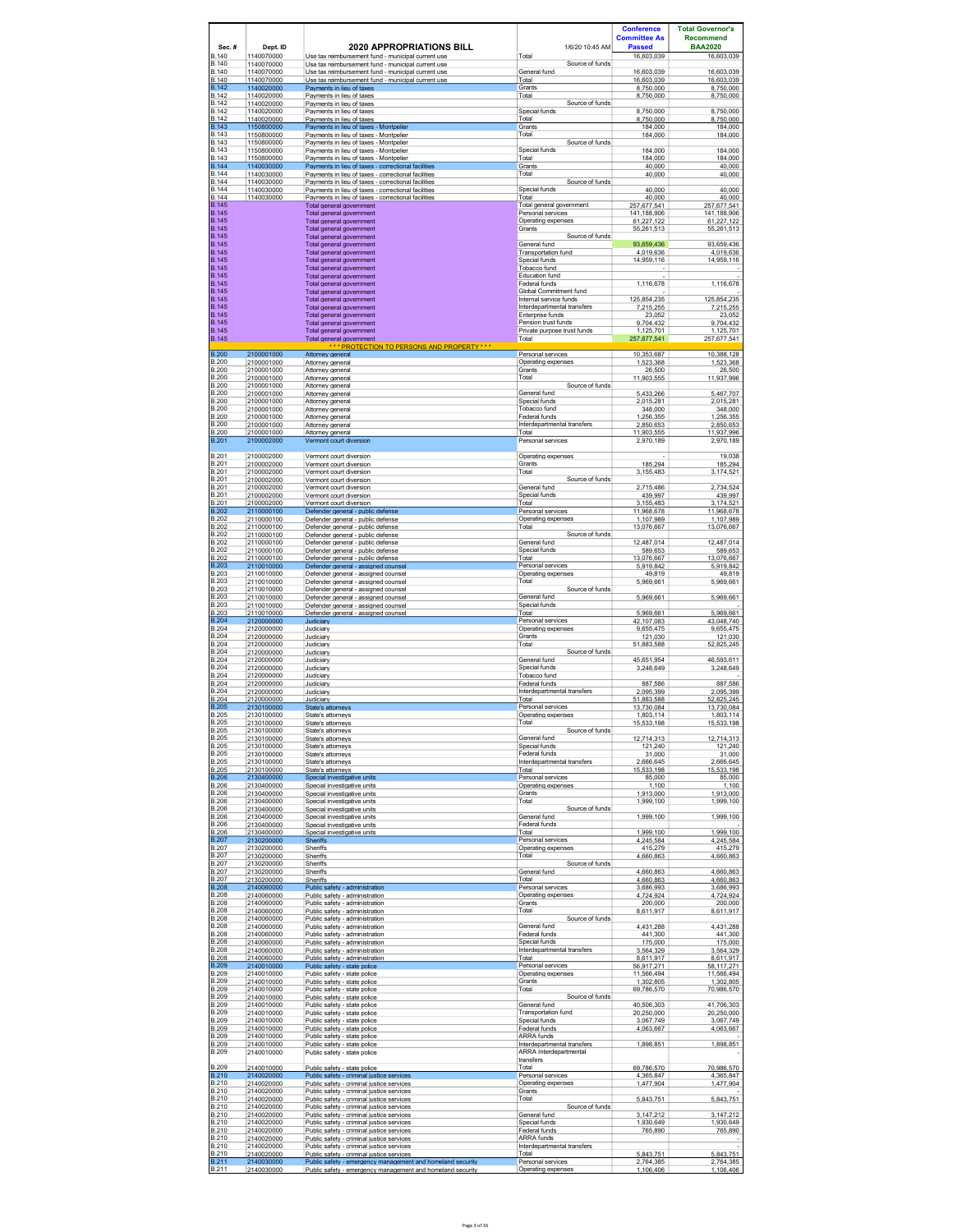|                                              |                                        |                                                                                                                                                                                                                                                                                          |                                                                | <b>Conference</b><br><b>Committee As</b> | <b>Total Governor's</b><br><b>Recommend</b> |
|----------------------------------------------|----------------------------------------|------------------------------------------------------------------------------------------------------------------------------------------------------------------------------------------------------------------------------------------------------------------------------------------|----------------------------------------------------------------|------------------------------------------|---------------------------------------------|
| Sec.#<br>B <sub>211</sub>                    | Dept. ID<br>2140030000                 | <b>2020 APPROPRIATIONS BILL</b><br>Public safety - emergency management and homeland security                                                                                                                                                                                            | 1/6/20 10:45 AM<br>Grants                                      | <b>Passed</b><br>5.111.905               | <b>BAA2020</b><br>5.111.905                 |
| B.211<br>B.211<br>B.211                      | 2140030000<br>2140030000<br>2140030000 | Public safety - emergency management and homeland security<br>Public safety - emergency management and homeland security<br>Public safety - emergency management and homeland security                                                                                                   | Total<br>Source of funds<br>General fund                       | 8,982,696<br>433,306                     | 8,982,696<br>433,306                        |
| B.211<br>B.211                               | 2140030000<br>2140030000               | Public safety - emergency management and homeland security<br>Public safety - emergency management and homeland security                                                                                                                                                                 | Federal funds<br>Special funds                                 | 8,319,390<br>230,000                     | 8,319,390<br>230,000                        |
| B.211<br>B.211<br><b>B.212</b>               | 2140030000<br>2140030000               | Public safety - emergency management and homeland security<br>Public safety - emergency management and homeland security                                                                                                                                                                 | Interdepartmental transfers<br>Total<br>Personal services      | 8.982.696                                | 8.982.696                                   |
| B.212<br>B.212                               | 2140040000<br>2140040000<br>2140040000 | Public safety - fire safety<br>Public safety - fire safety<br>Public safety - fire safety                                                                                                                                                                                                | Operating expenses<br>Grants                                   | 6,863,783<br>3.383.347<br>107,000        | 6,863,783<br>3.383.347<br>107,000           |
| B.212<br>B.212                               | 2140040000<br>2140040000               | Public safety - fire safety<br>Public safety - fire safety                                                                                                                                                                                                                               | Total<br>Source of funds                                       | 10,354,130                               | 10,354,130                                  |
| B.212<br>B.212<br>B.212                      | 2140040000<br>2140040000<br>2140040000 | Public safety - fire safety<br>Public safety - fire safety                                                                                                                                                                                                                               | General fund<br>Special funds                                  | 477,905<br>8,954,902                     | 477,905<br>8,954,902                        |
| B.212<br>B.212                               | 2140040000<br>2140040000               | Public safety - fire safety<br>Public safety - fire safety<br>Public safety - fire safety                                                                                                                                                                                                | Federal funds<br>Interdepartmental transfers<br>Total          | 876,323<br>45.000<br>10,354,130          | 876,323<br>45.000<br>10,354,130             |
| <b>B.213</b><br><b>B.213</b>                 | 2140090000<br>2140090000               | Public safety - Forensic Laboratory<br>Public safety - Forensic Laboratory                                                                                                                                                                                                               | Personal services<br>Operating expenses                        | 3,097,286<br>1,134,268                   | 3,097,286<br>1,134,268                      |
| B.213<br>B.213<br><b>B.213</b>               | 2140090000<br>2140090000<br>2140090000 | Public safety - Forensic Laboratory<br>Public safety - Forensic Laboratory<br>Public safety - Forensic Laboratory                                                                                                                                                                        | Grants<br>Total<br>Source of funds                             | 4,231,554                                | 4,231,554                                   |
| B.213<br>B.213                               | 2140090000<br>2140090000               | Public safety - Forensic Laboratory<br>Public safety - Forensic Laboratory                                                                                                                                                                                                               | General fund<br>Special funds                                  | 3.177.547<br>78,555                      | 3.177.547<br>78,555                         |
| <b>B.213</b><br>B.213                        | 2140090000<br>2140090000               | Public safety - Forensic Laboratory<br>Public safety - Forensic Laboratory                                                                                                                                                                                                               | Federal funds<br>Interdepartmental transfers                   | 414.702<br>560,750                       | 414.702<br>560,750                          |
| B.213<br><b>B.215</b><br>B.215               | 2140090000<br>2150010000<br>2150010000 | Public safety - Forensic Laboratory<br>Military - administration<br>Military - administration                                                                                                                                                                                            | Total<br>Personal services<br>Operating expenses               | 4.231.554<br>767,401<br>480,758          | 4,231,554<br>767,401<br>480,758             |
| B.215<br>B.215                               | 2150010000<br>2150010000               | Military - administration<br>Military - administration                                                                                                                                                                                                                                   | Grants<br>Total                                                | 1,426,718<br>2,674,877                   | 1,426,718<br>2,674,877                      |
| B.215<br><b>B.215</b><br>B.215               | 2150010000<br>2150010000               | Military - administration<br>Military - administration                                                                                                                                                                                                                                   | Source of funds<br>General fund<br>Total                       | 2,674,877                                | 2,674,877                                   |
| <b>B.216</b><br>B.216                        | 2150010000<br>2150020000<br>2150020000 | Militarv - administration<br>Military - air service contract<br>Military - air service contract                                                                                                                                                                                          | Personal services<br>Operating expenses                        | 2.674.877<br>6,024,812<br>937,929        | 2.674.877<br>6,024,812<br>937,929           |
| B.216<br>B.216                               | 2150020000<br>2150020000               | Military - air service contract<br>Military - air service contract                                                                                                                                                                                                                       | Total<br>Source of funds                                       | 6,962,741                                | 6,962,741                                   |
| B.216<br>B.216<br>B.216                      | 2150020000<br>2150020000<br>2150020000 | Military - air service contract<br>Military - air service contract                                                                                                                                                                                                                       | General fund<br>Federal funds<br>Total                         | 581,730<br>6,381,011<br>6.962.741        | 581,730<br>6,381,011<br>6.962.741           |
| <b>B.217</b><br>B.217                        | 2150030000<br>2150030000               | Military - air service contract<br>Military - army service contract<br>Military - army service contract                                                                                                                                                                                  | Personal services<br>Operating expenses                        | 8,692,642<br>6,093,050                   | 8,692,642<br>6,093,050                      |
| B.217<br>B.217                               | 2150030000<br>2150030000               | Military - army service contract<br>Military - army service contract                                                                                                                                                                                                                     | Total<br>Source of funds                                       | 14,785,692                               | 14,785,692                                  |
| B.217<br>B.217<br>B.217                      | 2150030000<br>2150030000<br>2150030000 | Military - army service contract<br>Military - army service contract<br>Military - army service contract                                                                                                                                                                                 | General fund<br>Federal funds<br>Total                         | 14,785,692<br>14.785.692                 | 14,785,692<br>14.785.692                    |
| <b>B.218</b><br>B.218                        | 2150040000<br>2150040000               | Military - building maintenance<br>Militarv - building maintenance                                                                                                                                                                                                                       | Personal services<br>Operating expenses                        | 820,735<br>687.573                       | 820,735<br>687.573                          |
| B.218<br>B.218                               | 2150040000<br>2150040000               | Military - building maintenance<br>Military - building maintenance                                                                                                                                                                                                                       | Total<br>Source of funds                                       | 1,508,308                                | 1,508,308                                   |
| <b>B.218</b><br>B.218<br><b>B.218</b>        | 2150040000<br>2150040000<br>2150040000 | Military - building maintenance<br>Military - building maintenance<br>Military - building maintenance                                                                                                                                                                                    | General fund<br>Special funds<br>Federal funds                 | 1,448,308<br>60,000                      | 1,448,308<br>60,000                         |
| <b>B.218</b><br><b>B.219</b>                 | 2150040000<br>2150050000               | Military - building maintenance<br>Military - veterans' affairs                                                                                                                                                                                                                          | Total<br>Personal services                                     | 1,508,308<br>833.614                     | 1,508,308<br>833.614                        |
| B.219<br>B.219<br>B.219                      | 2150050000<br>2150050000<br>2150050000 | Military - veterans' affairs<br>Militarv - veterans' affairs<br>Military - veterans' affairs                                                                                                                                                                                             | Operating expenses<br>Grants<br>Total                          | 173,955<br>50.800                        | 173,955<br>50.800                           |
| <b>B.219</b><br>B.219                        | 2150050000<br>2150050000               | Military - veterans' affairs<br>Military - veterans' affairs                                                                                                                                                                                                                             | Source of funds<br>General fund                                | 1,058,369<br>811,151                     | 1,058,369<br>811,151                        |
| B.219<br>B.219                               | 2150050000<br>2150050000               | Military - veterans' affairs<br>Military - veterans' affairs                                                                                                                                                                                                                             | Special funds<br>Federal funds                                 | 147.218<br>100,000                       | 147.218<br>100,000                          |
| B.219<br><b>B.220</b><br><b>B.220</b>        | 2150050000<br>2160010000<br>2160010000 | Military - veterans' affairs<br>Center for crime victims services<br>Center for crime victims services                                                                                                                                                                                   | Total<br>Personal services<br>Operating expenses               | 1,058,369<br>2.251.106<br>756,995        | 1,058,369<br>2.251.106<br>756,995           |
| B.220<br><b>B.220</b>                        | 2160010000<br>2160010000               | Center for crime victims services<br>Center for crime victims services                                                                                                                                                                                                                   | Grants<br>Total                                                | 13,281,115<br>16,289,216                 | 13,281,115<br>16,289,216                    |
| B.220<br>B.220                               | 2160010000<br>2160010000               | Center for crime victims services<br>Center for crime victims services                                                                                                                                                                                                                   | Source of funds<br>General fund                                | 1,264,158                                | 1,264,158                                   |
| <b>B.220</b><br>B.220<br>B.220               | 2160010000<br>2160010000<br>2160010000 | Center for crime victims services<br>Center for crime victims services<br>Center for crime victims services                                                                                                                                                                              | Special funds<br>Federal funds<br><b>ARRA</b> funds            | 5,342,728<br>9.682.330                   | 5,342,728<br>9.682.330                      |
| <b>B.220</b><br>B.221                        | 2160010000<br>2170010000               | Center for crime victims services<br>Criminal justice training council                                                                                                                                                                                                                   | Total<br>Personal services                                     | 16.289.216<br>1,294,952                  | 16.289.216<br>1,294,952                     |
| B.221<br>B.221                               | 2170010000<br>2170010000               | Criminal justice training council<br>Criminal justice training council                                                                                                                                                                                                                   | Operating expenses<br>Total                                    | 1 397 689<br>2,692,641                   | 1,397,689<br>2,692,641                      |
| B.221<br>B.221<br>B.221                      | 2170010000<br>2170010000<br>2170010000 | Criminal justice training council<br>Criminal justice training council<br>Criminal justice training council                                                                                                                                                                              | Source of funds<br>General fund<br>Interdepartmental transfers | 2,488,016<br>204,625                     | 2,488,016<br>204,625                        |
| B.221<br><b>B.222</b>                        | 2170010000<br>2200010000               | Criminal iustice training council<br>Agriculture, food and markets - administration                                                                                                                                                                                                      | Total<br>Personal services                                     | 2.692.641<br>1,475,369                   | 2,692.641<br>1,475,369                      |
| B.222<br>B.222                               | 2200010000<br>2200010000               | Agriculture. food and markets - administration<br>Agriculture, food and markets - administration                                                                                                                                                                                         | Operating expenses<br>Grants                                   | 438.811                                  | 438.811<br>210,972                          |
|                                              |                                        |                                                                                                                                                                                                                                                                                          |                                                                | 210,972                                  |                                             |
| B.222<br><b>B.222</b>                        | 2200010000<br>2200010000               | Agriculture, food and markets - administration<br>Agriculture, food and markets - administration                                                                                                                                                                                         | Total<br>Source of funds                                       | 2,125,152                                | 2,125,152                                   |
| <b>B.222</b>                                 | 2200010000                             | Agriculture, food and markets - administration                                                                                                                                                                                                                                           | General fund                                                   |                                          | 979,008                                     |
| <b>B.222</b>                                 | 2200010000                             | Agriculture, food and markets - administration                                                                                                                                                                                                                                           | Special funds                                                  | 979.008<br>714,922                       | 714.922                                     |
| B.222<br>B.222                               | 2200010000<br>2200010000               | Agriculture, food and markets - administration<br>Agriculture, food and markets - administration                                                                                                                                                                                         | Federal funds<br>Total                                         | 431,222<br>2.125.152                     | 431,222<br>2.125.152                        |
| <b>B.223</b><br>B.223<br>B.223               | 2200020000<br>2200020000<br>2200020000 | Agriculture, food and markets - food safety and consumer protection<br>Agriculture, food and markets - food safety and consumer protection<br>Agriculture, food and markets - food safety and consumer protection                                                                        | Personal services<br>Operating expenses<br>Grants              | 4.296.689<br>752.772<br>2.750.000        | 4.296.689<br>752.772<br>2.750.000           |
| <b>B.223</b><br>B.223                        | 2200020000<br>2200020000               | Agriculture, food and markets - food safety and consumer protection<br>Agriculture, food and markets - food safety and consumer protection                                                                                                                                               | Total<br>Source of funds                                       | 7.799.461                                | 7.799.461                                   |
| B.223<br><b>B.223</b>                        | 2200020000<br>2200020000               | Agriculture, food and markets - food safety and consumer protection<br>Agriculture, food and markets - food safety and consumer protection                                                                                                                                               | General fund<br>Special funds<br>Federal funds                 | 2,895,182<br>3,644,093                   | 2,895,182<br>3,644,093                      |
| <b>B.223</b><br><b>B.223</b><br><b>B.223</b> | 2200020000<br>2200020000<br>2200020000 | Agriculture, food and markets - food safety and consumer protection<br>Agriculture, food and markets - food safety and consumer protection<br>Agriculture, food and markets - food safety and consumer protection                                                                        | Global Commitment fund<br>Interdepartmental transfers          | 1,253,186<br>7,000                       | 1,253,186<br>7,000                          |
| <b>B.223</b><br><b>B.224</b>                 | 2200020000<br>2200030000               | Agriculture. food and markets - food safety and consumer protection<br>Agriculture, food and markets - agricultural development                                                                                                                                                          | Total<br>Personal services                                     | 7.799.461<br>1,717,913                   | 7.799.461<br>1,717,913                      |
| B.224<br>B.224<br><b>B.224</b>               | 2200030000<br>2200030000<br>2200030000 | Agriculture. food and markets - agricultural development<br>Agriculture, food and markets - agricultural development<br>Agriculture, food and markets - agricultural development                                                                                                         | Operating expenses<br>Grants<br>Total                          | 1.080.763<br>1.394.875<br>4,193,551      | 1.080.763<br>1,394,875<br>4,193,551         |
| B.224<br><b>B.224</b>                        | 2200030000<br>2200030000               | Agriculture, food and markets - agricultural development<br>Agriculture, food and markets - agricultural development                                                                                                                                                                     | Source of funds<br>General fund                                | 2,100,030                                | 2.100.030                                   |
| <b>B.224</b><br>B.224<br><b>B.224</b>        | 2200030000<br>2200030000<br>2200030000 | Agriculture, food and markets - agricultural development<br>Agriculture, food and markets - agricultural development                                                                                                                                                                     | Special funds<br>Federal funds<br>Interdepartmental transfers  | 688,828<br>1,404,693                     | 688,828<br>1,404,693                        |
| <b>B.224</b><br><b>B.225</b>                 | 2200030000<br>2200040000               | Agriculture, food and markets - agricultural development<br>Agriculture, food and markets - agricultural development<br>Agriculture, food and markets - laboratories, agricultural resource managemer Personal services                                                                  | Total                                                          | 4,193,551<br>2,446,869                   | 4,193,551<br>2,446,869                      |
| <b>B.225</b><br>B.225                        | 2200040000<br>2200040000               | Agriculture, food and markets - laboratories, agricultural resource managemer Operating expenses<br>Agriculture, food and markets - laboratories, agricultural resource managemer Grants                                                                                                 |                                                                | 586.350<br>223,334                       | 586,350<br>223,334                          |
| B.225<br><b>B.225</b><br>B.225               | 2200040000<br>2200040000<br>2200040000 | Agriculture, food and markets - laboratories, agricultural resource managemer Total<br>Agriculture, food and markets - laboratories, agricultural resource managemer<br>Agriculture. food and markets - laboratories. agricultural resource managemer General fund                       | Source of funds                                                | 3,256,553<br>730,945                     | 3,256,553<br>730.945                        |
| B.225<br><b>B.225</b>                        | 2200040000<br>2200040000               | Agriculture, food and markets - laboratories, agricultural resource managemer Special funds<br>Agriculture, food and markets - laboratories, agricultural resource managemer Federal funds                                                                                               |                                                                | 1,816,068<br>454,022                     | 1,816,068<br>454.022                        |
| B.225<br><b>B.225</b><br><b>B.225</b>        | 2200040000<br>2200040000               | Agriculture, food and markets - laboratories, agricultural resource managemer Global Commitment fund<br>Agriculture, food and markets - laboratories, agricultural resource managemer Interdepartmental transfers                                                                        |                                                                | 255.518                                  | 255,518                                     |
| B.225.1<br>B.225.1                           | 2200040000<br>2200150000<br>2200150000 | Agriculture, food and markets - laboratories, agricultural resource managemer Total<br>Agriculture, food and markets - Vermont Agricultural and Environmental Labor Personal services<br>Agriculture, food and markets - Vermont Agricultural and Environmental Labor Operating expenses |                                                                | 3,256,553<br>1,589,625<br>932.332        | 3,256,553<br>1,589,625<br>932,332           |
| B.225.1<br>B.225.1                           | 2200150000<br>2200150000               | Agriculture, food and markets - Vermont Agricultural and Environmental Laboi Grants<br>Agriculture. food and markets - Vermont Agricultural and Environmental Labor Total                                                                                                                |                                                                | 2.521.957                                | 2.521.957                                   |
| B.225.1<br>B.225.1<br>B.225.1                | 2200150000<br>2200150000<br>2200150000 | Agriculture, food and markets - Vermont Agricultural and Environmental Labor<br>Agriculture. food and markets - Vermont Agricultural and Environmental Labor General fund<br>Agriculture, food and markets - Vermont Agricultural and Environmental Laboi Special funds                  | Source of funds                                                | 921,265<br>1,536,479                     | 921.265<br>1,536,479                        |
| B.225.1<br>B.225.1                           | 2200150000<br>2200150000               | Agriculture, food and markets - Vermont Agricultural and Environmental Laboi Federal funds<br>Agriculture, food and markets - Vermont Agricultural and Environmental Labo Interdepartmental transfers                                                                                    |                                                                | 64,213                                   | 64,213                                      |
| B.225.1<br>B.225.2<br>B 225 3                | 2200150000<br>2200160000<br>2200160000 | Agriculture, food and markets - Vermont Agricultural and Environmental Labol Total<br>Agriculture, food and markets - Clean Water initiative<br>Agriculture, food and markets - Clean Water initiative                                                                                   | Personal services<br>Operating expenses                        | 2.521.957<br>2,909,421<br>479,805        | 2,521,957<br>2,909,421<br>479,805           |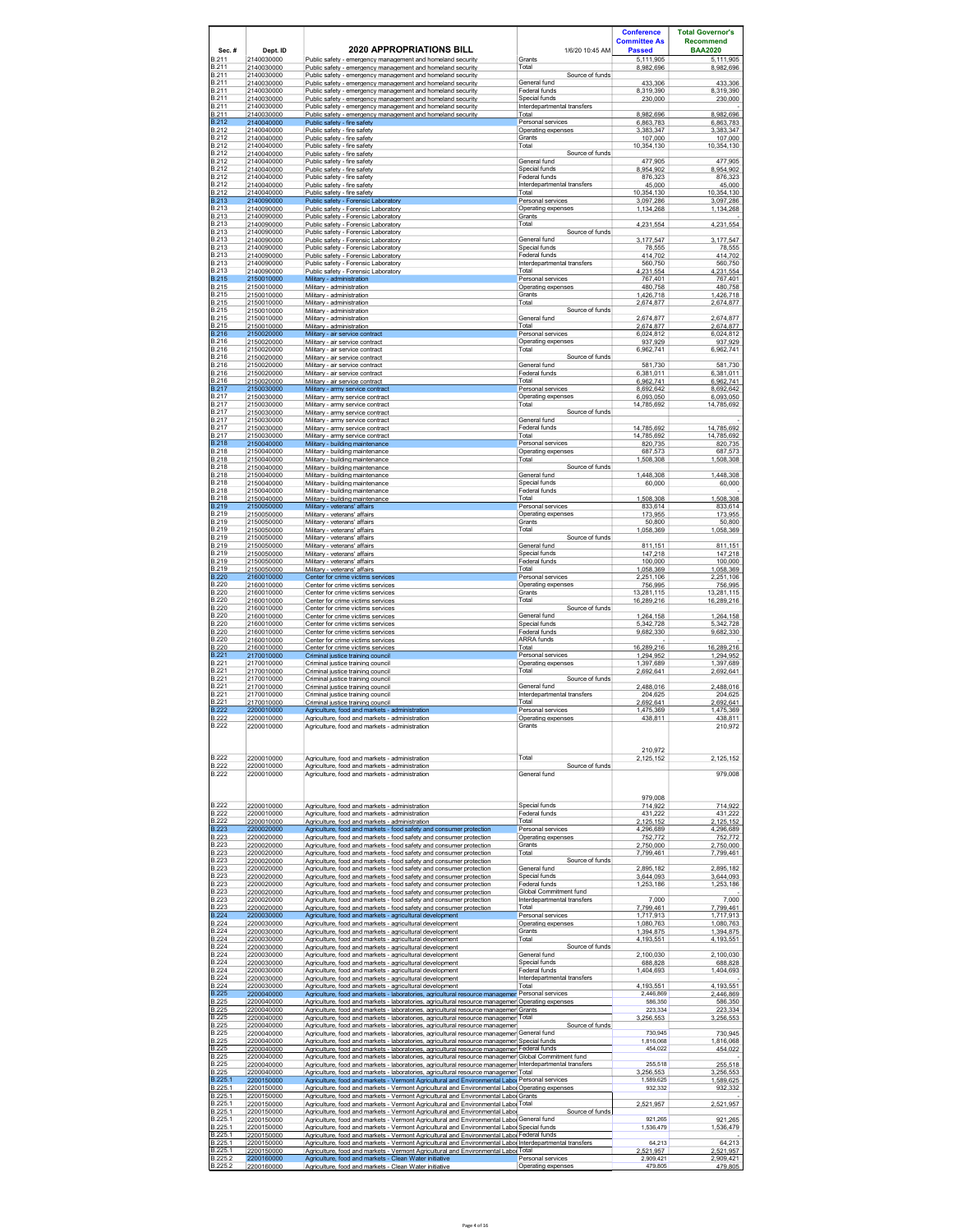| Sec.#<br>B.225.2                             | Dept. ID<br>2200160000                 | <b>2020 APPROPRIATIONS BILL</b><br>Agriculture, food and markets - Clean Water initiative                                        | 1/6/20 10:45 AM<br>Grants                         | <b>Conference</b><br><b>Committee As</b><br><b>Passed</b> | <b>Total Governor's</b><br><b>Recommend</b><br><b>BAA2020</b><br>3,117,000 |
|----------------------------------------------|----------------------------------------|----------------------------------------------------------------------------------------------------------------------------------|---------------------------------------------------|-----------------------------------------------------------|----------------------------------------------------------------------------|
| B.225.2                                      | 2200160000                             | Agriculture, food and markets - Clean Water initiative                                                                           | Total                                             | 3,117,000<br>6,506,226                                    | 6,506,226                                                                  |
| B.225.2<br>B.225.2                           | 2200160000<br>2200160000               | Agriculture, food and markets - Clean Water initiative<br>Agriculture, food and markets - Clean Water initiative                 | Source of funds<br>General fund                   | 1,205,080                                                 | 1,205,080                                                                  |
| B.225.2<br>3.225.2                           | 2200160000<br>2200160000               | Agriculture, food and markets - Clean Water initiative<br>Agriculture, food and markets - Clean Water initiative                 | Federal funds<br>Interdepartmental transfers      | 93,097<br>387,431                                         | 93,097<br>387,431                                                          |
| B.225.2                                      | 2200160000                             | Agriculture, food and markets - Clean Water initiative                                                                           | Special funds                                     | 4,820,618                                                 | 4.820.618                                                                  |
| B.225.2<br>B 226                             | 2200160000<br>2210080000               | Agriculture, food and markets - Clean Water initiative<br>Financial regulation - administration                                  | Total<br>Personal services                        | 6,506,226<br>1.949.236                                    | 6,506,226<br>1.949.236                                                     |
| B.226<br>B.226                               | 2210080000<br>2210080000               | Financial regulation - administration<br>Financial regulation - administration                                                   | Operating expenses<br>Total                       | 467,013<br>2,416,249                                      | 467,013<br>2,416,249                                                       |
| B.226<br><b>B.226</b>                        | 2210080000<br>2210080000               | Financial regulation - administration<br>Financial regulation - administration                                                   | Source of funds<br>Special funds                  | 2,416,249                                                 | 2,416,249                                                                  |
| B.226<br><b>B.227</b>                        | 2210080000<br>2210001000               | Financial regulation - administration<br>Financial regulation - banking                                                          | Total<br>Personal services                        | 2,416,249<br>1,783,809                                    | 2,416,249<br>1,783,809                                                     |
| <b>B.227</b><br><b>B.227</b>                 | 2210001000<br>2210001000               | Financial regulation - banking<br>Financial regulation - banking                                                                 | Operating expenses<br>Total                       | 408.155<br>2,191,964                                      | 408 155<br>2,191,964                                                       |
| <b>B.227</b><br><b>B.227</b><br>B.227        | 2210001000<br>2210001000               | Financial regulation - banking<br>Financial regulation - banking                                                                 | Source of funds<br>Special funds                  | 2,191,964                                                 | 2,191,964                                                                  |
| <b>B.228</b><br><b>B.228</b>                 | 2210001000<br>2210011000<br>2210011000 | Financial regulation - banking<br>Financial regulation - insurance<br>Financial regulation - insurance                           | Total<br>Personal services<br>Operating expenses  | 2,191,964<br>4,030,293<br>556,143                         | 2,191,964<br>4,030,293<br>556,143                                          |
| B 228<br>B.228                               | 2210011000<br>2210011000               | Financial regulation - insurance<br>Financial regulation - insurance                                                             | Total<br>Source of funds                          | 4.586.436                                                 | 4.586.436                                                                  |
| <b>B.228</b><br><b>B.228</b>                 | 2210011000<br>2210011000               | Financial regulation - insurance<br>Financial regulation - insurance                                                             | Special funds<br>State health care resources fund | 4.586.436                                                 | 4.586.436                                                                  |
| <b>B.228</b>                                 | 2210011000                             | Financial regulation - insurance                                                                                                 | Federal funds                                     |                                                           |                                                                            |
| <b>B.228</b><br>B.228                        | 2210011000<br>2210011000               | Financial regulation - insurance<br>Financial regulation - insurance                                                             | Interdepartmental transfers<br>Total              | 4.586.436                                                 | 4,586,436                                                                  |
| B 229<br>B.229                               | 2210020000<br>2210020000               | Financial regulation - captive insurance<br>Financial regulation - captive insurance                                             | Personal services<br>Operating expenses           | 4,710,762<br>584.596                                      | 4,710,762<br>584.596                                                       |
| B.229<br><b>B.229</b>                        | 2210020000<br>2210020000               | Financial regulation - captive insurance<br>Financial regulation - captive insurance                                             | Total<br>Source of funds                          | 5,295,358                                                 | 5,295,358                                                                  |
| B.229<br>B.229                               | 2210020000<br>2210020000               | Financial regulation - captive insurance<br>Financial regulation - captive insurance                                             | Special funds<br>Total                            | 5,295,358<br>5,295,358                                    | 5,295,358<br>5,295,358                                                     |
| B 230<br><b>B.230</b>                        | 2210031000<br>2210031000               | Financial regulation - securities<br>Financial regulation - securities                                                           | Personal services<br>Operating expenses           | 949,284<br>234,192                                        | 949,284<br>234,192                                                         |
| <b>B.230</b><br><b>B.230</b>                 | 2210031000<br>2210031000               | Financial regulation - securities<br>Financial regulation - securities                                                           | Total<br>Source of funds                          | 1,183,476                                                 | 1,183,476                                                                  |
| <b>B.230</b><br><b>B.230</b>                 | 2210031000<br>2210031000               | Financial regulation - securities<br>Financial regulation - securities                                                           | Special funds<br>Total                            | 1 183 476<br>1,183,476                                    | 1.183.476<br>1,183,476                                                     |
| <b>B.232</b><br><b>B.232</b><br><b>B.232</b> | 2230010000<br>2230010000               | Secretary of state<br>Secretary of state                                                                                         | Personal services<br>Operating expenses           | 10,521,639<br>2,875,930                                   | 10,521,639<br>2,875,930                                                    |
| <b>B.232</b>                                 | 2230010000<br>2230010000               | Secretary of state<br>Secretary of state                                                                                         | Grants<br>Total                                   | 150,000<br>13,547,569                                     | 150,000<br>13,547,569                                                      |
| <b>B.232</b><br><b>B.232</b><br><b>B.232</b> | 2230010000<br>2230010000<br>2230010000 | Secretary of state<br>Secretary of state<br>Secretary of state                                                                   | Source of funds<br>Special funds<br>General fund  | 11.394.045                                                | 11.394.045                                                                 |
| <b>B.232</b><br><b>B.232</b>                 | 2230010000                             | Secretary of state                                                                                                               | Federal funds<br>Interdepartmental transfers      | 2.153.524                                                 | 2.153.524                                                                  |
| <b>B.232</b><br><b>B.233</b>                 | 2230010000<br>2230010000<br>2240000000 | Secretary of state<br>Secretary of state<br>Public service - regulation and energy                                               | Total<br>Personal services                        | 13,547,569<br>10,723,409                                  | 13,547,569<br>10,723,409                                                   |
| <b>B.233</b><br><b>B.233</b>                 | 2240000000<br>2240000000               | Public service - regulation and energy<br>Public service - regulation and energy                                                 | Operating expenses<br>Grants                      | 1,443,544<br>2,767,237                                    | 1,443,544<br>2,767,237                                                     |
| <b>B.233</b><br><b>B.233</b>                 | 2240000000<br>2240000000               | Public service - regulation and energy<br>Public service - regulation and energy                                                 | Total<br>Source of funds                          | 14,934,190                                                | 14,934,190                                                                 |
| <b>B.233</b><br><b>B.233</b>                 | 2240000000<br>2240000000               | Public service - regulation and energy<br>Public service - regulation and energy                                                 | Special funds<br>Federal funds                    | 13,407,207<br>532.983                                     | 13,407,207<br>532.983                                                      |
| <b>B.233</b><br>B.233                        | 2240000000<br>2240000000               | Public service - regulation and energy<br>Public service - regulation and energy                                                 | ARRA funds<br>Interdepartmental transfers         | 921,260<br>50,000                                         | 921,260<br>50,000                                                          |
| <b>B.233</b><br><b>B.233</b>                 | 2240000000<br>2240000000               | Public service - regulation and energy<br>Public service - regulation and energy                                                 | Enterprise funds<br>Total                         | 22,740<br>14,934,190                                      | 22,740<br>14,934,190                                                       |
| <b>B.234</b><br><b>B.234</b>                 | 2250000000<br>2250000000               | Public utilities commission<br>Public utilities commission                                                                       | Personal services<br>Operating expenses           | 3,285,568<br>471,932                                      | 3,285,568<br>471,932                                                       |
| <b>B.234</b><br><b>B.234</b>                 | 2250000000<br>2250000000               | Public utilities commission<br>Public utilities commission                                                                       | Total<br>Source of funds                          | 3.757.500                                                 | 3.757.500                                                                  |
| <b>B.234</b><br><b>B.234</b>                 | 2250000000<br>2250000000               | Public utilities commission<br>Public utilities commission                                                                       | Special funds<br>ARRA funds                       | 3,757,500                                                 | 3,757,500                                                                  |
| <b>B.234</b><br><b>B.235</b>                 | 2250000000<br>2260001000               | Public utilities commission<br>Enhanced 9-1-1 Board                                                                              | Total<br>Personal services                        | 3,757,500<br>3,803,802                                    | 3,757,500<br>3,803,802                                                     |
| <b>B.235</b><br><b>B.235</b>                 | 2260001000<br>2260001000               | Enhanced 9-1-1 Board<br>Enhanced 9-1-1 Board                                                                                     | Operating expenses<br>Grants                      | 388,612<br>720.000                                        | 388.612<br>720.000                                                         |
| B.235<br><b>B.235</b>                        | 2260001000<br>2260001000               | Enhanced 9-1-1 Board<br>Enhanced 9-1-1 Board                                                                                     | Total<br>Source of funds                          | 4,912,414                                                 | 4,912,414                                                                  |
| <b>B.235</b><br><b>B.235</b><br><b>B.236</b> | 2260001000<br>2260001000               | Enhanced 9-1-1 Board<br>Enhanced 9-1-1 Board                                                                                     | Special funds<br>Total<br>Personal services       | 4,912,414<br>4,912,414<br>627,615                         | 4,912,414<br>4,912,414                                                     |
| <b>B.236</b><br><b>B.236</b>                 | 2280001000<br>2280001000<br>2280001000 | Human rights commission<br>Human rights commission<br>Human rights commission                                                    | Operating expenses<br>Total                       | 75,932<br>703,547                                         | 627,615<br>75,932<br>703,547                                               |
| <b>B.236</b><br><b>B.236</b>                 | 2280001000<br>2280001000               | Human rights commission<br>Human rights commission                                                                               | Source of funds<br>General fund                   | 628.256                                                   | 628.256                                                                    |
| <b>B.236</b><br><b>B.236</b>                 | 2280001000<br>2280001000               | Human rights commission<br>Human rights commission                                                                               | Federal funds<br>Total                            | 75,291<br>703.547                                         | 75,291<br>703.547                                                          |
| B.236.1<br>B.236.1                           | 2320010000<br>2320010000               | Liquor & Lottery Comm. Office<br>Liquor & Lottery Comm. Office                                                                   | Personal services<br>Operating expenses           | 525,243<br>5.350                                          | 525,243<br>5.350                                                           |
| B.236.1<br>B.236.1                           | 2320010000<br>2320010000               | Liquor & Lottery Comm. Office<br>Liquor & Lottery Comm. Office                                                                   | Total<br>Source of funds                          | 530,593                                                   | 530,593                                                                    |
| B.236.1<br>B.236.1                           | 2320010000<br>2320010000               | Liquor & Lottery Comm. Office<br>Liquor & Lottery Comm. Office                                                                   | Enterprise funds<br>Total                         | 530,593<br>530,593                                        | 530,593<br>530,593                                                         |
| B.236.2<br>B.236.2                           | 2320050000<br>2320050000               | <b>Lottery - Operations</b><br>Lottery - Operations                                                                              | Personal services<br>Operating expenses           | 1.733.694<br>1,381,440                                    | 1.733.694<br>1,381,440                                                     |
| B.236.2<br>B.236.2                           | 2320050000<br>2320050000               | Lottery - Operations<br>Lottery - Operations                                                                                     | Grants<br>Total                                   | 100,000<br>3,215,134                                      | 100,000<br>3,215,134                                                       |
| B.236.2<br>B.236.2                           | 2320050000<br>2320050000               | Lottery - Operations<br>Lottery - Operations                                                                                     | Source of funds<br>Enterprise funds               | 3,215,134                                                 | 3,215,134                                                                  |
| B.236.2<br><b>B.237</b>                      | 2320050000<br>2320040000               | Lottery - Operations<br>Liquor control - administration                                                                          | Total<br>Personal services                        | 3,215,134<br>2.743.126                                    | 3.215.134<br>2.743.126                                                     |
| <b>B.237</b><br><b>B.237</b><br><b>B.237</b> | 2320040000<br>2320040000               | Liquor control - administration<br>Liquor control - administration                                                               | Operating expenses<br>Total<br>Source of funds    | 1,120,841<br>3.863.967                                    | 1,120,841<br>3.863.967                                                     |
| <b>B.237</b><br><b>B.237</b>                 | 2320040000<br>2320040000<br>2320040000 | Liquor control - administration<br>Liquor control - administration                                                               | Enterprise funds<br>Total                         | 3,863,967                                                 | 3,863,967<br>3,863,967                                                     |
| <b>B.238</b><br><b>B.238</b>                 | 2320020000<br>2320020000               | Liquor control - administration<br>Liquor control - enforcement and licensing<br>Liquor control - enforcement and licensing      | Personal services<br>Operating expenses           | 3,863,967<br>2,238,782<br>453 153                         | 2,238,782<br>453,153                                                       |
| <b>B.238</b><br><b>B.238</b>                 | 2320020000<br>2320020000               | Liquor control - enforcement and licensing<br>Liquor control - enforcement and licensing                                         | Total<br>Source of funds                          | 2,691,935                                                 | 2,691,935                                                                  |
| <b>B.238</b><br><b>B.238</b>                 | 2320020000<br>2320020000               | Liquor control - enforcement and licensing<br>Liquor control - enforcement and licensing                                         | Special funds<br>Tobacco fund                     | 213.843                                                   | 213.843                                                                    |
| <b>B.238</b><br><b>B.238</b>                 | 2320020000<br>2320020000               | Liquor control - enforcement and licensing<br>Liquor control - enforcement and licensing                                         | Federal funds<br>Enterprise funds                 | 184,484<br>2.288.608                                      | 184,484<br>2.288.608                                                       |
| <b>B.238</b><br><b>B.238</b>                 | 2320020000<br>2320020000               | Liquor control - enforcement and licensing<br>Liquor control - enforcement and licensing                                         | Interdepartmental transfers<br>Total              | 5,000<br>2,691,935                                        | 5,000<br>2,691,935                                                         |
| <b>B.239</b><br><b>B.239</b>                 | 2320030000<br>2320030000               | Liquor control - warehousing and distribution<br>Liquor control - warehousing and distribution                                   | Personal services<br>Operating expenses           | 1,082,020<br>469,338                                      | 1,082,020<br>469,338                                                       |
| <b>B.239</b><br><b>B.239</b>                 | 2320030000<br>2320030000               | Liquor control - warehousing and distribution<br>Liquor control - warehousing and distribution                                   | Total<br>Source of funds                          | 1.551.358                                                 | 1.551.358                                                                  |
| <b>B.239</b><br><b>B.239</b>                 | 2320030000<br>2320030000               | Liquor control - warehousing and distribution<br>Liquor control - warehousing and distribution                                   | Enterprise funds<br>Total                         | 1,551,358<br>1,551,358                                    | 1,551,358<br>1,551,358                                                     |
| <b>B.240</b>                                 |                                        | Total protection to persons and property                                                                                         | Total protection to persons and<br>property       | 353,749,167                                               | 355,944,303                                                                |
| <b>B.240</b><br><b>B.240</b><br><b>B.240</b> |                                        | Total protection to persons and property<br>Total protection to persons and property                                             | Personal services<br>Operating expenses<br>Grants | 254,905,142<br>63.684.440                                 | 257,081,240<br>63.703.478                                                  |
| <b>B.240</b><br>B 240                        |                                        | Total protection to persons and property<br>Total protection to persons and property<br>Total protection to persons and property | Source of funds<br>General fund                   | 35,159,585<br>162,533,224                                 | 35,159,585<br>164,728,360                                                  |
| <b>B.240</b><br><b>B.240</b>                 |                                        | Total protection to persons and property<br>Total protection to persons and property                                             | Transportation fund<br>Special funds              | 20,250,000<br>88,767,278                                  | 20,250,000                                                                 |
| <b>B.240</b><br><b>B.240</b>                 |                                        | Total protection to persons and property<br>Total protection to persons and property                                             | Tobacco fund<br>State health care resources fund  | 561,843                                                   | 88,767,278<br>561,843                                                      |
| <b>B.240</b>                                 |                                        | Total protection to persons and property                                                                                         | Federal funds                                     | 54.587.748                                                | 54.587.748                                                                 |
| <b>B.240</b><br>B 240                        |                                        | Total protection to persons and property<br>Total protection to persons and property                                             | ARRA funds<br>Global Commitment fund              | 921,260                                                   | 921,260                                                                    |
| <b>B.240</b><br><b>B.240</b>                 |                                        | Total protection to persons and property<br>Total protection to persons and property                                             | Interdepartmental transfers<br>Enterprise funds   | 14,655,414<br>11.472.400                                  | 14,655,414<br>11.472.400                                                   |
| <b>B.240</b>                                 |                                        | Total protection to persons and property<br>** HUMAN SERVICES ***                                                                | Total                                             | 353,749,167                                               | 355,944,303                                                                |
| <b>B.300</b><br><b>B.300</b>                 | 3400001000<br>3400001000               | Human Services - agency of human services - secretary's office<br>Human Services - agency of human services - secretary's office | Personal services<br>Operating expenses           | 11,152,461<br>6,805,654                                   | 11,365,215<br>6,805,654                                                    |
| <b>B.300</b>                                 | 3400001000                             | Human Services - agency of human services - secretary's office                                                                   | Grants                                            | 2.920.202                                                 | 2.895.202                                                                  |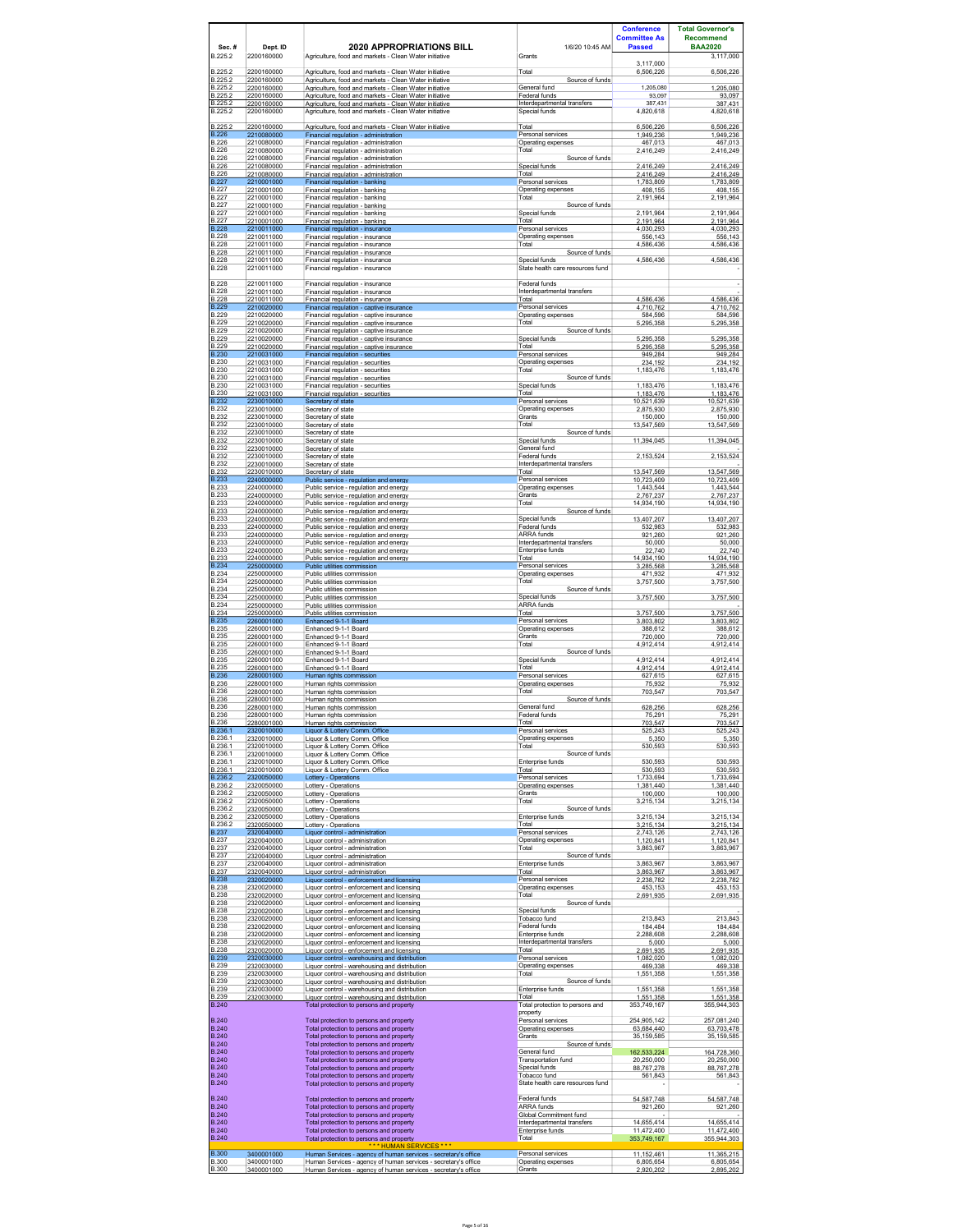|                              |                          |                                                                                                                                                                               |                                                       | <b>Conference</b>                         | <b>Total Governor's</b>            |
|------------------------------|--------------------------|-------------------------------------------------------------------------------------------------------------------------------------------------------------------------------|-------------------------------------------------------|-------------------------------------------|------------------------------------|
| Sec.#                        | Dept. ID                 | <b>2020 APPROPRIATIONS BILL</b>                                                                                                                                               | 1/6/20 10:45 AM                                       | <b>Committee As</b><br><b>Passed</b>      | <b>Recommend</b><br><b>BAA2020</b> |
| <b>B.300</b><br><b>B.300</b> | 3400001000<br>3400001000 | Human Services - agency of human services - secretary's office<br>Human Services - agency of human services - secretary's office                                              | Total<br>Source of funds                              | 20,878,317                                | 21,066,071                         |
| <b>B.300</b><br><b>B.300</b> | 3400001000<br>3400001000 | Human Services - agency of human services - secretary's office<br>Human Services - agency of human services - secretary's office                                              | General fund<br>Special funds                         | 7.775.309<br>135,517                      | 8.008.063<br>135,517               |
| <b>B.300</b>                 | 3400001000               | Human Services - agency of human services - secretary's office                                                                                                                | Tobacco fund                                          |                                           |                                    |
| <b>B.300</b>                 | 3400001000               | Human Services - agency of human services - secretary's office                                                                                                                | State health care resources fund                      |                                           |                                    |
| <b>B.300</b><br><b>B.300</b> | 3400001000<br>3400001000 | Human Services - agency of human services - secretary's office<br>Human Services - agency of human services - secretary's office                                              | Global Commitment fund<br>Federal funds               | 453,000<br>11,555,036                     | 453,000<br>11,580,036              |
| <b>B.300</b><br><b>B.300</b> | 3400001000<br>3400001000 | Human Services - agency of human services - secretary's office<br>Human Services - agency of human services - secretary's office                                              | Interdepartmental transfers<br>Total                  | 959,455<br>20,878,317                     | 889,455<br>21,066,071              |
| <b>B.301</b><br><b>B.301</b> | 3400004000<br>3400004000 | Secretary's office - global commitment<br>Secretary's office - global commitment                                                                                              | Operating expenses<br>Grants                          | 3.150.212<br>1,631,994,544                | 3.150.212<br>1,632,519,021         |
|                              |                          |                                                                                                                                                                               |                                                       |                                           |                                    |
|                              |                          |                                                                                                                                                                               |                                                       |                                           |                                    |
| B.301<br><b>B.301</b>        | 3400004000<br>3400004000 | Secretary's office - global commitment<br>Secretary's office - global commitment                                                                                              | Total<br>Source of funds                              | 1.635.144.756                             | 1.635.669.233                      |
| B.301<br><b>B.301</b>        | 3400004000<br>3400004000 | Secretary's office - global commitment<br>Secretary's office - global commitment                                                                                              | General fund<br>Special funds                         | 562,258,602<br>34,969,169                 | 558,315,939                        |
| <b>B.301</b>                 | 3400004000               | Secretary's office - global commitment                                                                                                                                        | Tobacco Fund                                          | 21,049,373                                | 34,969,169<br>21,049,373           |
| <b>B.301</b>                 | 3400004000               | Secretary's office - global commitment                                                                                                                                        | State health care resources fund                      | 16,915,501                                | 21,101,110                         |
| B.301<br>B.301               | 3400004000<br>3400004000 | Secretary's office - global commitment<br>Secretary's office - global commitment                                                                                              | Federal funds<br>Interdepartmental transfers          | 984.584.332<br>15,367,779                 | 984.865.863<br>15,367,779          |
| <b>B.301</b><br><b>B.302</b> | 3400004000<br>3400008000 | Secretary's office - global commitment<br>Rate setting                                                                                                                        | Total<br>Personal services                            | 1.635.144.756<br>$\overline{\phantom{a}}$ | 1.635.669.233                      |
| <b>B.302</b><br><b>B.302</b> | 3400008000<br>3400008000 | Rate setting<br>Rate setting                                                                                                                                                  | Operating expenses<br>Total                           | ٠<br>٠                                    |                                    |
| <b>B.302</b><br><b>B.302</b> | 3400008000<br>3400008000 | Rate setting<br>Rate setting                                                                                                                                                  | Source of funds<br>General fund                       |                                           |                                    |
| <b>B.302</b><br><b>B.302</b> | 3400008000<br>3400008000 | Rate setting<br>Rate setting                                                                                                                                                  | Federal funds<br>Total                                | ÷                                         |                                    |
| <b>B.303</b><br><b>B.303</b> | 3400009000<br>3400009000 | Developmental disabilities council<br>Developmental disabilities council                                                                                                      | Personal services<br>Operating expenses               | 366,501<br>94.962                         | 366,501<br>94.962                  |
| <b>B.303</b>                 | 3400009000               | Developmental disabilities council                                                                                                                                            | Grants                                                | 191 595                                   | 191,595                            |
| <b>B.303</b><br><b>B.303</b> | 3400009000<br>3400009000 | Developmental disabilities council<br>Developmental disabilities council                                                                                                      | Total<br>Source of funds                              | 653,058                                   | 653,058                            |
| <b>B.303</b><br><b>B.303</b> | 3400009000<br>3400009000 | Developmental disabilities council<br>Developmental disabilities council                                                                                                      | Special Funds<br>Federal funds                        | 12,000<br>641,058                         | 12.000<br>641,058                  |
| <b>B.303</b><br><b>B.304</b> | 3400009000<br>3400010000 | Developmental disabilities council<br>Human services board                                                                                                                    | Total<br>Personal services                            | 653,058<br>718.478                        | 653,058<br>718.478                 |
| <b>B.304</b>                 | 3400010000               | Human services board                                                                                                                                                          | Operating expenses                                    | 87,620                                    | 87,620                             |
| <b>B.304</b><br><b>B.304</b> | 3400010000<br>3400010000 | Human services board<br>Human services board                                                                                                                                  | Total<br>Source of funds                              | 806,098                                   | 806,098                            |
| <b>B.304</b><br>B.304        | 3400010000<br>3400010000 | Human services board<br>Human services board                                                                                                                                  | General fund<br>Global Commitment fund                | 451,554                                   | 461,554                            |
| <b>B.304</b><br>B.304        | 3400010000               | Human services board                                                                                                                                                          | Federal funds                                         | 332,018<br>22.526                         | 332,018                            |
| <b>B.304</b>                 | 3400010000<br>3400010000 | Human services board<br>Human services board                                                                                                                                  | Interdepartmental transfers<br>Total                  | 806.098                                   | 12.526<br>806,098                  |
| B 305<br><b>B.305</b>        | 3400020000<br>3400020000 | AHS - administrative fund<br>AHS - administrative fund                                                                                                                        | Personal services<br>Operating expenses               | 350.000<br>10,150,000                     | 350.000<br>10,150,000              |
| <b>B.305</b><br><b>B.305</b> | 3400020000<br>3400020000 | AHS - administrative fund<br>AHS - administrative fund                                                                                                                        | Total<br>Source of funds                              | 10,500,000                                | 10,500,000                         |
| <b>B.305</b><br><b>B.305</b> | 3400020000               | AHS - administrative fund                                                                                                                                                     | Interdepartmental transfers<br>Total                  | 10,500,000<br>10,500,000                  | 10,500,000<br>10,500,000           |
| <b>B.306</b>                 | 3400020000<br>3410010000 | AHS - administrative fund<br>Department of Vermont health access - administration                                                                                             | Personal services                                     | 134,603,806                               | 140,308,825                        |
| <b>B.306</b><br><b>B.306</b> | 3410010000<br>3410010000 | Department of Vermont health access - administration<br>Department of Vermont health access - administration                                                                  | Operating expenses<br>Grants                          | 29.905.859<br>7,314,723                   | 29.905.859<br>7,314,723            |
| <b>B.306</b><br><b>B.306</b> | 3410010000<br>3410010000 | Department of Vermont health access - administration<br>Department of Vermont health access - administration                                                                  | Total<br>Source of funds                              | 171.824.388                               | 177.529.407                        |
| <b>B.306</b><br>B.306        | 3410010000<br>3410010000 | Department of Vermont health access - administration<br>Department of Vermont health access - administration                                                                  | General fund<br>Special funds                         | 29.222.317<br>6,096,108                   | 32,242,529<br>6,096,108            |
| <b>B.306</b>                 | 3410010000               | Department of Vermont health access - administration                                                                                                                          | State health care resources fund                      |                                           |                                    |
| <b>B.306</b>                 | 3410010000               | Department of Vermont health access - administration                                                                                                                          | Global Commitment fund                                | 4,214,196                                 | 9,919,215                          |
| <b>B.306</b><br><b>B.306</b> | 3410010000<br>3410010000 | Department of Vermont health access - administration<br>Department of Vermont health access - administration                                                                  | Federal funds<br>Interdepartmental transfers          | 124.749.165<br>7,542,602                  | 124.749.165<br>4,522,390           |
| <b>B.306</b><br><b>B.307</b> | 3410010000<br>3410015000 | Department of Vermont health access - administration<br>Department of Vermont health access - Medicaid program - global commitmer Personal services                           | Total                                                 | 171,824,388<br>547,983                    | 177,529,407<br>547,983             |
| <b>B.307</b>                 | 3410015000               | Department of Vermont health access - Medicaid program - global commitmer Grants                                                                                              |                                                       | 737,800,525                               | 727,640,997                        |
| <b>B.307</b>                 | 3410015000               | Department of Vermont health access - Medicaid program - global commitmer Total                                                                                               |                                                       | 738,348,508                               | 728,188,980                        |
| B.307<br>B.307               | 3410015000<br>3410015000 | Department of Vermont health access - Medicaid program - global commitmer<br>Department of Vermont health access - Medicaid program - global commitmer Global Commitment fund | Source of funds                                       | 738.348.508                               | 728,188,980                        |
| <b>B.307</b><br><b>B.308</b> | 3410015000<br>3410016000 | Department of Vermont health access - Medicaid program - global commitmer Total<br>Department of Vermont health access - Medicaid program - long-term care wa Grants          |                                                       | 738.348.508<br>213,712,634                | 728.188.980<br>220,695,415         |
| <b>B.308</b><br><b>B.308</b> | 3410016000               | Department of Vermont health access - Medicaid program - long-term care wa Total                                                                                              | Source of funds                                       | 213,712,634                               | 220,695,415                        |
| <b>B.308</b>                 | 3410016000<br>3410016000 | Department of Vermont health access - Medicaid program - long-term care wa<br>Department of Vermont health access - Medicaid program - long-term care wa General fund         |                                                       |                                           |                                    |
| <b>B.308</b>                 | 3410016000               | Department of Vermont health access - Medicaid program - long-term care wa Global Commitment fund                                                                             |                                                       | 213,712,634                               | 218,945,415                        |
| <b>B.308</b><br><b>B.308</b> | 3410016000<br>3410016000 | Department of Vermont health access - Medicaid program - long-term care wa Federal funds<br>Department of Vermont health access - Medicaid program - long-term care wa Total  |                                                       | 213,712,634                               | 1.750.000<br>220,695,415           |
| <b>B.309</b><br><b>B.309</b> | 3410017000<br>3410017000 | Department of Vermont health access - Medicaid program - state only<br>Department of Vermont health access - Medicaid program - state only                                    | Grants<br>Total                                       | 49.211.558                                | 53.012.422<br>53,012,422           |
| <b>B.309</b>                 | 3410017000               | Department of Vermont health access - Medicaid program - state only                                                                                                           | Source of funds                                       | 49,211,558                                |                                    |
| <b>B.309</b><br><b>B.309</b> | 3410017000<br>3410017000 | Department of Vermont health access - Medicaid program - state only<br>Department of Vermont health access - Medicaid program - state only                                    | General fund<br>Global Commitment fund                | 37,605,920<br>11.605.638                  | 41,182,467<br>11.829.955           |
| <b>B.309</b><br><b>B.310</b> | 3410017000<br>3410018000 | Department of Vermont health access - Medicaid program - state only<br>Department of Vermont health access - Medicaid non-waiver matched                                      | Total<br>Grants                                       | 49,211,558<br>32,435,074                  | 53,012,422<br>33,297,789           |
| <b>B.310</b><br><b>B.310</b> | 3410018000<br>3410018000 | Department of Vermont health access - Medicaid non-waiver matched<br>Department of Vermont health access - Medicaid non-waiver matched                                        | Total<br>Source of funds                              | 32.435.074                                | 33.297.789                         |
| <b>B.310</b><br><b>B.310</b> | 3410018000<br>3410018000 | Department of Vermont health access - Medicaid non-waiver matched<br>Department of Vermont health access - Medicaid non-waiver matched                                        | General fund<br>Federal funds                         | 11,425,047                                | 12,140,974                         |
| <b>B.310</b>                 | 3410018000               | Department of Vermont health access - Medicaid non-waiver matched                                                                                                             | Total                                                 | 21,010,027<br>32,435,074                  | 21,156,815<br>33,297,789           |
| <b>B.311</b><br><b>B.311</b> | 3420010000<br>3420010000 | Health - administration and support<br>Health - administration and support                                                                                                    | Personal services<br>Operating expenses               | 5,464,580<br>5,852,063                    | 5464580<br>5,852,063               |
| <b>B.311</b><br><b>B.311</b> | 3420010000<br>3420010000 | Health - administration and support<br>Health - administration and support                                                                                                    | Grants<br>Total                                       | 4.040.881<br>15,357,524                   | 4.040.881<br>15,357,524            |
| <b>B.311</b><br><b>B.311</b> | 3420010000<br>3420010000 | Health - administration and support<br>Health - administration and support                                                                                                    | Source of funds<br>General fund                       | 2,867,817                                 | 2,867,817                          |
| <b>B.311</b><br><b>B.311</b> | 3420010000               | Health - administration and support<br>Health - administration and support                                                                                                    | Special funds                                         | 1,824,499                                 | 1,824,499                          |
| <b>B.311</b>                 | 3420010000<br>3420010000 | Health - administration and support                                                                                                                                           | Interdepartmental transfers<br>Global Commitment fund | 91,218<br>3,510,576                       | 91,218<br>3,510,576                |
| <b>B.311</b><br><b>B.311</b> | 3420010000<br>3420010000 | Health - administration and support<br>Health - administration and support                                                                                                    | Federal funds<br>Total                                | 7,063,414<br>15,357,524                   | 7,063,414<br>15,357,524            |
| <b>B.312</b><br><b>B.312</b> | 3420021000<br>3420021000 | Health - public health<br>Health - public health                                                                                                                              | Personal services<br>Operating expenses               | 44.859.249<br>8,623,418                   | 44.859.249<br>8,623,418            |
| <b>B.312</b>                 | 3420021000               | Health - public health                                                                                                                                                        | Grants                                                | 36,469,334                                | 36,469,334                         |
| <b>B.312</b><br><b>B.312</b> | 3420021000               | Health - public health                                                                                                                                                        | Total<br>Source of funds                              | 89,952,001                                | 89,952,001                         |
| <b>B.312</b>                 | 3420021000<br>3420021000 | Health - public health<br>Health - public health                                                                                                                              | General fund                                          | 10.159.167                                | 10.159.167                         |
| <b>B.312</b>                 | 3420021000               | Health - public health                                                                                                                                                        | Special funds                                         | 18,230,647                                | 18,230,647                         |
| <b>B.312</b><br><b>B.312</b> | 3420021000<br>3420021000 | Health - public health<br>Health - public health                                                                                                                              | Tobacco fund<br>Global Commitment fund                | 1.088.918<br>13,068,355                   | 1.088.918<br>13,068,355            |
| <b>B.312</b><br><b>B.312</b> | 3420021000<br>3420021000 | Health - public health                                                                                                                                                        | Federal funds<br>Permanent trust funds                | 46,234,807<br>25,000                      | 46,234,807<br>25,000               |
| <b>B.312</b>                 | 3420021000               | Health - public health<br>Health - public health                                                                                                                              | Interdepartmental transfers                           | 1,145,107                                 | 1,145,107                          |
| <b>B.312</b><br><b>B.313</b> | 3420021000<br>3420060000 | Health - public health<br>Health - alcohol and drug abuse programs                                                                                                            | Total<br>Personal services                            | 89.952.001<br>4,363,807                   | 89.952.001<br>4,363,807            |
| <b>B.313</b><br><b>B.313</b> | 3420060000<br>3420060000 | Health - alcohol and drug abuse programs<br>Health - alcohol and drug abuse programs                                                                                          | Operating expenses<br>Grants                          | 255.634<br>51,538,398                     | 255.634<br>51,538,398              |
| <b>B.313</b><br><b>B.313</b> | 3420060000<br>3420060000 | Health - alcohol and drug abuse programs<br>Health - alcohol and drug abuse programs                                                                                          | Total<br>Source of funds                              | 56.157.839                                | 56.157.839                         |
| <b>B.313</b>                 | 3420060000               | Health - alcohol and drug abuse programs                                                                                                                                      | General fund                                          | 1.946.686                                 | 1,946,686                          |
| <b>B.313</b><br><b>B.313</b> | 3420060000<br>3420060000 | Health - alcohol and drug abuse programs<br>Health - alcohol and drug abuse programs                                                                                          | Special funds<br>Tobacco fund                         | 1,170,177<br>949,917                      | 1,170,177<br>949,917               |
| <b>B.313</b><br><b>B.313</b> | 3420060000<br>3420060000 | Health - alcohol and drug abuse programs<br>Health - alcohol and drug abuse programs                                                                                          | Global Commitment fund<br>Federal funds               | 34,516,089<br>17,574,970                  | 34,516,089<br>17,574,970           |
| <b>B.313</b><br><b>B.313</b> | 3420060000<br>3420060000 | Health - alcohol and drug abuse programs<br>Health - alcohol and drug abuse programs                                                                                          | Interdepartmental transfers<br>Total                  | 56,157,839                                | 56, 157, 839                       |
| <b>B.314</b>                 | 3150070000               | Mental health - mental health                                                                                                                                                 | Personal services                                     | 32.082.652                                | 32.137.652                         |
| <b>B.314</b><br><b>B.314</b> | 3150070000<br>3150070000 | Mental health - mental health<br>Mental health - mental health                                                                                                                | Operating expenses<br>Grants                          | 4,434,083<br>234,801,390                  | 4.434.083<br>237,094,507           |
| <b>B.314</b>                 | 3150070000               | Mental health - mental health                                                                                                                                                 | Total                                                 | 271,318,125                               | 273,666,242                        |
| <b>B.314</b><br><b>B.314</b> | 3150070000<br>3150070000 | Mental health - mental health<br>Mental health - mental health                                                                                                                | Source of funds<br>General fund                       | 7,694,909                                 | 7,699,658                          |
| <b>B.314</b>                 | 3150070000               | Mental health - mental health                                                                                                                                                 | Special funds                                         | 1.184.904                                 | 1.684.904                          |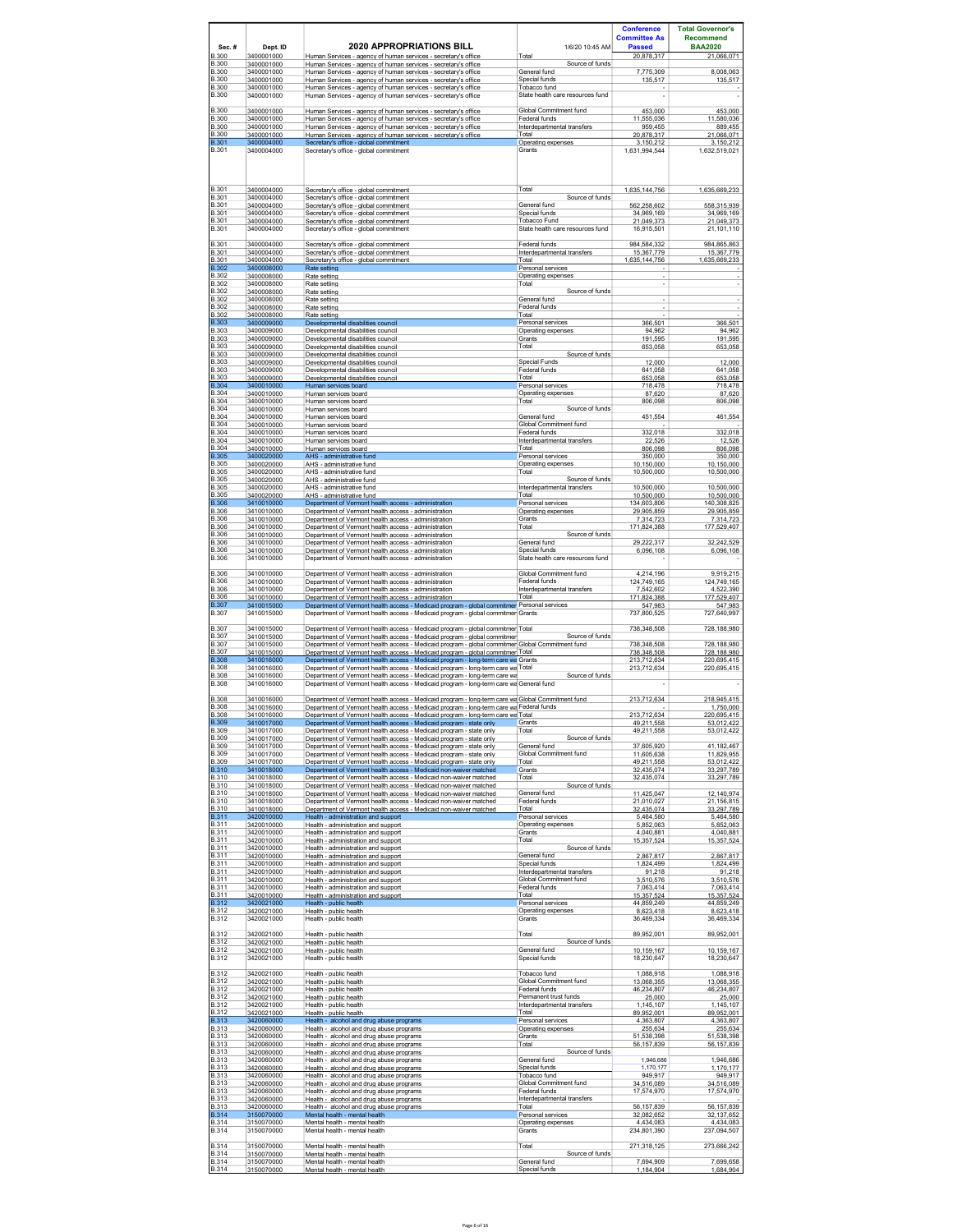| Sec.#<br><b>B.314</b>        | Dept. ID<br>3150070000   | <b>2020 APPROPRIATIONS BILL</b><br>Mental health - mental health                                                                                               | 1/6/20 10:45 AM<br>Global Commitment fund             | <b>Conference</b><br><b>Committee As</b><br><b>Passed</b><br>253,232,674 | <b>Total Governor's</b><br><b>Recommend</b><br><b>BAA2020</b><br>255,076,042 |
|------------------------------|--------------------------|----------------------------------------------------------------------------------------------------------------------------------------------------------------|-------------------------------------------------------|--------------------------------------------------------------------------|------------------------------------------------------------------------------|
| <b>B.314</b><br><b>B.314</b> | 3150070000<br>3150070000 | Mental health - mental health<br>Mental health - mental health                                                                                                 | Federal funds<br>Interdepartmental transfers          | 9.132.390<br>73,248                                                      | 9.132.390<br>73,248                                                          |
| <b>B.314</b><br><b>B.316</b> | 3150070000<br>3440010000 | Mental health - mental health<br>Department for children and families - administration & support services                                                      | Total<br>Personal services                            | 271.318.125                                                              | 273.666.242<br>36.662.355                                                    |
| <b>B.316</b>                 |                          |                                                                                                                                                                | Operating expenses                                    | 41,876,642                                                               |                                                                              |
| <b>B.316</b>                 | 3440010000<br>3440010000 | Department for children and families - administration & support services<br>Department for children and families - administration & support services           | Grants                                                | 11,526,385<br>1,342,620                                                  | 15,719,675<br>1,901,949                                                      |
| <b>B.316</b><br><b>B.316</b> | 3440010000<br>3440010000 | Department for children and families - administration & support services<br>Department for children and families - administration & support services           | Total<br>Source of funds                              | 54,745,647                                                               | 54,283,979                                                                   |
| <b>B.316</b><br><b>B.316</b> | 3440010000<br>3440010000 | Department for children and families - administration & support services<br>Department for children and families - administration & support services           | General fund<br>Special funds                         | 25.920.417<br>2,706,557                                                  | 26.746.333<br>2,706,557                                                      |
| <b>B.316</b>                 | 3440010000               | Department for children and families - administration & support services                                                                                       | State health care resources fund                      |                                                                          |                                                                              |
| <b>B.316</b>                 | 3440010000               | Department for children and families - administration & support services                                                                                       | Global Commitment fund                                | 1,981,083                                                                | 1,981,083                                                                    |
| <b>B.316</b><br><b>B.316</b> | 3440010000<br>3440010000 | Department for children and families - administration & support services<br>Department for children and families - administration & support services           | Federal funds<br>Interdepartmental transfers          | 23,918,495<br>219,095                                                    | 22,630,911<br>219,095                                                        |
| <b>B.316</b><br><b>B.317</b> | 3440010000<br>3440020000 | Department for children and families - administration & support services<br>Department for children and families - family services                             | Total<br>Personal services                            | 54,745,647<br>37,615,510                                                 | 54,283,979<br>37,640,621                                                     |
| <b>B.317</b>                 | 3440020000               |                                                                                                                                                                |                                                       | 4,931,546                                                                | 4,998,901                                                                    |
| <b>B.317</b>                 | 3440020000               | Department for children and families - family services<br>Department for children and families - family services                                               | Operating expenses<br>Grants                          | 78,289,704                                                               | 83,375,808                                                                   |
| <b>B.317</b><br><b>B.317</b> | 3440020000<br>3440020000 | Department for children and families - family services<br>Department for children and families - family services                                               | Total<br>Source of funds                              | 120.836.760                                                              | 126,015,330                                                                  |
| <b>B.317</b>                 | 3440020000               | Department for children and families - family services                                                                                                         | General fund                                          | 43,958,383                                                               | 44,050,998                                                                   |
| B 317<br><b>B.317</b>        | 3440020000<br>3440020000 | Department for children and families - family services<br>Department for children and families - family services                                               | Special funds<br>Global Commitment fund               | 877,587<br>48.476.324                                                    | 877,587<br>52.230.346                                                        |
| <b>B.317</b><br><b>B.317</b> | 3440020000<br>3440020000 | Department for children and families - family services<br>Department for children and families - family services                                               | Federal funds<br>Interdepartmental transfers          | 27,412,577<br>111,889                                                    | 28,744,510<br>111,889                                                        |
| <b>B.317</b><br>B 318        | 3440020000<br>3440030000 | Department for children and families - family services<br>Department for children and families - child development                                             | Total<br>Personal services                            | 120.836.760<br>4,718,950                                                 | 126,015,330<br>4,618,948                                                     |
| <b>B.318</b><br><b>B.318</b> | 3440030000<br>3440030000 | Department for children and families - child development<br>Department for children and families - child development                                           | Operating expenses<br>Grants                          | 850,728                                                                  | 1,031,325                                                                    |
|                              |                          |                                                                                                                                                                |                                                       | 79,671,975                                                               | 79,771,977                                                                   |
| B.318<br><b>B.318</b>        | 3440030000<br>3440030000 | Department for children and families - child development<br>Department for children and families - child development                                           | Total<br>Source of funds                              | 85,241,653                                                               | 85,422,250                                                                   |
| <b>B.318</b>                 | 3440030000               | Department for children and families - child development                                                                                                       | General fund                                          | 39,136,315                                                               | 39,690,744                                                                   |
| <b>B.318</b><br><b>B.318</b> | 3440030000<br>3440030000 | Department for children and families - child development<br>Department for children and families - child development                                           | Special funds<br>Global Commitment fund               | 1,820,000<br>11,118,793                                                  | 1,820,000<br>10,744,961                                                      |
| <b>B.318</b><br><b>B.318</b> | 3440030000<br>3440030000 | Department for children and families - child development<br>Department for children and families - child development                                           | Federal funds<br>Interdepartmental transfers          | 33,144,045<br>22,500                                                     | 33,144,045<br>22,500                                                         |
| <b>B.318</b><br><b>B.319</b> | 3440030000<br>3440040000 | Department for children and families - child development<br>Department for children and families - office of child support                                     | Total<br>Personal services                            | 85.241.653<br>10.805.408                                                 | 85.422.250<br>10,805,408                                                     |
| <b>B.319</b>                 | 3440040000               | Department for children and families - office of child support                                                                                                 | Operating expenses                                    | 3,679,303                                                                | 3,679,303                                                                    |
| <b>B.319</b><br><b>B.319</b> | 3440040000<br>3440040000 | Department for children and families - office of child support<br>Department for children and families - office of child support                               | Total<br>Source of funds                              | 14,484,711                                                               | 14,484,711                                                                   |
| <b>B.319</b><br><b>B.319</b> | 3440040000<br>3440040000 | Department for children and families - office of child support<br>Department for children and families - office of child support                               | General fund<br>Special funds                         | 4,306,156<br>455,719                                                     | 4,306,156<br>455,719                                                         |
| <b>B.319</b><br><b>B.319</b> | 3440040000<br>3440040000 | Department for children and families - office of child support<br>Department for children and families - office of child support                               | Federal funds<br>Interdepartmental transfers          | 9.335.236<br>387,600                                                     | 9.335.236<br>387,600                                                         |
| <b>B.319</b><br><b>B.320</b> | 3440040000<br>3440050000 | Department for children and families - office of child support<br>Department for children and families - aid to aged, blind and disabled                       | Total<br>Personal services                            | 14.484.711<br>2,252,206                                                  | 14.484.711<br>2,252,206                                                      |
| <b>B.320</b><br><b>B.320</b> | 3440050000<br>3440050000 | Department for children and families - aid to aged, blind and disabled                                                                                         | Grants<br>Total                                       | 10,298,023                                                               | 10,298,023                                                                   |
| <b>B.320</b>                 | 3440050000               | Department for children and families - aid to aged, blind and disabled<br>Department for children and families - aid to aged, blind and disabled               | Source of funds                                       | 12,550,229                                                               | 12,550,229                                                                   |
| <b>B.320</b><br><b>B.320</b> | 3440050000<br>3440050000 | Department for children and families - aid to aged, blind and disabled<br>Department for children and families - aid to aged, blind and disabled               | General fund<br>Global Commitment fund                | 8,649,899<br>3,900,330                                                   | 8,649,899<br>3,900,330                                                       |
| B 320<br><b>B.321</b>        | 3440050000<br>3440060000 | Department for children and families - aid to aged. blind and disabled<br>Department for children and families - general assistance                            | Total<br>Personal services                            | 12.550.229<br>15,000                                                     | 12.550.229<br>20,450                                                         |
| B.321                        | 3440060000               | Department for children and families - general assistance                                                                                                      | Grants                                                | 7,112,360                                                                | 10,165,027                                                                   |
| <b>B.321</b><br>B.321        | 3440060000<br>3440060000 | Department for children and families - general assistance<br>Department for children and families - general assistance                                         | Total<br>Source of funds                              | 7,127,360                                                                | 10,185,477                                                                   |
| <b>B.321</b>                 | 3440060000               | Department for children and families - general assistance                                                                                                      | General fund                                          | 6,730,025                                                                | 9,788,142                                                                    |
| <b>B.321</b>                 | 3440060000               | Department for children and families - general assistance                                                                                                      | Global Commitment fund                                | 286,015                                                                  | 286,015                                                                      |
| <b>B.321</b><br><b>B.321</b> | 3440060000<br>3440060000 | Department for children and families - general assistance<br>Department for children and families - general assistance                                         | Federal funds<br>Total                                | 111.320<br>7.127.360                                                     | 111.320<br>10,185,477                                                        |
| B 322<br><b>B.322</b>        | 3440070000<br>3440070000 | Department for children and families - 3SquaresVT<br>Department for children and families - 3SquaresVT                                                         | Grants<br>Total                                       | 29,827,906<br>29,827,906                                                 | 29,827,906<br>29,827,906                                                     |
| <b>B.322</b><br><b>B.322</b> | 3440070000<br>3440070000 | Department for children and families - 3SquaresVT<br>Department for children and families - 3SquaresVT                                                         | Source of funds<br>Federal funds                      | 29,827,906                                                               | 29,827,906                                                                   |
| <b>B.322</b><br><b>B.323</b> | 3440070000<br>3440080000 | Department for children and families - 3SquaresVT<br>Department for children and families - reach up                                                           | Total<br>Operating expenses                           | 29,827,906<br>51.517                                                     | 29,827,906<br>51.517                                                         |
| <b>B.323</b>                 | 3440080000               | Department for children and families - reach up                                                                                                                | Grants                                                | 31,639,481                                                               | 31,308,777                                                                   |
| <b>B.323</b><br><b>B.323</b> | 3440080000<br>3440080000 | Department for children and families - reach up<br>Department for children and families - reach up                                                             | Total<br>Source of funds                              | 31,690,998                                                               | 31,360,294                                                                   |
| <b>B.323</b>                 | 3440080000               | Department for children and families - reach up                                                                                                                | General fund                                          | 5.473.872                                                                | 3.879.653                                                                    |
|                              |                          |                                                                                                                                                                |                                                       |                                                                          |                                                                              |
| <b>B.323</b>                 | 3440080000               | Department for children and families - reach up                                                                                                                | Special funds                                         | 21,079,984                                                               | 20,584,058                                                                   |
| <b>B.323</b><br><b>B.323</b> | 3440080000<br>3440080000 | Department for children and families - reach up<br>Department for children and families - reach up                                                             | Global Commitment fund<br>Federal funds               | 2.681.618<br>2.455.524                                                   | 2.681.618<br>4,214,965                                                       |
| <b>B.323</b><br><b>B.324</b> | 3440080000<br>3440090000 | Department for children and families - reach up<br>Department for children and families - home heating fuel assistance/LIHEAP Grants                           | Total                                                 | 31,690,998<br>16,019,953                                                 | 31,360,294<br>16,115,843                                                     |
| <b>B.324</b><br><b>B.324</b> | 3440090000<br>3440090000 | Department for children and families - home heating fuel assistance/LIHEAP<br>Department for children and families - home heating fuel assistance/LIHEAP       | Total<br>Source of funds                              | 16,019,953                                                               | 16,115,843                                                                   |
| <b>B.324</b><br><b>B.324</b> | 3440090000               | Department for children and families - home heating fuel assistance/LIHEAP                                                                                     | Special funds<br><b>Federal Funds</b>                 | 1,259,217                                                                | 1,797,462                                                                    |
| <b>B.324</b>                 | 3440090000<br>3440090000 | Department for children and families - home heating fuel assistance/LIHEAP<br>Department for children and families - home heating fuel assistance/LIHEAP Total |                                                       | 14.760.736<br>16,019,953                                                 | 14.318.381<br>16,115,843                                                     |
| <b>B.325</b><br><b>B.325</b> | 3440100000<br>3440100000 | Department for children and families - office of economic opportunity<br>Department for children and families - office of economic opportunity                 | Personal services<br>Operating expenses               | 522 340<br>43,673                                                        | 522.340<br>43,673                                                            |
| <b>B.325</b><br><b>B.325</b> | 3440100000<br>3440100000 | Department for children and families - office of economic opportunity<br>Department for children and families - office of economic opportunity                 | Grants<br>Total                                       | 9,809,823<br>10,375,836                                                  | 10,137,256<br>10,703,269                                                     |
| <b>B.325</b><br><b>B.325</b> | 3440100000<br>3440100000 | Department for children and families - office of economic opportunity<br>Department for children and families - office of economic opportunity                 | Source of funds<br>General fund                       | 5,065,004                                                                | 5,037,111                                                                    |
| <b>B.325</b><br><b>B.325</b> | 3440100000<br>3440100000 | Department for children and families - office of economic opportunity<br>Department for children and families - office of economic opportunity                 | Special funds<br>Global Commitment fund               | 57,990<br>829.688                                                        | 57,990<br>829.688                                                            |
| <b>B.325</b><br><b>B.325</b> | 3440100000               | Department for children and families - office of economic opportunity                                                                                          | Federal funds<br>Total                                | 4,423,154                                                                | 4,778,480                                                                    |
| <b>B.326</b>                 | 3440100000<br>3440110000 | Department for children and families - office of economic opportunity<br>Department for children and families - OEO - weatherization assistance                | Personal services                                     | 10.375.836<br>326,525                                                    | 10.703.269<br>326,525                                                        |
| <b>B.326</b><br><b>B.326</b> | 3440110000<br>3440110000 | Department for children and families - OEO - weatherization assistance<br>Department for children and families - OEO - weatherization assistance               | Operating expenses<br>Grants                          | 44,525<br>12,038,018                                                     | 44,525<br>12,234,394                                                         |
| <b>B.326</b><br><b>B.326</b> | 3440110000<br>3440110000 | Department for children and families - OEO - weatherization assistance<br>Department for children and families - OEO - weatherization assistance               | Total<br>Source of funds                              | 12,409,068                                                               | 12,605,444                                                                   |
| <b>B.326</b>                 | 3440110000               | Department for children and families - OEO - weatherization assistance                                                                                         | Special funds                                         | 7,812,978                                                                | 7,370,623                                                                    |
|                              |                          |                                                                                                                                                                |                                                       |                                                                          |                                                                              |
| <b>B.326</b><br><b>B.326</b> | 3440110000<br>3440110000 | Department for children and families - OEO - weatherization assistance<br>Department for children and families - OEO - weatherization assistance               | Federal funds<br>Total                                | 4.596.090<br>12,409,068                                                  | 5,234,821<br>12,605,444                                                      |
| <b>B.327</b><br><b>B.327</b> | 3440120000<br>3440120000 | Department for children and families - Woodside rehabilitation center<br>Department for children and families - Woodside rehabilitation center                 | Personal services<br>Operating expenses               | 5,164,274<br>715.868                                                     | 5,164,274<br>715.868                                                         |
| <b>B.327</b><br><b>B.327</b> | 3440120000<br>3440120000 | Department for children and families - Woodside rehabilitation center<br>Department for children and families - Woodside rehabilitation center                 | Total<br>Source of funds                              | 5,880,142                                                                | 5,880,142                                                                    |
| <b>B.327</b>                 | 3440120000               | Department for children and families - Woodside rehabilitation center                                                                                          | General fund                                          | 5,783,142                                                                | 5,783,142                                                                    |
| <b>B.327</b><br><b>B.327</b> | 3440120000<br>3440120000 | Department for children and families - Woodside rehabilitation center<br>Department for children and families - Woodside rehabilitation center                 | Global Commitment fund<br>Interdepartmental transfers | 97,000                                                                   | 97.000                                                                       |
| <b>B.327</b><br><b>B.328</b> | 3440120000<br>3440130000 | Department for children and families - Woodside rehabilitation center<br>Department for children and families - disability determination services              | Total<br>Personal services                            | 5,880,142<br>6,276,032                                                   | 5,880,142<br>6,842,708                                                       |
| <b>B.328</b><br><b>B.328</b> | 3440130000<br>3440130000 | Department for children and families - disability determination services<br>Department for children and families - disability determination services           | Operating expenses<br>Total                           | 419.984<br>6.696.016                                                     | 419.984<br>7.262.692                                                         |
| <b>B.328</b><br><b>B.328</b> | 3440130000<br>3440130000 | Department for children and families - disability determination services<br>Department for children and families - disability determination services           | Source of funds<br>General fund                       | 107.003                                                                  | 107,003                                                                      |
| <b>B.328</b>                 | 3440130000               | Department for children and families - disability determination services                                                                                       | Global Commitment fund                                | 6.589.013                                                                |                                                                              |
| <b>B.328</b><br><b>B.328</b> | 3440130000<br>3440130000 | Department for children and families - disability determination services<br>Department for children and families - disability determination services           | Federal funds<br>Total                                | 6,696,016                                                                | 7,155,689<br>7,262,692                                                       |
| <b>B.329</b>                 | 3460010000               | Disabilities, aging and independent living - administration & support                                                                                          | Personal services                                     | 32,686,936                                                               | 32,686,936                                                                   |
| <b>B.329</b><br>B.329        | 3460010000<br>3460010000 | Disabilities, aging and independent living - administration & support<br>Disabilities. aging and independent living - administration & support                 | Operating expenses<br>Total                           | 5,723,801<br>38.410.737                                                  | 5,723,801<br>38.410.737                                                      |
| <b>B.329</b><br><b>B.329</b> | 3460010000<br>3460010000 | Disabilities, aging and independent living - administration & support<br>Disabilities, aging and independent living - administration & support                 | Source of funds<br>General fund                       | 17.049.356                                                               | 17,049,356                                                                   |
| B.329                        | 3460010000               | Disabilities, aging and independent living - administration & support                                                                                          | Special funds                                         | 1.390.457                                                                | 1.390.457                                                                    |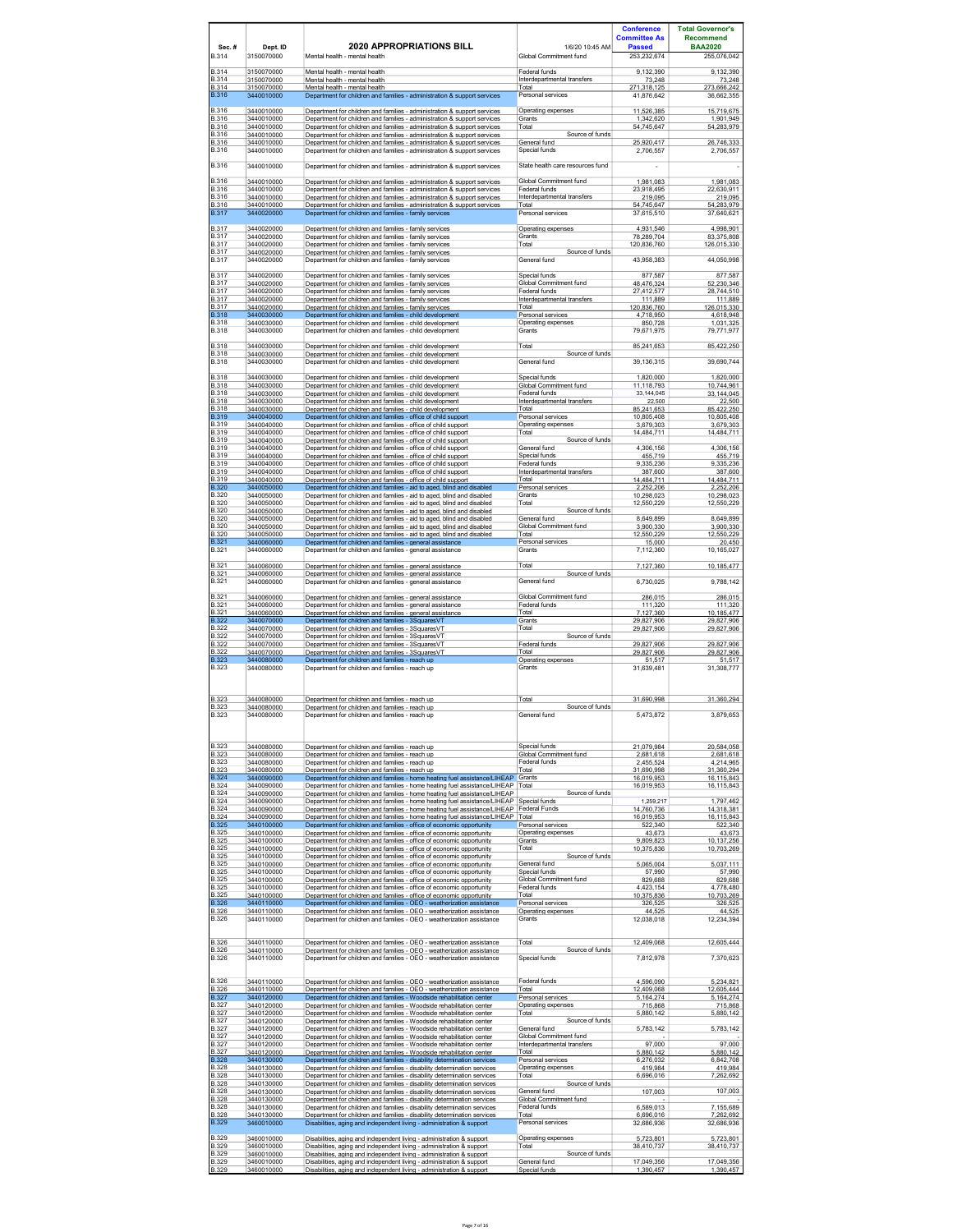|                                              |                                        |                                                                                                                                                                                                                              |                                                                 | <b>Conference</b><br><b>Committee As</b>    | <b>Total Governor's</b><br><b>Recommend</b> |
|----------------------------------------------|----------------------------------------|------------------------------------------------------------------------------------------------------------------------------------------------------------------------------------------------------------------------------|-----------------------------------------------------------------|---------------------------------------------|---------------------------------------------|
| Sec.#<br><b>B.329</b>                        | Dept. ID                               | 2020 APPROPRIATIONS BILL                                                                                                                                                                                                     | 1/6/20 10:45 AM<br>Global Commitment fund                       | <b>Passed</b>                               | <b>BAA2020</b>                              |
| <b>B.329</b><br><b>B.329</b>                 | 3460010000<br>3460010000<br>3460010000 | Disabilities. aging and independent living - administration & support<br>Disabilities, aging and independent living - administration & support<br>Disabilities, aging and independent living - administration & support      | Federal funds<br>Interdepartmental transfers                    | 18,904,640<br>1,066,284                     | 18,904,640<br>1,066,284                     |
| <b>B.329</b><br><b>B.330</b>                 | 3460010000<br>3460020000               | Disabilities, aging and independent living - administration & support<br>Disabilities, aging and independent living - advocacy and independent living                                                                        | Total<br>Grants                                                 | 38,410,737<br>19,611,505                    | 38,410,737<br>19.836.253                    |
| <b>B.330</b><br><b>B.330</b>                 | 3460020000<br>3460020000               | Disabilities, aging and independent living - advocacy and independent living<br>Disabilities, aging and independent living - advocacy and independent living                                                                 | Total<br>Source of funds                                        | 19,611,505                                  | 19,836,253                                  |
| <b>B.330</b><br><b>B.330</b>                 | 3460020000<br>3460020000               | Disabilities. aging and independent living - advocacy and independent living<br>Disabilities, aging and independent living - advocacy and independent living                                                                 | General fund<br>Global Commitment fund                          | 7.623.375<br>4,839,664                      | 7.623.375<br>5,064,412                      |
| <b>B.330</b><br><b>B.330</b>                 | 3460020000<br>3460020000               | Disabilities. aging and independent living - advocacy and independent living<br>Disabilities, aging and independent living - advocacy and independent living                                                                 | Federal funds<br>Interdepartmental transfers                    | 7.148.466                                   | 7.148.466                                   |
| <b>B.330</b><br><b>B.331</b>                 | 3460020000<br>3460030000               | Disabilities, aging and independent living - advocacy and independent living<br>Disabilities, aging and independent living - blind and visually impaired                                                                     | Total<br>Grants                                                 | 19,611,505<br>1.661.457                     | 19,836,253<br>1,661,457                     |
| <b>B.331</b><br><b>B.331</b>                 | 3460030000<br>3460030000               | Disabilities, aging and independent living - blind and visually impaired<br>Disabilities, aging and independent living - blind and visually impaired                                                                         | Total<br>Source of funds                                        | 1,661,457                                   | 1,661,457                                   |
| <b>B.331</b><br><b>B.331</b>                 | 3460030000<br>3460030000               | Disabilities, aging and independent living - blind and visually impaired<br>Disabilities. aging and independent living - blind and visually impaired                                                                         | General fund<br>Special funds<br>Global Commitment fund         | 389,154<br>223.450                          | 389,154<br>223.450                          |
| <b>B.331</b><br><b>B.331</b><br><b>B.331</b> | 3460030000<br>3460030000               | Disabilities, aging and independent living - blind and visually impaired<br>Disabilities, aging and independent living - blind and visually impaired                                                                         | Federal funds<br>Total                                          | 305,000<br>743.853<br>1,661,457             | 305,000<br>743.853<br>1,661,457             |
| <b>B.332</b><br><b>B.332</b>                 | 3460030000<br>3460040000<br>3460040000 | Disabilities, aging and independent living - blind and visually impaired<br>Disabilities, aging and independent living - vocational rehabilitation<br>Disabilities, aging and independent living - vocational rehabilitation | Grants<br>Total                                                 | 7,024,368<br>7,024,368                      | 7,024,368<br>7,024,368                      |
| <b>B.332</b><br><b>B.332</b>                 | 3460040000<br>3460040000               | Disabilities, aging and independent living - vocational rehabilitation<br>Disabilities. aging and independent living - vocational rehabilitation                                                                             | Source of funds<br>General fund                                 | 1.371.845                                   | 1.371.845                                   |
| <b>B.332</b><br><b>B.332</b>                 | 3460040000<br>3460040000               | Disabilities, aging and independent living - vocational rehabilitation<br>Disabilities. aging and independent living - vocational rehabilitation                                                                             | Special funds<br>Global Commitment fund                         |                                             |                                             |
| <b>B.332</b><br><b>B.332</b>                 | 3460040000<br>3460040000               | Disabilities, aging and independent living - vocational rehabilitation<br>Disabilities, aging and independent living - vocational rehabilitation                                                                             | Federal funds<br>Interdepartmental transfers                    | 4.402.523<br>1,250,000                      | 4,402,523<br>1,250,000                      |
| <b>B.332</b><br><b>B.333</b>                 | 3460040000<br>3460050000               | Disabilities, aging and independent living - vocational rehabilitation<br>Disabilities, aging and independent living - developmental services                                                                                | Total<br>Grants                                                 | 7,024,368<br>232.748.868                    | 7,024,368<br>232.207.819                    |
| <b>B.333</b><br><b>B.333</b><br><b>B.333</b> | 3460050000<br>3460050000<br>3460050000 | Disabilities, aging and independent living - developmental services<br>Disabilities, aging and independent living - developmental services                                                                                   | Total<br>Source of funds<br>General fund                        | 232,748,868                                 | 232,207,819                                 |
| <b>B.333</b><br><b>B.333</b>                 | 3460050000<br>3460050000               | Disabilities. aging and independent living - developmental services<br>Disabilities, aging and independent living - developmental services<br>Disabilities. aging and independent living - developmental services            | Special funds<br>Global Commitment fund                         | 155.125<br>15,463<br>232.173.423            | 155.125<br>15,463<br>231.632.374            |
| <b>B.333</b><br><b>B.333</b>                 | 3460050000<br>3460050000               | Disabilities, aging and independent living - developmental services<br>Disabilities, aging and independent living - developmental services                                                                                   | Federal funds<br>Interdepartmental transfers                    | 359,857<br>45,000                           | 359,857<br>45,000                           |
| <b>B.333</b><br>B 334                        | 3460050000<br>3460070000               | Disabilities, aging and independent living - developmental services<br>Disabilities, aging and independent living - TBI home and community based w Grants                                                                    | Total                                                           | 232,748,868<br>5,788,057                    | 232,207,819<br>5,502,980                    |
| <b>B.334</b><br><b>B.334</b>                 | 3460070000<br>3460070000               | Disabilities, aging and independent living - TBI home and community based w Total<br>Disabilities, aging and independent living - TBI home and community based w                                                             | Source of funds                                                 | 5,788,057                                   | 5,502,980                                   |
| <b>B.334</b><br><b>B.334</b>                 | 3460070000<br>3460070000               | Disabilities. aging and independent living - TBI home and community based w Global Commitment fund<br>Disabilities, aging and independent living - TBI home and community based w Total                                      |                                                                 | 5.788.057<br>5,788,057                      | 5.502.980<br>5,502,980                      |
| B.334.1<br>B.334.1                           | 3460080000<br>3460080000               | Disabilities, aging and independent living - Long Term Care<br>Disabilities, aging and independent living - Long Term Care                                                                                                   | Personal services<br>Operating expenses                         |                                             |                                             |
| B.334.1<br>B.334.1                           | 3460080000<br>3460080000               | Disabilities, aging and independent living - Long Term Care<br>Disabilities, aging and independent living - Long Term Care                                                                                                   | Grants<br>Total                                                 |                                             |                                             |
| B.334.1<br>B.334.1<br>B 334 1                | 3460080000<br>3460080000               | Disabilities, aging and independent living - Long Term Care<br>Disabilities. aging and independent living - Long Term Care                                                                                                   | Source of funds<br>General fund<br>Interdepartmental transfers  |                                             |                                             |
| B.334.1<br>B.334.1                           | 3460080000<br>3460080000<br>3460080000 | Disabilities, aging and independent living - Long Term Care<br>Disabilities. aging and independent living - Long Term Care<br>Disabilities, aging and independent living - Long Term Care                                    | Global Commitment fund<br>Federal funds                         |                                             |                                             |
| B.334.1<br><b>B.335</b>                      | 3460080000<br>3480001000               | Disabilities, aging and independent living - Long Term Care<br>Corrections - administration                                                                                                                                  | Total<br>Personal services                                      | 3,108,496                                   | 3,108,496                                   |
| <b>B.335</b><br><b>B.335</b>                 | 3480001000<br>3480001000               | Corrections - administration<br>Corrections - administration                                                                                                                                                                 | Operating expenses<br>Total                                     | 238.644<br>3,347,140                        | 238.644<br>3,347,140                        |
| <b>B.335</b><br><b>B.335</b>                 | 3480001000<br>3480001000               | Corrections - administration<br>Corrections - administration                                                                                                                                                                 | Source of funds<br>General fund                                 | 3.347.140                                   | 3.347.140                                   |
| <b>B.335</b><br><b>B.336</b>                 | 3480001000<br>3480002000               | Corrections - administration<br>Corrections - parole board                                                                                                                                                                   | Total<br>Personal services                                      | 3,347,140<br>333.919                        | 3,347,140<br>333.919                        |
| <b>B.336</b><br><b>B.336</b>                 | 3480002000<br>3480002000               | Corrections - parole board<br>Corrections - parole board                                                                                                                                                                     | Operating expenses<br>Total                                     | 81,081<br>415,000                           | 81,081<br>415,000                           |
| <b>B.336</b><br><b>B.336</b>                 | 3480002000<br>3480002000               | Corrections - parole board<br>Corrections - parole board                                                                                                                                                                     | Source of funds<br>General fund                                 | 415,000                                     | 415,000                                     |
| <b>B.336</b><br><b>B.337</b><br><b>B.337</b> | 3480002000<br>3480003000<br>3480003000 | Corrections - parole board<br>Corrections - correctional education<br>Corrections - correctional education                                                                                                                   | Total<br>Personal services<br>Operating expenses                | 415,000<br>3.366.460<br>244.932             | 415,000<br>3.366.460<br>244.932             |
| <b>B.337</b><br><b>B.337</b>                 | 3480003000<br>3480003000               | Corrections - correctional education<br>Corrections - correctional education                                                                                                                                                 | Total<br>Source of funds                                        | 3,611,392                                   | 3,611,392                                   |
| <b>B.337</b><br><b>B.337</b>                 | 3480003000<br>3480003000               | Corrections - correctional education<br>Corrections - correctional education                                                                                                                                                 | General fund<br>Education fund                                  | 3,462,608                                   | 3,462,608                                   |
| <b>B.337</b><br><b>B.337</b>                 | 3480003000<br>3480003000               | Corrections - correctional education<br>Corrections - correctional education                                                                                                                                                 | Interdepartmental transfers<br>Total                            | 148,784<br>3,611,392                        | 148,784<br>3,611,392                        |
| <b>B.338</b><br><b>B.338</b>                 | 3480004000<br>3480004000               | Corrections - correctional services<br>Corrections - correctional services                                                                                                                                                   | Personal services<br>Operating expenses                         | 113,866,882<br>21,526,975                   | 115,486,816<br>21,532,975                   |
| <b>B.338</b><br><b>B.338</b>                 | 3480004000<br>3480004000               | Corrections - correctional services<br>Corrections - correctional services                                                                                                                                                   | Grants<br>Total                                                 | 8.474.287<br>143,868,144                    | 8.474.287<br>145,494,078                    |
| <b>B.338</b><br><b>B.338</b>                 | 3480004000<br>3480004000               | Corrections - correctional services<br>Corrections - correctional services                                                                                                                                                   | Source of funds<br>General fund                                 | 137,048,955                                 | 138,668,889                                 |
| <b>B.338</b><br><b>B.338</b><br><b>B.338</b> | 3480004000<br>3480004000<br>3480004000 | Corrections - correctional services<br>Corrections - correctional services                                                                                                                                                   | Special funds<br>Global Commitment fund<br>Federal funds        | 929,963<br>5,013,702<br>479.209             | 935,963<br>5,013,702<br>479 209             |
| <b>B.338</b><br><b>B.338</b>                 | 3480004000<br>3480004000               | Corrections - correctional services<br>Corrections - correctional services<br>Corrections - correctional services                                                                                                            | Interdepartmental transfers<br>Total                            | 396,315<br>143,868,144                      | 396,315<br>145,494,078                      |
| <b>B.339</b><br><b>B.339</b>                 | 3480006000<br>3480006000               | Corrections - Correctional services - out-of-state beds<br>Corrections - Correctional services - out-of-state beds                                                                                                           | Personal services<br>Total                                      | 6.226.759<br>6,226,759                      | 7.564.301<br>7,564,301                      |
| <b>B.339</b><br><b>B.339</b>                 | 3480006000<br>3480006000               | Corrections - Correctional services - out-of-state beds<br>Corrections - Correctional services - out-of-state beds                                                                                                           | Source of funds<br>General fund                                 | 6,226,759                                   | 7,564,301                                   |
| <b>B.339</b><br><b>B.340</b>                 | 3480006000<br>3480005000               | Corrections - Correctional services - out-of-state beds<br>Corrections - correctional facilities - recreation                                                                                                                | Total<br>Personal services                                      | 6,226,759<br>391,140                        | 7,564,301<br>391,140                        |
| <b>B.340</b><br><b>B.340</b>                 | 3480005000<br>3480005000               | Corrections - correctional facilities - recreation<br>Corrections - correctional facilities - recreation                                                                                                                     | Operating expenses<br>Total                                     | 455,845<br>846,985                          | 455,845<br>846,985                          |
| <b>B.340</b><br><b>B.340</b>                 | 3480005000<br>3480005000               | Corrections - correctional facilities - recreation<br>Corrections - correctional facilities - recreation                                                                                                                     | Source of funds<br>Special funds                                | 846.985                                     | 846.985                                     |
| <b>B.340</b><br><b>B.341</b><br><b>B.341</b> | 3480005000<br>3675001000               | Corrections - correctional facilities - recreation<br>Corrections - Vermont offender work program                                                                                                                            | Total<br>Personal services                                      | 846,985<br>1,509,826<br>525,784             | 846,985<br>1.509.826                        |
| <b>B.341</b><br><b>B.341</b>                 | 3675001000<br>3675001000<br>3675001000 | Corrections - Vermont offender work program<br>Corrections - Vermont offender work program<br>Corrections - Vermont offender work program                                                                                    | Operating expenses<br>Total<br>Source of funds                  | 2,035,610                                   | 525,784<br>2,035,610                        |
| <b>B.341</b><br><b>B.341</b>                 | 3675001000<br>3675001000               | Corrections - Vermont offender work program<br>Corrections - Vermont offender work program                                                                                                                                   | Internal service funds<br>Total                                 | 2,035,610<br>2035610                        | 2,035,610<br>2.035.610                      |
| <b>B.342</b><br><b>B.342</b>                 | 3300010000<br>3300010000               | Vermont veterans' home - care and support services<br>Vermont veterans' home - care and support services                                                                                                                     | Personal services<br>Operating expenses                         | 20,371,013<br>5.019.422                     | 20,371,013<br>5.019.422                     |
| <b>B.342</b><br><b>B.342</b>                 | 3300010000<br>3300010000               | Vermont veterans' home - care and support services<br>Vermont veterans' home - care and support services                                                                                                                     | Total<br>Source of funds                                        | 25,390,435                                  | 25,390,435                                  |
| <b>B.342</b><br><b>B.342</b>                 | 3300010000<br>3300010000               | Vermont veterans' home - care and support services<br>Vermont veterans' home - care and support services                                                                                                                     | General fund<br>Special funds                                   | 345,783<br>15.990.205                       | 345,783<br>15,990,205                       |
| <b>B.342</b><br><b>B.342</b><br><b>B.342</b> | 3300010000<br>3300010000               | Vermont veterans' home - care and support services<br>Vermont veterans' home - care and support services                                                                                                                     | Global Commitment fund<br>Federal funds<br>Total                | 9,054,447                                   | 9,054,447<br>25.390.435                     |
| <b>B.343</b><br><b>B.343</b>                 | 3300010000<br>3310000000<br>3310000000 | Vermont veterans' home - care and support services<br>Commission on women<br>Commission on women                                                                                                                             | Personal services<br>Operating expenses                         | 25.390.435<br>333,046<br>60.085             | 333,046<br>60.085                           |
| <b>B.343</b><br><b>B.343</b>                 | 3310000000<br>3310000000               | Commission on women<br>Commission on women                                                                                                                                                                                   | Grants<br>Total                                                 | 393,131                                     | 393,131                                     |
| <b>B.343</b><br><b>B.343</b>                 | 3310000000<br>3310000000               | Commission on women<br>Commission on women                                                                                                                                                                                   | Source of funds<br>General fund                                 | 390,631                                     | 390,631                                     |
| <b>B.343</b><br><b>B.343</b>                 | 3310000000<br>3310000000               | Commission on women<br>Commission on women                                                                                                                                                                                   | Special funds<br>Federal funds                                  | 2,500                                       | 2,500                                       |
| <b>B.343</b><br><b>B.344</b>                 | 3310000000<br>3400002000               | Commission on women<br>Retired senior volunteer program                                                                                                                                                                      | Total<br>Grants                                                 | 393.131<br>151,096                          | 393.131<br>151,096                          |
| <b>B.344</b><br><b>B.344</b><br><b>B.344</b> | 3400002000<br>3400002000<br>3400002000 | Retired senior volunteer program<br>Retired senior volunteer program<br>Retired senior volunteer program                                                                                                                     | Total<br>Source of funds<br>General fund                        | 151,096<br>151,096                          | 151,096<br>151,096                          |
| <b>B.344</b><br><b>B.345</b>                 | 3400002000<br>3330010000               | Retired senior volunteer program<br>Green Mountain Care Board                                                                                                                                                                | Total<br>Personal services                                      | 151.096<br>7,620,589                        | 151,096<br>7,620,589                        |
| <b>B.345</b><br><b>B.345</b>                 | 3330010000<br>3330010000               | Green Mountain Care Board<br>Green Mountain Care Board                                                                                                                                                                       | Operating expenses<br>Grants                                    | 360.199                                     | 360.199                                     |
| <b>B.345</b><br><b>B.345</b>                 | 3330010000<br>3330010000               | Green Mountain Care Board<br>Green Mountain Care Board                                                                                                                                                                       | Total<br>Source of funds                                        | 7.980.788                                   | 7.980.788                                   |
| <b>B.345</b><br><b>B.345</b>                 | 3330010000<br>3330010000               | Green Mountain Care Board<br>Green Mountain Care Board                                                                                                                                                                       | General fund<br>Special funds                                   | 3,192,315<br>4,788,473                      | 3,192,315<br>4,788,473                      |
| <b>B.345</b><br><b>B.345</b>                 | 3330010000<br>3330010000               | Green Mountain Care Board<br>Green Mountain Care Board                                                                                                                                                                       | Global Commitment fund<br>Federal Funds                         | ÷                                           |                                             |
| <b>B.345</b><br><b>B.345</b><br><b>B.346</b> | 3330010000<br>3330010000               | Green Mountain Care Board<br>Green Mountain Care Board                                                                                                                                                                       | Interdepartmental transfers<br>Total                            | 7.980.788                                   | 7.980.788                                   |
| <b>B.346</b><br><b>B.346</b>                 |                                        | Total human services<br><b>Total human services</b><br>Total human services                                                                                                                                                  | Total human services<br>Personal services<br>Operating expenses | 4,213,697,631<br>533.897.470<br>125,859,802 | 4,235,123,215<br>538.110.667<br>130,307,044 |
| <b>B.346</b><br><b>B.346</b>                 |                                        | Total human services<br><b>Total human services</b>                                                                                                                                                                          | Grants<br>Source of funds                                       | 3,553,940,359                               | 3,566,705,504                               |
| B.346<br><b>B.346</b>                        |                                        | Total human services<br><b>Total human services</b>                                                                                                                                                                          | General fund<br>Special funds                                   | 997,706,686<br>123,880,549                  | 1,007,190,653<br>123.986.513                |
| <b>B.346</b>                                 |                                        | <b>Total human services</b>                                                                                                                                                                                                  | Tobacco fund                                                    | 23.088.208                                  | 23.088.208                                  |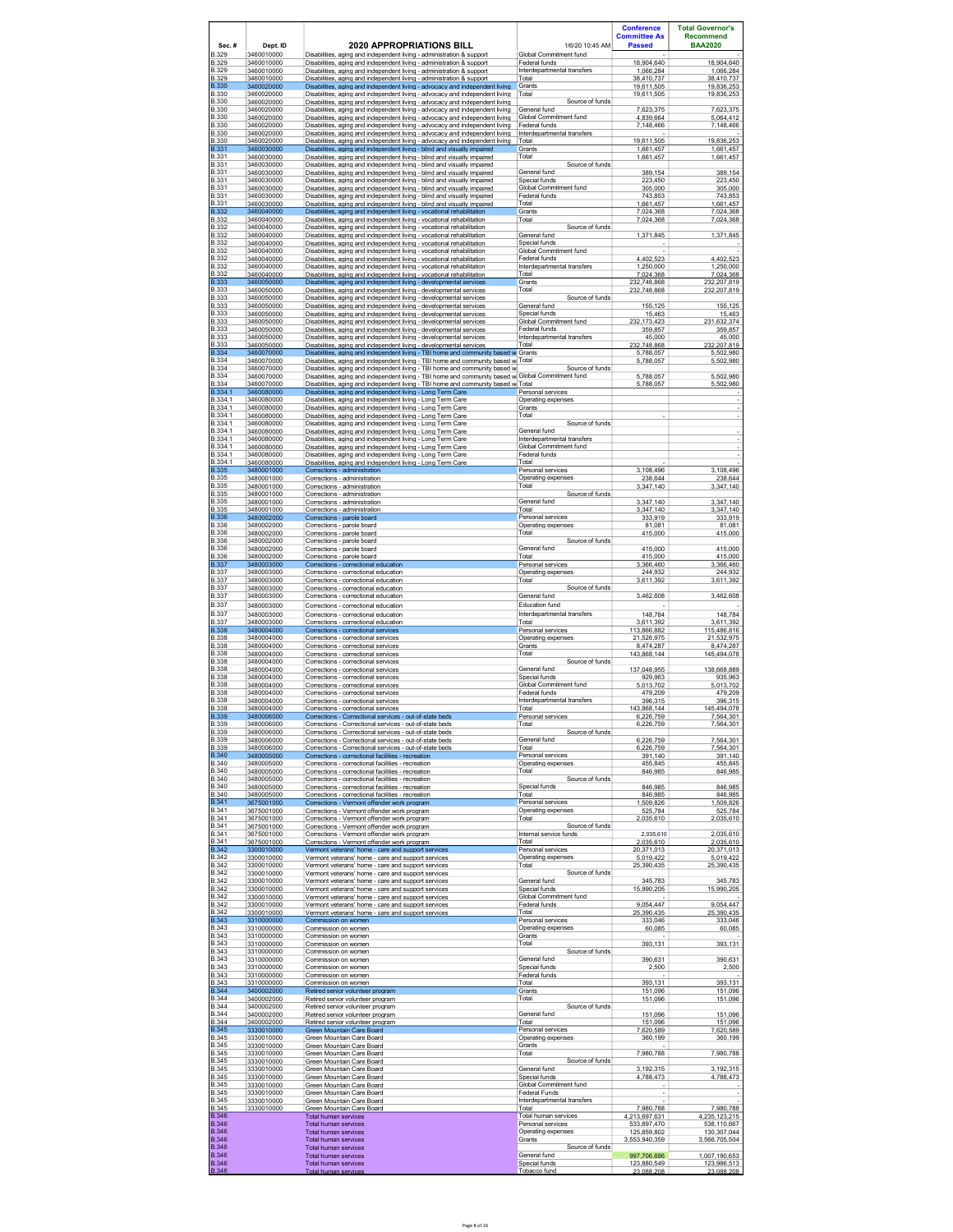|                                              |                                        |                                                                                                                                                          |                                                                        | <b>Conference</b><br><b>Committee As</b>    | <b>Total Governor's</b><br><b>Recommend</b> |
|----------------------------------------------|----------------------------------------|----------------------------------------------------------------------------------------------------------------------------------------------------------|------------------------------------------------------------------------|---------------------------------------------|---------------------------------------------|
| Sec.#<br><b>B.346</b>                        | Dept. ID                               | <b>2020 APPROPRIATIONS BILL</b><br><b>Total human services</b>                                                                                           | 1/6/20 10:45 AM<br>State health care resources fund                    | <b>Passed</b><br>16,915,501                 | <b>BAA2020</b><br>21,101,110                |
| <b>B.346</b><br><b>B.346</b>                 |                                        | Total human services                                                                                                                                     | <b>Education fund</b>                                                  |                                             |                                             |
| <b>B.346</b><br><b>B.346</b>                 |                                        | Total human services<br>Total human services<br>Total human services                                                                                     | Federal funds<br>Global Commitment fund<br>Internal service funds      | 1,420,544,308<br>1.590.055.367<br>2,035,610 | 1,425,669,795<br>1.595.680.136<br>2,035,610 |
| <b>B.346</b><br><b>B.346</b>                 |                                        | <b>Total human services</b><br>Total human services                                                                                                      | Interdepartmental transfers<br>Permanent trust funds                   | 39,446,402<br>25,000                        | 36,346,190<br>25,000                        |
| <b>B.346</b>                                 |                                        | <b>Total human services</b><br>***LABOR***                                                                                                               | Total                                                                  | 4,213,697,631                               | 4,235,123,215                               |
| <b>B.400</b><br><b>B.400</b><br><b>B.400</b> | 4100500000<br>4100500000<br>4100500000 | Labor - programs<br>Labor - programs<br>Labor - programs                                                                                                 | Personal services<br>Operating expenses<br>Grants                      | 29,542,710<br>10.454.244<br>4,575,300       | 29,542,710<br>10.454.244<br>4,575,300       |
| <b>B.400</b><br><b>B.400</b>                 | 4100500000<br>4100500000               | Labor - programs<br>Labor - programs                                                                                                                     | Total<br>Source of funds                                               | 44.572.254                                  | 44.572.254                                  |
| <b>B.400</b><br><b>B.400</b>                 | 4100500000<br>4100500000               | Labor - programs<br>Labor - programs                                                                                                                     | General fund<br>Special funds                                          | 4,569,407<br>7,049,772                      | 4,569,407<br>7,049,772                      |
| <b>B.400</b><br><b>B.400</b><br><b>B.400</b> | 4100500000<br>4100500000<br>4100500000 | Labor - programs<br>Labor - programs<br>Labor - programs                                                                                                 | Federal funds<br>Interdepartmental transfers<br>Total                  | 31,540,700<br>1,412,375<br>44,572,254       | 31,540,700<br>1,412,375<br>44,572,254       |
| <b>B.401</b><br><b>B.401</b>                 |                                        | <b>Total labor</b><br><b>Total labor</b>                                                                                                                 | Total labor<br>Personal services                                       | 44 572 254<br>29,542,710                    | 44.572.254<br>29,542,710                    |
| <b>B.401</b><br><b>B.401</b>                 |                                        | <b>Total labor</b><br><b>Total labor</b>                                                                                                                 | Operating expenses<br>Grants                                           | 10,454,244<br>4,575,300                     | 10,454,244<br>4,575,300                     |
| <b>B.401</b><br><b>B.401</b>                 |                                        | <b>Total labor</b><br><b>Total labor</b>                                                                                                                 | Source of funds<br>General fund                                        | 4.569.407                                   | 4,569,407                                   |
| <b>B.401</b><br><b>B.401</b><br><b>B.401</b> |                                        | <b>Total labor</b><br><b>Total labor</b><br><b>Total labor</b>                                                                                           | Special funds<br>Federal funds<br>Interdepartmental transfers          | 7,049,772<br>31.540.700<br>1.412.375        | 7,049,772<br>31.540.700<br>1,412,375        |
| <b>B.401</b>                                 |                                        | Total labor<br>*** K-12 EDUCATION ***                                                                                                                    | Total                                                                  | 44.572.254                                  | 44.572.254                                  |
| <b>B.500</b><br><b>B.500</b>                 | 5100010000<br>5100010000               | Education - finance and administration<br>Education - finance and administration                                                                         | Personal services<br>Operating expenses                                | 7,196,440<br>3,695,315                      | 7,201,440<br>3,749,315                      |
| <b>B.500</b><br><b>B.500</b>                 | 5100010000<br>5100010000               | Education - finance and administration<br>Education - finance and administration                                                                         | Grants<br>Total                                                        | 14,270,700<br>25, 162, 455                  | 14,270,700<br>25,221,455                    |
| <b>B.500</b><br><b>B.500</b>                 | 5100010000<br>5100010000               | Education - finance and administration<br>Education - finance and administration                                                                         | Source of funds<br>General fund                                        | 3,747,829                                   | 3,806,829                                   |
| <b>B.500</b><br><b>B.500</b>                 | 5100010000<br>5100010000               | Education - finance and administration<br>Education - finance and administration                                                                         | Special funds<br>Education fund                                        | 15.218.303<br>3 367 483                     | 15.218.303<br>3.367.483                     |
| <b>B.500</b><br><b>B.500</b><br><b>B.500</b> | 5100010000<br>5100010000<br>5100010000 | Education - finance and administration<br>Education - finance and administration<br>Education - finance and administration                               | Federal funds<br>Global Commitment fund<br>Interdepartmental transfers | 2,199,952<br>260,000<br>368,888             | 2,199,952<br>260,000<br>368,888             |
| <b>B.500</b><br><b>B.501</b>                 | 5100010000<br>5100070000               | Education - finance and administration<br>Education - education services                                                                                 | Total<br>Personal services                                             | 25,162,455<br>18,270,055                    | 25,221,455<br>18,270,055                    |
| <b>B.501</b><br><b>B.501</b>                 | 5100070000<br>5100070000               | Education - education services<br>Education - education services                                                                                         | Operating expenses<br>Grants                                           | 1.405.450<br>119,396,536                    | 1.405.450<br>119,396,536                    |
| <b>B.501</b><br><b>B.501</b>                 | 5100070000<br>5100070000               | Education - education services<br>Education - education services                                                                                         | Total<br>Source of funds                                               | 139,072,041                                 | 139,072,041                                 |
| <b>B.501</b>                                 | 5100070000                             | Education - education services                                                                                                                           | General fund                                                           | 6,384,982                                   | 6,384,982                                   |
| <b>B.501</b><br><b>B.501</b>                 | 5100070000<br>5100070000               | Education - education services<br>Education - education services                                                                                         | Special funds<br>Federal funds                                         | 3 4 1 4 1 1 4<br>128.522.557                | 3.414.114<br>128,522,557                    |
| <b>B.501</b><br><b>B.501</b><br><b>B.501</b> | 5100070000<br>5100070000<br>5100070000 | Education - education services<br>Education - education services<br>Education - education services                                                       | Tobacco fund<br>Interdepartmental transfers<br>Total                   | 750.388<br>139,072,041                      | 750.388<br>139,072,041                      |
| <b>B.502</b><br><b>B.502</b>                 | 5100040000<br>5100040000               | Education - special education: formula grants<br>Education - special education: formula grants                                                           | Grants<br>Total                                                        | 212,956,000<br>212,956,000                  | 212,956,000<br>212,956,000                  |
| <b>B.502</b><br><b>B.502</b>                 | 5100040000<br>5100040000               | Education - special education: formula grants<br>Education - special education: formula grants                                                           | Source of funds<br>Education fund                                      | 212,956,000                                 | 212,956,000                                 |
| <b>B.502</b><br><b>B.503</b>                 | 5100040000<br>5100050000               | Education - special education: formula grants<br>Education - state-placed students                                                                       | Total<br>Grants                                                        | 212.956.000<br>18,000,000                   | 212.956.000<br>18,000,000                   |
| <b>B.503</b><br><b>B.503</b>                 | 5100050000<br>5100050000               | Education - state-placed students<br>Education - state-placed students                                                                                   | Total<br>Source of funds                                               | 18,000,000                                  | 18,000,000                                  |
| <b>B.503</b><br><b>B.503</b>                 | 5100050000                             | Education - state-placed students                                                                                                                        | Education fund<br>Total                                                | 18,000,000                                  | 18,000,000                                  |
| <b>B.504</b><br><b>B.504</b>                 | 5100050000<br>5100060000<br>5100060000 | Education - state-placed students<br>Education - adult education and literacy<br>Education - adult education and literacv                                | Grants<br>Total                                                        | 18,000,000<br>4,371,050<br>4.371.050        | 18,000,000<br>4,371,050<br>4.371.050        |
| <b>B.504</b><br><b>B.504</b>                 | 5100060000<br>5100060000               | Education - adult education and literacy<br>Education - adult education and literacy                                                                     | Source of funds<br>General fund                                        | 3,605,000                                   | 3,605,000                                   |
| <b>B.504</b><br><b>B.504</b>                 | 5100060000<br>5100060000               | Education - adult education and literacy<br>Education - adult education and literacy                                                                     | <b>Education fund</b><br>Special funds                                 | 766.050                                     |                                             |
| <b>B.504</b><br><b>B.504</b><br>B.504.1      | 5100060000<br>5100060000<br>5100210000 | Education - adult education and literacy<br>Education - adult education and literacy<br>Education - Flexible Pathwavs                                    | Federal funds<br>Total<br>Grants                                       | 4,371,050<br>8.599.000                      | 766,050<br>4,371,050<br>8.599.000           |
| B.504.1<br>B.504.1                           | 5100210000<br>5100210000               | Education - Flexible Pathways<br>Education - Flexible Pathwavs                                                                                           | Total<br>Source of funds                                               | 8,599,000                                   | 8,599,000                                   |
| B.504.1                                      | 5100210000                             | Education - Flexible Pathways                                                                                                                            | General fund                                                           | 892,500                                     | 892,500                                     |
| B.504.1                                      | 5100210000                             | Education - Flexible Pathways                                                                                                                            | Education fund                                                         | 7,706,500                                   | 7,706,500                                   |
|                                              |                                        |                                                                                                                                                          |                                                                        |                                             |                                             |
| <b>B 5041</b><br>B.504.1<br>B.504.1          | 5100210000<br>5100210000<br>5100210000 | Education - Flexible Pathways<br>Education - Flexible Pathways<br>Education - Flexible Pathways                                                          | Enterprise funds<br>Federal funds<br>Total                             | 8,599,000                                   | 8,599,000                                   |
| <b>B.505</b>                                 | 5100090000                             | Education - adjusted education payment                                                                                                                   | Grants                                                                 | 1,428,800,000                               | 1,428,800,000                               |
| <b>B.505</b><br><b>B.505</b>                 | 5100090000<br>5100090000               | Education - adiusted education payment<br>Education - adjusted education payment                                                                         | Total<br>Source of funds                                               | 1.428.800.000                               | 1.428.800.000                               |
| <b>B.505</b>                                 | 5100090000                             | Education - adjusted education payment<br>Education - adjusted education payment                                                                         | Education fund                                                         | 1,428,800,000                               | 1,428,800,000                               |
| <b>B.505</b><br><b>B.506</b><br><b>B.506</b> | 5100090000<br>5100100000<br>5100100000 | Education - transportation<br>Education - transportation                                                                                                 | Total<br>Grants<br>Total                                               | 1,428,800,000<br>19 800 000<br>19,800,000   | 1,428,800,000<br>19,800,000<br>19,800,000   |
| <b>B.506</b><br><b>B.506</b>                 | 5100100000<br>5100100000               | Education - transportation<br>Education - transportation                                                                                                 | Source of funds<br>Education fund                                      | 19,800,000                                  | 19,800,000                                  |
| <b>B.506</b><br><b>B.507</b>                 | 5100100000<br>5100110000               | Education - transportation<br>Education - small school grants                                                                                            | Total<br>Grants                                                        | 19.800.000<br>8,400,000                     | 19.800.000<br>8,400,000                     |
| <b>B.507</b><br><b>B.507</b>                 | 5100110000<br>5100110000               | Education - small school grants<br>Education - small school grants                                                                                       | Total<br>Source of funds                                               | 8,400,000                                   | 8,400,000                                   |
| <b>B.507</b>                                 | 5100110000                             | Education - small school grants                                                                                                                          | Education fund                                                         | 8,400,000                                   | 8,400,000                                   |
| <b>B.507</b><br><b>B.510</b>                 | 5100110000<br>5100190000               | Education - small school grants<br>Education - essential early education grant                                                                           | Total<br>Grants                                                        | 8.400.000<br>6,808,000                      | 8.400.000<br>6,808,000                      |
| <b>B.510</b><br><b>B.510</b><br><b>B.510</b> | 5100190000<br>5100190000<br>5100190000 | Education - essential early education grant<br>Education - essential early education grant<br>Education - essential early education grant                | Total<br>Source of funds<br>Education fund                             | 6.808.000<br>6.808.000                      | 6.808.000<br>6,808,000                      |
| <b>B.510</b><br><b>B.511</b>                 | 5100190000<br>5100200000               | Education - essential early education grant<br>Education - technical education                                                                           | Total<br>Grants                                                        | 6,808,000<br>14,150,000                     | 6,808,000<br>14,150,000                     |
| <b>B.511</b><br><b>B.511</b><br><b>B.511</b> | 5100200000<br>5100200000<br>5100200000 | Education - technical education<br>Education - technical education                                                                                       | Total<br>Source of funds<br>Education fund                             | 14,150,000                                  | 14,150,000                                  |
| <b>B.511</b><br>B.511.1                      | 5100200000<br>5100400000               | Education - technical education<br>Education - technical education<br><b>State Board of Education</b>                                                    | Total<br>Personal services                                             | 14.150.000<br>14,150,000<br>25,000          | 14.150.000<br>14,150,000<br>25,000          |
| B.511.1<br>B.511.1                           | 5100400000<br>5100400000               | State Board of Education<br>State Board of Education                                                                                                     | Operating expenses<br>Total                                            | 55.845<br>80,845                            | 55,845<br>80,845                            |
| B.511.1<br>B.511.1<br>B.511.1                | 5100400000<br>5100400000<br>5100400000 | State Board of Education<br>State Board of Education<br>State Board of Education                                                                         | Source of funds<br>General fund<br>Total                               | 80,845<br>80.845                            | 80,845<br>80.845                            |
| <b>B.514</b><br><b>B.514</b>                 | 1260020000<br>1260020000               | State teachers' retirement system<br>State teachers' retirement system                                                                                   | Personal services<br>Operating expenses                                |                                             |                                             |
| <b>B.514</b><br><b>B.514</b><br><b>B.514</b> | 1260020000<br>1260020000               | State teachers' retirement system<br>State teachers' retirement system                                                                                   | Grants<br>Total<br>Source of funds                                     | 120,247,389<br>120,247,389                  | 120,247,389<br>120,247,389                  |
| <b>B.514</b><br><b>B.514</b>                 | 1260020000<br>1260020000<br>1260020000 | State teachers' retirement system<br>State teachers' retirement system<br>State teachers' retirement system                                              | General fund<br><b>Education fund</b>                                  | 113,466,168<br>6,781,221                    | 113,466,168<br>6,781,221                    |
| <b>B.514</b><br>B.514.1                      | 1260020000<br>1265010000               | State teachers' retirement system<br>State teachers' retirement system administration                                                                    | Total<br>Personal services                                             | 120,247,389<br>5.305.211                    | 120,247,389<br>5.305.211                    |
| B.514.1<br>B.514.1                           | 1265010000<br>1265010000               | State teachers' retirement system administration<br>State teachers' retirement system administration                                                     | Operating expenses<br>Total                                            | 1,673,583<br>6.978.794                      | 1,673,583<br>6.978.794                      |
| B.514.1<br>B.514.1<br>B.514.1                | 1265010000<br>1265010000<br>1265010000 | State teachers' retirement system administration<br>State teachers' retirement system administration<br>State teachers' retirement system administration | Source of funds<br>Pension trust funds<br>Total                        | 6,978,794<br>6,978,794                      | 6,978,794<br>6,978,794                      |
| <b>B.515</b><br><b>B.515</b>                 | 1260040000<br>1260040000               | Retired teachers' health care and medical benefits<br>Retired teachers' health care and medical benefits                                                 | Grants<br>Total                                                        | 31.067.652<br>31,067,652                    | 31.067.652<br>31,067,652                    |
| <b>B.515</b><br><b>B.515</b>                 | 1260040000<br>1260040000               | Retired teachers' health care and medical benefits<br>Retired teachers' health care and medical benefits                                                 | Source of funds<br>General fund                                        | 31.067.652                                  | 31.067.652                                  |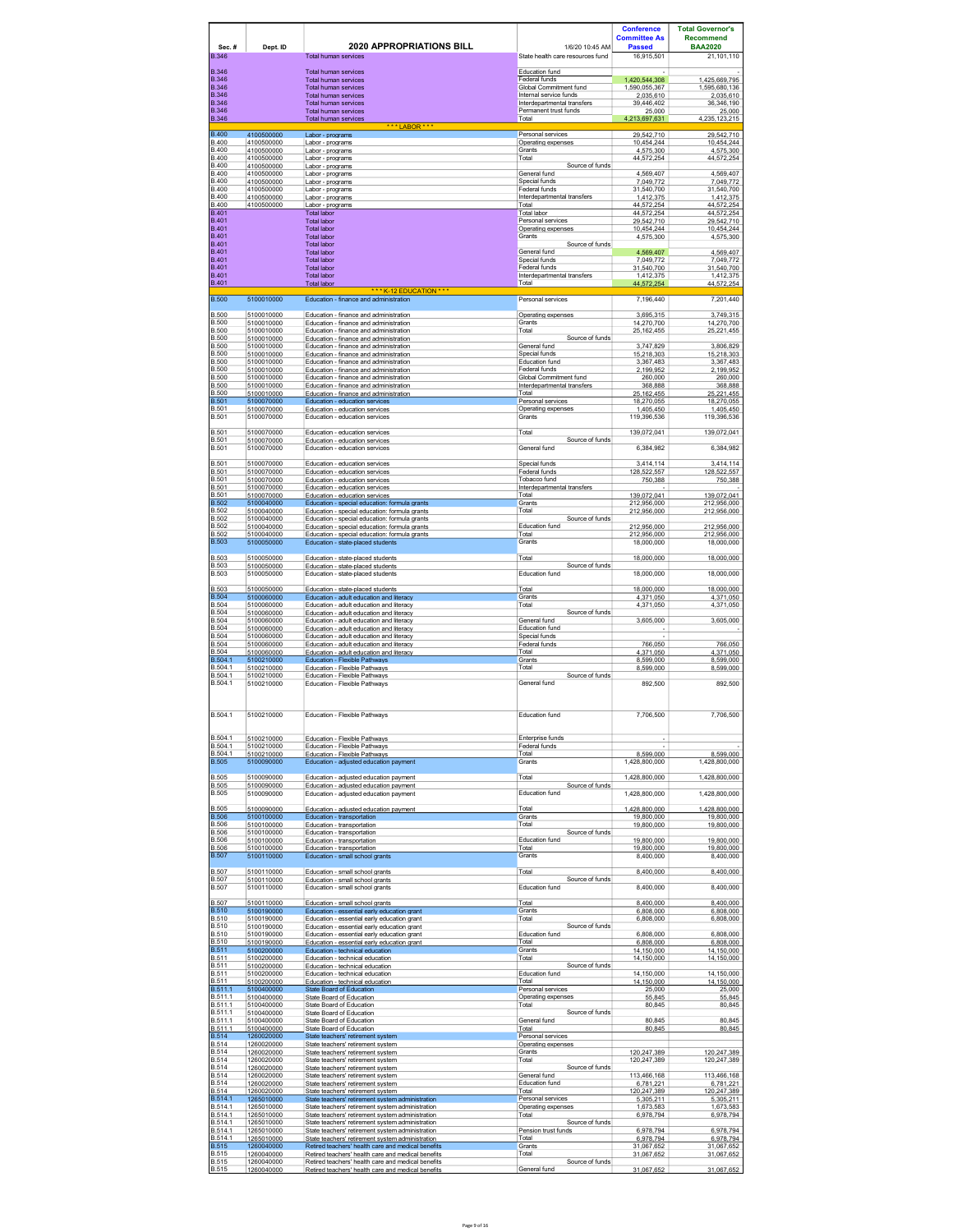| Sec.#                                        | Dept. ID                               | <b>2020 APPROPRIATIONS BILL</b>                                                                                                                                | 1/6/20 10:45 AM                                                        | <b>Conference</b><br><b>Committee As</b><br><b>Passed</b> | <b>Total Governor's</b><br><b>Recommend</b><br><b>BAA2020</b> |
|----------------------------------------------|----------------------------------------|----------------------------------------------------------------------------------------------------------------------------------------------------------------|------------------------------------------------------------------------|-----------------------------------------------------------|---------------------------------------------------------------|
| <b>B.515</b><br><b>B.515</b><br><b>B.515</b> | 1260040000<br>1260040000<br>1260040000 | Retired teachers' health care and medical benefits<br>Retired teachers' health care and medical benefits<br>Retired teachers' health care and medical benefits | Special funds<br>Retired Teachers Health Fund<br>Permanent trust funds |                                                           |                                                               |
| <b>B.515</b><br><b>B.516</b>                 | 1260040000                             | Retired teachers' health care and medical benefits<br><b>Total general education</b>                                                                           | Total<br>Total general education                                       | 31,067,652<br>2,044,493,226                               | 31,067,652<br>2,044,552,226                                   |
| <b>B.516</b>                                 |                                        | Total general education                                                                                                                                        | Personal services                                                      | 30,796,706                                                | 30,801,706                                                    |
| <b>B.516</b><br><b>B.516</b>                 |                                        | Total general education<br>Total general education                                                                                                             | Operating expenses<br>Grants                                           | 6,830,193<br>2,006,866,327                                | 6,884,193<br>2,006,866,327                                    |
| <b>B.516</b><br><b>B.516</b>                 |                                        | Total general education<br>Total general education                                                                                                             | Source of funds<br>General fund                                        | 159,244,976                                               | 159,303,976                                                   |
| <b>B.516</b><br><b>B.516</b>                 |                                        | Total general education<br>Total general education                                                                                                             | Special funds<br>Tobacco fund                                          | 18.632.417<br>750,388                                     | 18.632.417<br>750,388                                         |
| <b>B.516</b><br><b>B.516</b>                 |                                        | Total general education<br>Total general education                                                                                                             | Education fund<br>Retired Teachers Health Fund                         | 1,726,769,204                                             | 1,726,769,204                                                 |
| <b>B.516</b>                                 |                                        | Total general education                                                                                                                                        | Federal funds                                                          | 131,488,559                                               | 131,488,559                                                   |
| <b>B.516</b><br><b>B.516</b>                 |                                        | Total general education<br>Total general education                                                                                                             | Global Commitment fund<br>Interdepartmental transfers                  | 260,000<br>368,888                                        | 260,000<br>368,888                                            |
| <b>B.516</b><br><b>B.516</b>                 |                                        | Total general education<br>Total general education                                                                                                             | Pension trust funds<br>Permanent trust funds                           | 6.978.794                                                 | 6.978.794                                                     |
| <u>B.516</u>                                 |                                        | Total general education<br>* HIGHER EDUCATION ***                                                                                                              | Total                                                                  | 2,044,493,226                                             | 2,044,552,226                                                 |
| <b>B.600</b><br>B.600                        | 1110006000<br>1110006000               | University of Vermont<br>University of Vermont                                                                                                                 | Grants<br>Total                                                        | 42,509,093<br>42,509,093                                  | 42,509,093<br>42,509,093                                      |
| <b>B.600</b><br><b>B.600</b>                 | 1110006000<br>1110006000               | University of Vermont                                                                                                                                          | Source of funds<br>General fund                                        | 40.485.359                                                | 40.485.359                                                    |
| B.600                                        | 1110006000                             | University of Vermont<br>University of Vermont                                                                                                                 | Global Commitment fund                                                 | 2,023,734                                                 | 2,023,734                                                     |
| <b>B.600</b><br><b>B.601</b>                 | 1110006000<br>1110008000               | University of Vermont<br>Vermont Public Television                                                                                                             | Total<br>Grants                                                        | 42.509.093                                                | 42.509.093                                                    |
| B.601<br>B.601                               | 1110008000<br>1110008000               | Vermont Public Television<br>Vermont Public Television                                                                                                         | Total<br>Source of funds                                               |                                                           |                                                               |
| B.601<br>B.601                               | 1110008000<br>1110008000               | Vermont Public Television<br>Vermont Public television                                                                                                         | General fund<br>Total                                                  |                                                           |                                                               |
| <b>B.602</b><br>B.602                        | 1110009000<br>1110009000               | Vermont state colleges<br>Vermont state colleges                                                                                                               | Grants<br>Total                                                        | 29,800,464<br>29.800.464                                  | 29,800,464<br>29.800.464                                      |
| B.602<br>B.602                               | 1110009000<br>1110009000               | Vermont state colleges<br>Vermont state colleges                                                                                                               | Source of funds<br>General fund                                        | 29.800.464                                                | 29.800.464                                                    |
| <b>B.602</b>                                 | 1110009000                             | Vermont state colleges<br>Vermont state colleges - Supplemental Aid                                                                                            | Total                                                                  | 29,800,464                                                | 29,800,464                                                    |
| B.602.<br>B.602.1                            | 1110009100<br>1110009100               | Vermont state colleges - Supplemental Aid                                                                                                                      | Grants<br>Total                                                        | 700,000<br>700,000                                        | 700,000<br>700,000                                            |
| B.602.1<br>B.602.1                           | 1110009100<br>1110009100               | Vermont state colleges - Supplemental Aid<br>Vermont state colleges - Supplemental Aid                                                                         | Source of funds<br>General fund                                        | 700,000                                                   | 700.000                                                       |
| B.602.1<br><b>B.603</b>                      | 1110009100<br>1110010000               | Vermont state colleges - Supplemental Aid<br>Vermont state colleges - allied health                                                                            | Total<br>Grants                                                        | 700,000<br>1.157.775                                      | 700,000<br>1.157.775                                          |
| <b>B.603</b><br>B.603                        | 1110010000<br>1110010000               | Vermont state colleges - allied health<br>Vermont state colleges - allied health                                                                               | Total<br>Source of funds                                               | 1,157,775                                                 | 1, 157, 775                                                   |
| B.603<br>B.603                               | 1110010000<br>1110010000               | Vermont state colleges - allied health<br>Vermont state colleges - allied health                                                                               | General fund<br>Global Commitment fund                                 | 748,314<br>409.461                                        | 748.314<br>409.461                                            |
| <b>B.603</b><br><b>B.604</b>                 | 1110010000<br>1110011000               | Vermont state colleges - allied health                                                                                                                         | Total                                                                  | 1,157,775                                                 | 1,157,775                                                     |
| <b>B.604</b><br>B.604                        | 1110011000                             | Vermont interactive technologies<br>Vermont interactive technologies                                                                                           | Grants<br>Total                                                        |                                                           |                                                               |
| B.604                                        | 1110011000<br>1110011000               | Vermont interactive technologies<br>Vermont interactive technologies                                                                                           | Source of funds<br>General fund                                        |                                                           |                                                               |
| B.604<br><b>B.605</b>                        | 1110011000<br>1110012000               | Vermont interactive technologies<br>Vermont student assistance corporation                                                                                     | Total<br>Grants                                                        | 19,978,588                                                | 19,978,588                                                    |
|                                              |                                        |                                                                                                                                                                |                                                                        |                                                           |                                                               |
| B.605<br>B.605                               | 1110012000<br>1110012000               | Vermont student assistance corporation<br>Vermont student assistance corporation                                                                               | Total<br>Source of funds                                               | 19,978,588                                                | 19,978,588                                                    |
| B.605<br><b>B.605</b>                        | 1110012000<br>1110012000               | Vermont student assistance corporation<br>Vermont student assistance corporation                                                                               | General fund<br>Total                                                  | 19.978.588<br>19,978,588                                  | 19.978.588<br>19,978,588                                      |
| <b>B.606</b>                                 | 1110017000                             | New England higher education compact                                                                                                                           | Grants                                                                 | 84.000                                                    | 84.000                                                        |
| B.606<br>B.606                               | 1110017000<br>1110017000               | New England higher education compact<br>New England higher education compact                                                                                   | Total<br>Source of funds                                               | 84,000                                                    | 84,000                                                        |
| B.606<br>B.606                               | 1110017000<br>1110017000               | New England higher education compact<br>New England higher education compact                                                                                   | General fund<br>Total                                                  | 84.000<br>84,000                                          | 84.000<br>84,000                                              |
| <b>B.607</b><br>B.607                        | 1110007000<br>1110007000               | University of Vermont - Morgan Horse Farm<br>University of Vermont - Morgan Horse Farm                                                                         | Grants<br>Total                                                        | 1<br>$\mathbf{1}$                                         | 1<br>1                                                        |
| B.607<br>B.607                               | 1110007000<br>1110007000               | University of Vermont - Morgan Horse Farm<br>University of Vermont - Morgan Horse Farm                                                                         | Source of funds<br>General fund                                        | 1                                                         | 1                                                             |
| B.607<br>B.608                               | 1110007000                             | University of Vermont - Morgan Horse Farm<br>Total higher education                                                                                            | Total<br>Total higher education and other                              | 1<br>94,229,921                                           | 1<br>94,229,921                                               |
| <b>B.608</b>                                 |                                        | Total higher education                                                                                                                                         | Grants                                                                 | 94,229,921                                                | 94,229,921                                                    |
| B.608<br>B.608                               |                                        | Total higher education<br><b>Total higher education</b>                                                                                                        | Source of funds<br>General fund                                        | 91.796.726                                                | 91.796.726                                                    |
| B.608<br>B.608                               |                                        | Total higher education                                                                                                                                         | Global Commitment fund<br>Total                                        | 2,433,195<br>94.229.921                                   | 2,433,195<br>94.229.921                                       |
| <b>B.700</b>                                 | 6100010000                             | <b>Total higher education</b><br>* NATURAL RESOURCES * *<br>Natural Resources - agency of natural resources - administration                                   | Personal services                                                      | 2,302,597                                                 | 2,302,597                                                     |
| <b>B.700</b><br><b>B.700</b>                 | 6100010000<br>6100010000               | Natural Resources - agency of natural resources - administration<br>Natural Resources - agency of natural resources - administration                           | Operating expenses<br>Grants                                           | 1,079,841<br>19,960                                       | 1,079,841<br>19,960                                           |
| B.700<br><b>B.700</b>                        | 6100010000<br>6100010000               | Natural Resources - agency of natural resources - administration<br>Natural Resources - agency of natural resources - administration                           | Total<br>Source of funds                                               | 3,402,398                                                 | 3,402,398                                                     |
| <b>B.700</b><br><b>B.700</b>                 | 6100010000                             | Natural Resources - agency of natural resources - administration                                                                                               | General fund<br>Special funds                                          | 2.720.669                                                 | 2.720.669                                                     |
| <b>B.700</b>                                 | 6100010000<br>6100010000               | Natural Resources - agency of natural resources - administration<br>Natural Resources - agency of natural resources - administration                           | Federal funds                                                          | 581,818                                                   | 581,818                                                       |
| <b>B.700</b><br><b>B.700</b>                 | 6100010000<br>6100010000               | Natural Resources - agency of natural resources - administration<br>Natural Resources - agency of natural resources - administration                           | Interdepartmental transfers<br>Total                                   | 99,911<br>3,402,398                                       | 99,911<br>3,402,398                                           |
| <b>B.701</b><br><b>B.701</b>                 | 6100040000<br>6100040000               | Natural resources - state land local property tax assessment<br>Natural resources - state land local property tax assessment                                   | Operating expenses<br>Total                                            | 2,561,955<br>2,561,955                                    | 2,561,955<br>2,561,955                                        |
| B.701<br><b>B.701</b>                        | 6100040000<br>6100040000               | Natural resources - state land local property tax assessment<br>Natural resources - state land local property tax assessment                                   | Source of funds<br>General fund                                        | 2,140,455                                                 | 2,140,455                                                     |
| B.701<br>B.701                               | 6100040000<br>6100040000               | Natural resources - state land local property tax assessment<br>Natural resources - state land local property tax assessment                                   | Interdepartmental transfers<br>Total                                   | 421.500<br>2,561,955                                      | 421.500<br>2,561,955                                          |
| <b>B.702</b>                                 | 6120000000                             | Fish and wildlife - support and field services                                                                                                                 | Personal services                                                      | 17,806,224                                                | 17,806,224                                                    |
| <b>B.702</b>                                 | 6120000000                             | Fish and wildlife - support and field services                                                                                                                 | Operating expenses                                                     | 5,476,943                                                 | 5,476,943                                                     |
| <b>B.702</b>                                 | 6120000000                             | Fish and wildlife - support and field services                                                                                                                 | Grants                                                                 | 1,118,313                                                 | 1,118,313                                                     |
| <b>B.702</b>                                 | 6120000000                             | Fish and wildlife - support and field services                                                                                                                 | Total                                                                  | 24,401,480                                                | 24,401,480                                                    |
| <b>B.702</b><br><b>B.702</b>                 | 6120000000<br>6120000000               | Fish and wildlife - support and field services<br>Fish and wildlife - support and field services                                                               | Source of funds<br>General fund                                        | 6,088,870                                                 | 6,088,870                                                     |
| B.702<br>B.702                               | 6120000000<br>6120000000               | Fish and wildlife - support and field services<br>Fish and wildlife - support and field services                                                               | Special funds<br>Fish and wildlife fund                                | 166,892<br>9.236.567                                      | 166,892<br>9 236 567                                          |
| B.702                                        | 6120000000                             | Fish and wildlife - support and field services                                                                                                                 | Federal funds                                                          | 8,789,226                                                 | 8,789,226                                                     |
| <b>B.702</b><br><b>B.702</b>                 | 6120000000<br>6120000000               | Fish and wildlife - support and field services<br>Fish and wildlife - support and field services                                                               | Interdepartmental transfers<br>Permanent trust funds                   | 119,925                                                   | 119,925                                                       |
| <b>B.702</b><br><b>B.703</b>                 | 6120000000                             | Fish and wildlife - support and field services                                                                                                                 | Total<br>Personal services                                             | 24,401,480                                                | 24,401,480                                                    |
| B.703                                        | 6130010000<br>6130010000               | Forests. parks and recreation - administration<br>Forests, parks and recreation - administration                                                               | Operating expenses                                                     | 957.931<br>994,054                                        | 957.931<br>994,054                                            |
| B.703<br><b>B.703</b>                        | 6130010000<br>6130010000               | Forests, parks and recreation - administration<br>Forests, parks and recreation - administration                                                               | Grants<br>Total                                                        | 1,951,985                                                 | 1,951,985                                                     |
| B.703<br>B.703                               | 6130010000<br>6130010000               | Forests, parks and recreation - administration<br>Forests, parks and recreation - administration                                                               | Source of funds<br>General fund                                        | 1,951,985                                                 | 1,951,985                                                     |
| <b>B.703</b><br>B.703                        | 6130010000<br>6130010000               | Forests, parks and recreation - administration<br>Forests. parks and recreation - administration                                                               | Special funds<br>Federal funds                                         |                                                           |                                                               |
| B.703<br><b>B.703</b>                        | 6130010000<br>6130010000               | Forests, parks and recreation - administration<br>Forests, parks and recreation - administration                                                               | Interdepartmental transfers<br>Total                                   | 1,951,985                                                 | 1,951,985                                                     |
| <b>B.704</b><br><b>B.704</b>                 | 6130020000<br>6130020000               | Forests, parks and recreation - forestry<br>Forests, parks and recreation - forestry                                                                           | Personal services<br>Operating expenses                                | 5,879,782<br>796.027                                      | 5,879,782<br>796.027                                          |
| <b>B.704</b><br><b>B.704</b>                 | 6130020000<br>6130020000               | Forests, parks and recreation - forestry<br>Forests, parks and recreation - forestry                                                                           | Grants<br>Total                                                        | 459,000<br>7,134,809                                      | 459,000<br>7,134,809                                          |
| <b>B.704</b><br><b>B.704</b>                 | 6130020000<br>6130020000               | Forests. parks and recreation - forestrv                                                                                                                       | Source of funds<br>General fund                                        | 4,873,880                                                 | 4,873,880                                                     |
| B.704<br><b>B.704</b>                        | 6130020000                             | Forests, parks and recreation - forestry<br>Forests. parks and recreation - forestrv                                                                           | Special funds<br>Federal funds                                         | 412.999                                                   | 412.999                                                       |
| B.704                                        | 6130020000<br>6130020000               | Forests, parks and recreation - forestry<br>Forests, parks and recreation - forestry                                                                           | Interdepartmental transfers                                            | 1,487,097<br>360,833                                      | 1,487,097<br>360,833                                          |
| B.704<br><b>B.705</b>                        | 6130020000<br>6130030000               | Forests, parks and recreation - forestry<br>Forests, parks and recreation - state parks                                                                        | Total<br>Personal services                                             | 7.134.809<br>8,900,714                                    | 7,134,809<br>8,900,714                                        |
| <b>B.705</b><br><b>B.705</b>                 | 6130030000<br>6130030000               | Forests, parks and recreation - state parks<br>Forests, parks and recreation - state parks                                                                     | Operating expenses<br>Total                                            | 2,563,470<br>11,464,184                                   | 2,563,470<br>11,464,184                                       |
| <b>B.705</b><br><b>B.705</b>                 | 6130030000<br>6130030000               | Forests. parks and recreation - state parks<br>Forests, parks and recreation - state parks                                                                     | Source of funds<br>General fund                                        | 292,679                                                   | 292,679                                                       |
| <b>B.705</b><br><b>B.705</b>                 | 6130030000<br>6130030000               | Forests. parks and recreation - state parks<br>Forests, parks and recreation - state parks                                                                     | Special funds<br>Permanent trust funds                                 | 11.111.505<br>60,000                                      | 11.111.505<br>60,000                                          |
| <b>B.705</b><br><b>B.706</b>                 | 6130030000<br>6130040000               | Forests, parks and recreation - state parks<br>Forests, parks and recreation - lands administration                                                            | Total<br>Personal services                                             | 11,464,184<br>1,346,739                                   | 11,464,184<br>1,346,739                                       |
| B.706<br>B.706                               | 6130040000<br>6130040000               | Forests, parks and recreation - lands administration                                                                                                           | Operating expenses<br>Grants                                           | 1,384,647<br>2.600.914                                    | 1,384,647                                                     |
| <b>B.706</b>                                 | 6130040000                             | Forests, parks and recreation - lands administration<br>Forests, parks and recreation - lands administration                                                   | Total<br>Source of funds                                               | 5,332,300                                                 | 2,600,914<br>5,332,300                                        |
| <b>B.706</b>                                 | 6130040000                             | Forests, parks and recreation - lands administration                                                                                                           |                                                                        |                                                           |                                                               |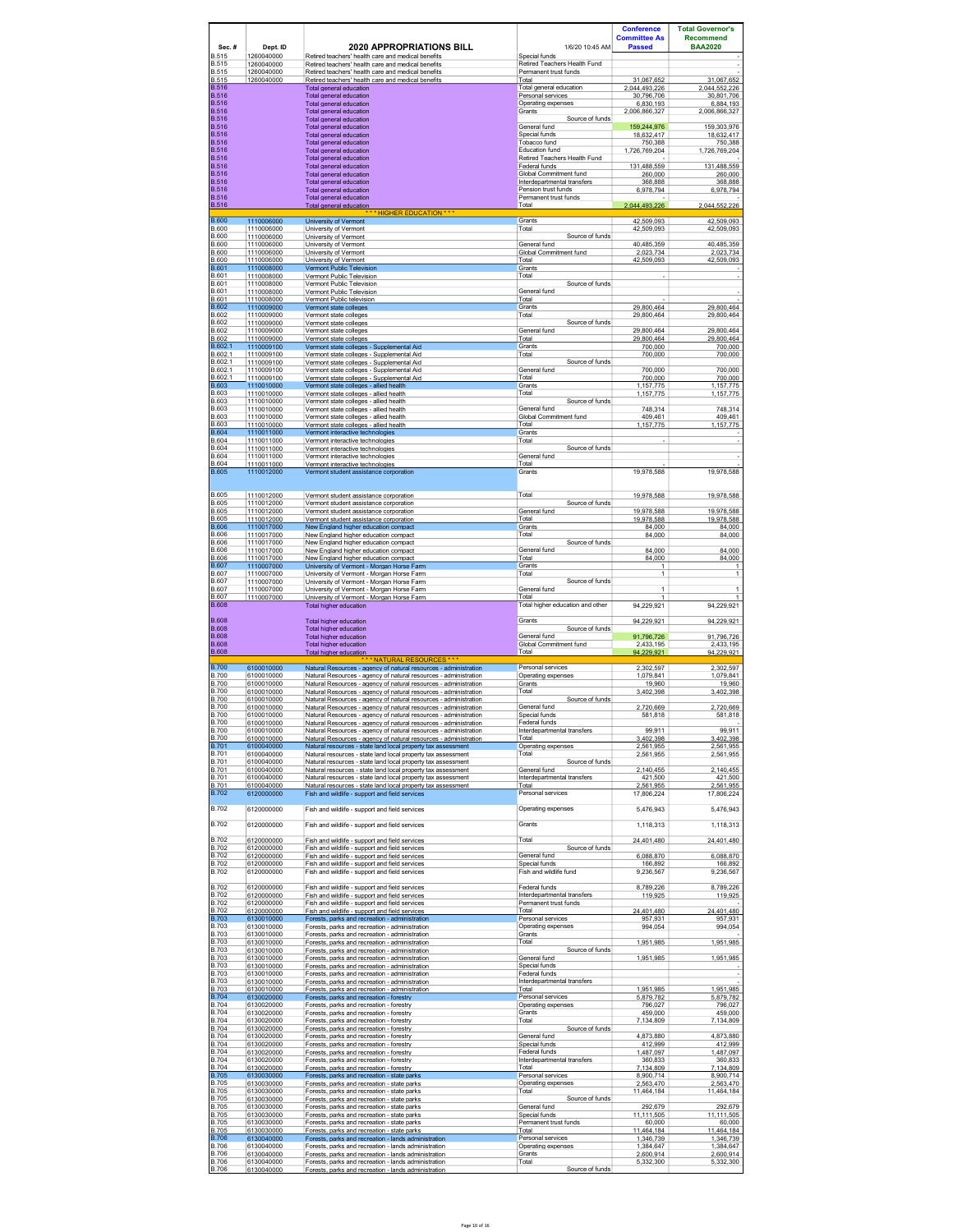| Sec.#                                        | Dept. ID                 | <b>2020 APPROPRIATIONS BILL</b>                                                                                                                | 1/6/20 10:45 AM                                      | <b>Conference</b><br><b>Committee As</b><br><b>Passed</b> | <b>Total Governor's</b><br><b>Recommend</b><br><b>BAA2020</b> |
|----------------------------------------------|--------------------------|------------------------------------------------------------------------------------------------------------------------------------------------|------------------------------------------------------|-----------------------------------------------------------|---------------------------------------------------------------|
| B.706<br><b>B.706</b>                        | 6130040000<br>6130040000 | Forests, parks and recreation - lands administration<br>Forests, parks and recreation - lands administration                                   | General fund<br>Special funds                        | 853,114<br>2.020.151                                      | 853,114<br>2,020,151                                          |
| <b>B.706</b><br><b>B.706</b>                 | 6130040000<br>6130040000 | Forests. parks and recreation - lands administration<br>Forests, parks and recreation - lands administration                                   | Federal funds<br>Interdepartmental transfers         | 2.336.535<br>122,500                                      | 2.336.535<br>122,500                                          |
| <b>B.706</b><br><b>B.707</b>                 | 6130040000<br>6130080000 | Forests, parks and recreation - lands administration<br>Forests, parks and recreation - youth conservation corps                               | Total<br>Grants                                      | 5.332.300                                                 | 5.332.300                                                     |
| <b>B.707</b><br><b>B.707</b>                 | 6130080000<br>6130080000 | Forests, parks and recreation - youth conservation corps<br>Forests, parks and recreation - youth conservation corps                           | Total<br>Source of funds                             | $\overline{\phantom{a}}$                                  |                                                               |
| <b>B.707</b><br><b>B.707</b>                 | 6130080000<br>6130080000 | Forests, parks and recreation - youth conservation corps<br>Forests, parks and recreation - youth conservation corps                           | General fund<br>Special funds                        |                                                           |                                                               |
| <b>B.707</b><br><b>B.707</b>                 | 6130080000<br>6130080000 | Forests, parks and recreation - youth conservation corps<br>Forests. parks and recreation - vouth conservation corps                           | Federal funds<br>Interdepartmental transfers         |                                                           |                                                               |
| <b>B.707</b><br><b>B.708</b>                 | 6130080000<br>6130090000 | Forests, parks and recreation - youth conservation corps<br>Forests. parks and recreation - forest and parks access roads                      | Total<br>Personal services                           | 65.425                                                    | 65.425                                                        |
| <b>B.708</b><br><b>B.708</b>                 | 6130090000<br>6130090000 | Forests, parks and recreation - forest and parks access roads<br>Forests, parks and recreation - forest and parks access roads                 | Operating expenses<br>Total                          | 114,500<br>179,925                                        | 114,500<br>179,925                                            |
| <b>B.708</b><br><b>B.708</b>                 | 6130090000<br>6130090000 | Forests, parks and recreation - forest and parks access roads<br>Forests, parks and recreation - forest and parks access roads                 | Source of funds<br>General fund                      | 179.925                                                   | 179.925                                                       |
| <b>B.708</b>                                 | 6130090000               | Forests, parks and recreation - forest and parks access roads                                                                                  | Total                                                | 179 925                                                   | 179,925                                                       |
| <b>B.709</b><br><b>B.709</b><br><b>B.709</b> | 6140020000<br>6140020000 | Environmental conservation - management and support services<br>Environmental conservation - management and support services                   | Personal services<br>Operating expenses<br>Grants    | 6,617,612<br>3 781 860                                    | 6,617,612<br>3.781.860                                        |
| <b>B.709</b>                                 | 6140020000<br>6140020000 | Environmental conservation - management and support services<br>Environmental conservation - management and support services                   | Total                                                | 150.000<br>10,549,472                                     | 150,000<br>10,549,472                                         |
| B.709<br><b>B.709</b>                        | 6140020000<br>6140020000 | Environmental conservation - management and support services<br>Environmental conservation - management and support services                   | Source of funds<br>General fund                      | 1,451,231                                                 | 1,451,231                                                     |
| <b>B.709</b><br><b>B.709</b>                 | 6140020000<br>6140020000 | Environmental conservation - management and support services<br>Environmental conservation - management and support services                   | Special funds<br>Federal funds                       | 572,936<br>809.608                                        | 572,936<br>809,608                                            |
| <b>B.709</b><br><b>B.709</b>                 | 6140020000<br>6140020000 | Environmental conservation - management and support services<br>Environmental conservation - management and support services                   | Interdepartmental transfers<br>Total                 | 7.715.697<br>10,549,472                                   | 7.715.697<br>10,549,472                                       |
| <b>B.710</b><br><b>B.710</b>                 | 6140030000<br>6140030000 | Environmental conservation - air and waste management<br>Environmental conservation - air and waste management                                 | Personal services<br>Operating expenses              | 19.437.340<br>8,660,985                                   | 19.437.340<br>8,660,985                                       |
| <b>B.710</b><br>B.710                        | 6140030000<br>6140030000 | Environmental conservation - air and waste management<br>Environmental conservation - air and waste management                                 | Grants<br>Total                                      | 5,076,000<br>33,174,325                                   | 5,076,000<br>33,174,325                                       |
| <b>B.710</b><br><b>B.710</b>                 | 6140030000<br>6140030000 | Environmental conservation - air and waste management<br>Environmental conservation - air and waste management                                 | Source of funds<br>General fund                      | 424,736                                                   | 424,736                                                       |
| <b>B.710</b><br><b>B.710</b>                 | 6140030000<br>6140030000 | Environmental conservation - air and waste management<br>Environmental conservation - air and waste management                                 | Special funds<br>Federal funds                       | 22,886,187<br>9.613.852                                   | 22,886,187<br>9.613.852                                       |
| <b>B.710</b><br><b>B.710</b>                 | 6140030000<br>6140030000 | Environmental conservation - air and waste management<br>Environmental conservation - air and waste management                                 | Interdepartmental transfers<br>Total                 | 249.550<br>33.174.325                                     | 249,550<br>33.174.325                                         |
| <b>B.711</b><br><b>B.711</b>                 | 6140040000<br>6140040000 | Environmental conservation - office of water programs<br>Environmental conservation - office of water programs                                 | Personal services<br>Operating expenses              | 21,732,819<br>6.821.783                                   | 21,732,819<br>6.821.783                                       |
| <b>B.711</b>                                 | 6140040000               | Environmental conservation - office of water programs                                                                                          | Grants                                               | 32,104,881                                                | 32,104,881                                                    |
|                                              |                          |                                                                                                                                                |                                                      |                                                           |                                                               |
|                                              |                          |                                                                                                                                                |                                                      |                                                           |                                                               |
| <b>B.711</b><br><b>B.711</b>                 | 6140040000<br>6140040000 | Environmental conservation - office of water programs<br>Environmental conservation - office of water programs                                 | Total<br>Source of funds                             | 60,659,483                                                | 60,659,483                                                    |
| <b>B.711</b><br><b>B.711</b>                 | 6140040000<br>6140040000 | Environmental conservation - office of water programs<br>Environmental conservation - office of water programs                                 | General fund<br>Special funds                        | 7,994,351<br>19,641,195                                   | 7,994,351<br>19,641,195                                       |
|                                              |                          |                                                                                                                                                |                                                      |                                                           |                                                               |
|                                              |                          |                                                                                                                                                |                                                      |                                                           |                                                               |
| <b>B.711</b><br><b>B.711</b>                 | 6140040000<br>6140040000 | Environmental conservation - office of water programs<br>Environmental conservation - office of water programs                                 | Federal funds<br>Interdepartmental transfers         | 31,935,599<br>1.088.338                                   | 31,935,599<br>1.088.338                                       |
| <b>B.711</b><br><b>B.712</b>                 | 6140040000<br>6140070000 | Environmental conservation - office of water programs<br>Environmental conservation - tax-loss Connecticut river flood control                 | Total<br>Operating expenses                          | 60,659,483                                                | 60,659,483                                                    |
| <b>B.712</b><br><b>B.712</b>                 | 6140070000<br>6140070000 | Environmental conservation - tax-loss Connecticut river flood control<br>Environmental conservation - tax-loss Connecticut river flood control | Total<br>Source of funds                             |                                                           |                                                               |
| <b>B.712</b><br><b>B.712</b>                 | 6140070000<br>6140070000 | Environmental conservation - tax-loss Connecticut river flood control<br>Environmental conservation - tax-loss Connecticut river flood control | General fund<br>Special funds                        |                                                           |                                                               |
| <b>B.712</b>                                 | 6140070000               | Environmental conservation - tax-loss Connecticut river flood control                                                                          | Total                                                |                                                           |                                                               |
| <b>B.713</b><br><b>B.713</b>                 | 6215000000<br>6215000000 | Natural resources board<br>Natural resources board                                                                                             | Personal services<br>Operating expenses              | 2,752,876<br>530.151                                      | 2,752,876<br>530.151                                          |
| <b>B.713</b><br><b>B.713</b>                 | 6215000000<br>6215000000 | Natural resources board<br>Natural resources board                                                                                             | Total<br>Source of funds                             | 3,283,027                                                 | 3,283,027                                                     |
| B.713<br><b>B.713</b>                        | 6215000000<br>6215000000 | Natural resources board<br>Natural resources board                                                                                             | General fund<br>Special funds                        | 637,074<br>2,645,953                                      | 637,074<br>2,645,953                                          |
| <b>B.713</b><br><b>B.714</b>                 | 6215000000               | Natural resources board<br><b>Total natural resources</b>                                                                                      | Total<br>Total natural resources                     | 3,283,027<br>164.095.343                                  | 3,283,027<br>164.095.343                                      |
| <b>B.714</b><br><b>B.714</b>                 |                          | Total natural resources<br>Total natural resources                                                                                             | Personal services<br>Operating expenses              | 87.800.059<br>34,766,216                                  | 87.800.059<br>34,766,216                                      |
| <b>B.714</b><br><b>B.714</b>                 |                          | <b>Total natural resources</b><br>Total natural resources                                                                                      | Grants<br>Source of funds                            | 41.529.068                                                | 41.529.068                                                    |
| <b>B.714</b><br><b>B.714</b>                 |                          | Total natural resources<br><b>Total natural resources</b>                                                                                      | General fund<br>Special funds                        | 29,608,969<br>60,039,636                                  | 29,608,969<br>60,039,636                                      |
| <b>B.714</b><br><b>B.714</b>                 |                          | <b>Total natural resources</b><br><b>Total natural resources</b>                                                                               | Fish and wildlife fund<br>Federal funds              | 9,236,567<br>54.971.917                                   | 9,236,567<br>54,971,917                                       |
| <b>B.714</b><br><b>B.714</b>                 |                          | <b>Total natural resources</b><br>Total natural resources                                                                                      | Interdepartmental transfers<br>Permanent trust funds | 10,178,254<br>60.000                                      | 10,178,254<br>60.000                                          |
| <b>B.714</b>                                 |                          | <b>Total natural resources</b><br><b>COMMERCE AND COMMUNITY DEVELOPMENT ***</b>                                                                | Total                                                | 164,095,343                                               | 164,095,343                                                   |
| <b>B.800</b><br><b>B.800</b>                 | 7100000000<br>7100000000 | Agency of commerce and community development - administration<br>Agency of commerce and community development - administration                 | Personal services<br>Operating expenses              | 2,013,794<br>1.331.369                                    | 2,013,794<br>1,331,369                                        |
| B.800<br><b>B.800</b>                        | 7100000000<br>7100000000 | Agency of commerce and community development - administration<br>Agency of commerce and community development - administration                 | Grants<br>Total                                      | 352,627<br>3,697,790                                      | 352.627<br>3,697,790                                          |
| <b>B.800</b>                                 | 7100000000               | Agency of commerce and community development - administration                                                                                  | Source of funds                                      |                                                           | 3,677,790                                                     |
| <b>B.800</b><br><b>B.800</b>                 | 7100000000               | Agency of commerce and community development - administration                                                                                  | General fund<br>Special funds                        | 3,677,790                                                 |                                                               |
| <b>B.800</b>                                 | 7100000000<br>7100000000 | Agency of commerce and community development - administration<br>Agency of commerce and community development - administration                 | Federal funds                                        |                                                           |                                                               |
| <b>B.800</b><br><b>B.800</b>                 | 7100000000<br>7100000000 | Agency of commerce and community development - administration<br>Agency of commerce and community development - administration                 | Interdepartmental transfers<br>Total                 | 20.000<br>3,697,790                                       | 20,000<br>3,697,790                                           |
| <b>B.801</b><br><b>B.801</b>                 | 7120010000<br>7120010000 | Economic development<br>Economic development                                                                                                   | Personal services<br>Operating expenses              | 4,027,032<br>1.102.979                                    | 4,027,032<br>1,102,979                                        |
| <b>B.801</b><br><b>B.801</b>                 | 7120010000<br>7120010000 | Economic development<br>Economic development                                                                                                   | Grants<br>Total                                      | 5.211.099<br>10,341,110                                   | 5.211.099<br>10,341,110                                       |
| B.801<br><b>B.801</b>                        | 7120010000<br>7120010000 | Economic development<br>Economic development                                                                                                   | Source of funds<br>General fund                      | 4,942,394                                                 | 4,942,394                                                     |
| <b>B.801</b><br><b>B.801</b>                 | 7120010000<br>7120010000 | Economic development<br>Economic development                                                                                                   | Special funds<br>Federal funds                       | 1,645,350<br>3,708,366                                    | 1,645,350<br>3,708,366                                        |
| <b>B.801</b><br><b>B.801</b>                 | 7120010000<br>7120010000 | Economic development<br>Economic development                                                                                                   | Interdepartmental transfers<br>Total                 | 45,000<br>10.341.110                                      | 45,000<br>10,341,110                                          |
| <b>B.802</b><br>B.802                        | 7110010000<br>7110010000 | Housing & community development<br>Housing & community development                                                                             | Personal services<br>Operating expenses              | 3,723,802<br>779.039                                      | 3,723,802<br>779.039                                          |
| B.802<br><b>B.802</b>                        | 7110010000<br>7110010000 | Housing & community development<br>Housing & community development                                                                             | Grants<br>Total                                      | 11,773,050<br>16.275.891                                  | 11,773,050<br>16.275.891                                      |
| B.802<br>B.802                               | 7110010000<br>7110010000 | Housing & community development<br>Housing & community development                                                                             | Source of funds<br>General fund                      | 2,753,913                                                 | 2,753,913                                                     |
| <b>B.802</b><br><b>B.802</b>                 | 7110010000<br>7110010000 | Housing & community development<br>Housing & community development                                                                             | Special funds<br>Federal funds                       | 5,185,233<br>7,883,744                                    | 5,185,233<br>7,883,744                                        |
| <b>B.802</b><br><b>B.802</b>                 | 7110010000<br>7110010000 | Housing & community development<br>Housing & community development                                                                             | Interdepartmental transfers<br>Total                 | 453,001<br>16,275,891                                     | 453,001<br>16,275,891                                         |
| <b>B.803</b><br><b>B.803</b>                 | 7110025000               | Historic sites - special improvements                                                                                                          | Operating expenses<br>Total                          |                                                           |                                                               |
| <b>B.803</b>                                 | 7110025000<br>7110025000 | Historic sites - special improvements<br>Historic sites - special improvements                                                                 | Source of funds                                      |                                                           |                                                               |
| <b>B.803</b><br><b>B.803</b>                 | 7110025000<br>7110025000 | Historic sites - special improvements<br>Historic sites - special improvements                                                                 | Special funds<br>Total                               |                                                           |                                                               |
| <b>B.804</b><br><b>B.804</b>                 | 7110030000<br>7110030000 | Community development block grants<br>Community development block grants                                                                       | Grants<br>Total                                      | ٠                                                         |                                                               |
| <b>B.804</b><br><b>B.804</b>                 | 7110030000<br>7110030000 | Community development block grants<br>Community development block grants                                                                       | Source of funds                                      |                                                           |                                                               |
| B.804<br><b>B.804</b>                        | 7110030000<br>7110030000 | Community development block grants<br>Community development block grants                                                                       | Federal funds<br>Total                               |                                                           |                                                               |
| <b>B.805</b><br><b>B.805</b>                 | 7110080000<br>7110080000 | Downtown transportation and capital improvement fund<br>Downtown transportation and capital improvement fund                                   | Personal services<br>Grants                          |                                                           |                                                               |
| <b>B.805</b><br><b>B.805</b>                 | 7110080000<br>7110080000 | Downtown transportation and capital improvement fund<br>Downtown transportation and capital improvement fund                                   | Total<br>Source of funds                             |                                                           |                                                               |
| <b>B.805</b><br><b>B.805</b>                 | 7110080000<br>7110080000 | Downtown transportation and capital improvement fund<br>Downtown transportation and capital improvement fund                                   | Special funds<br>Total                               |                                                           |                                                               |
| <b>B.806</b><br><b>B.806</b>                 | 7130000000<br>7130000000 | Tourism and marketing<br>Tourism and marketing                                                                                                 | Personal services<br>Operating expenses              | 1,321,226<br>1.644.599                                    | 1,321,226<br>1.644.599                                        |
| <b>B.806</b><br><b>B.806</b>                 | 7130000000<br>7130000000 | Tourism and marketing<br>Tourism and marketing                                                                                                 | Grants<br>Total                                      | 121,880<br>3,087,705                                      | 121,880<br>3,087,705                                          |
| <b>B.806</b><br><b>B.806</b>                 | 7130000000<br>7130000000 | Tourism and marketing<br>Tourism and marketing                                                                                                 | Source of funds<br>General fund                      | 3,083,118                                                 | 3,083,118                                                     |
| <b>B.806</b>                                 | 7130000000               | Tourism and marketing                                                                                                                          | Interdepartmental transfers                          | 4,587                                                     | 4,587                                                         |
| B.806<br><b>B.807</b>                        | 7130000000<br>7150020000 | Tourism and marketing<br>Vermont life                                                                                                          | Total<br>Personal services                           | 3,087,705                                                 | 3,087,705                                                     |
| <b>B.807</b><br>B.807                        | 7150020000<br>7150020000 | Vermont life<br>Vermont life                                                                                                                   | Operating expenses<br>Total                          | $\overline{\phantom{a}}$                                  |                                                               |
| <b>B.807</b>                                 | 7150020000               | Vermont life                                                                                                                                   | Source of funds                                      |                                                           |                                                               |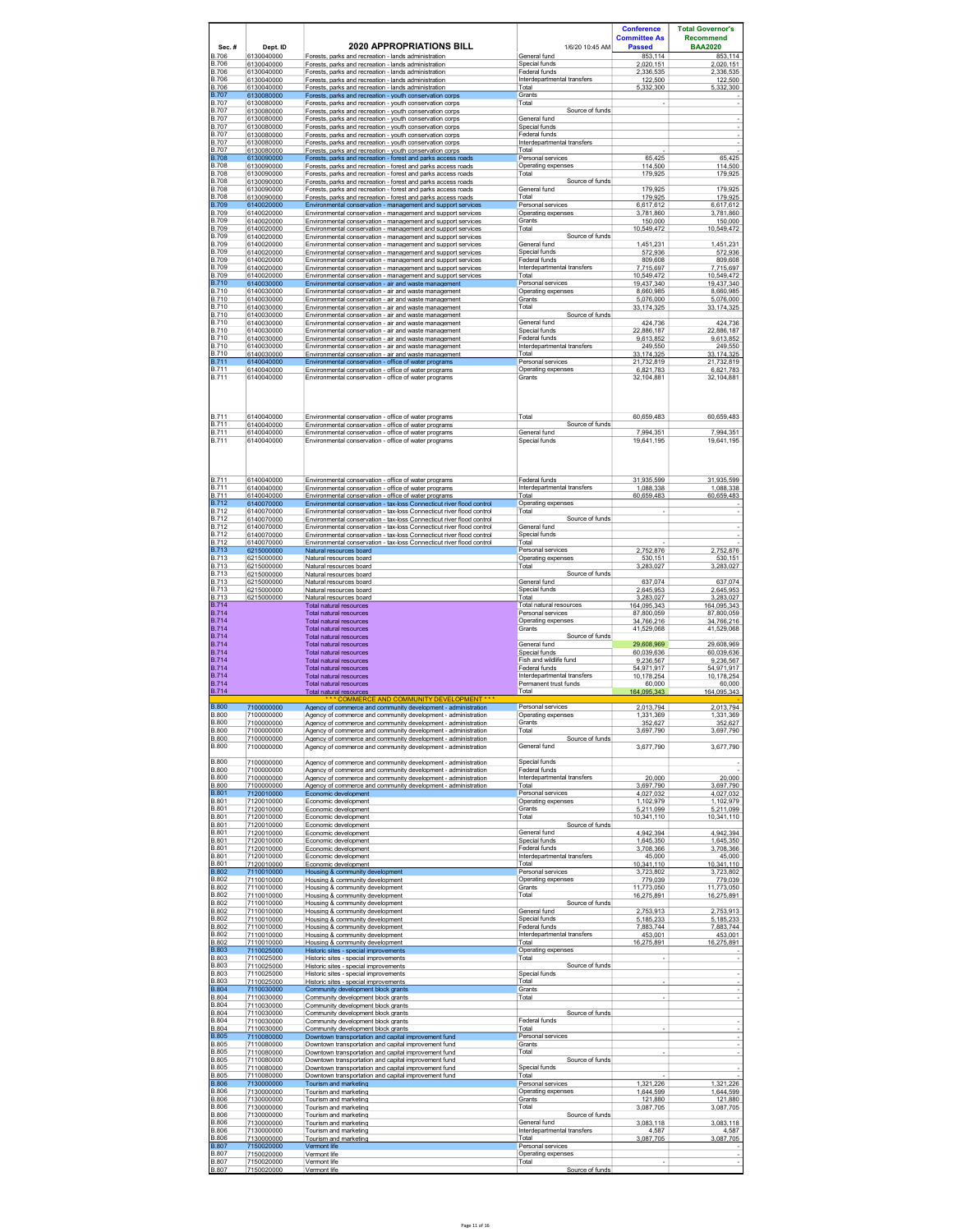| Sec.#                                        | Dept. ID                               | <b>2020 APPROPRIATIONS BILL</b>                                                                                                           | 1/6/20 10:45 AM                                                  | <b>Conference</b><br><b>Committee As</b><br><b>Passed</b> | <b>Total Governor's</b><br><b>Recommend</b><br><b>BAA2020</b> |
|----------------------------------------------|----------------------------------------|-------------------------------------------------------------------------------------------------------------------------------------------|------------------------------------------------------------------|-----------------------------------------------------------|---------------------------------------------------------------|
| B.807<br><b>B.807</b>                        | 7150020000<br>7150020000               | Vermont life<br>Vermont life                                                                                                              | Enterprise funds<br>Total                                        |                                                           |                                                               |
| <b>B.808</b><br><b>B.808</b><br><b>B.808</b> | 1110013000<br>1110013000               | Vermont council on the arts<br>Vermont council on the arts                                                                                | Grants<br>Total                                                  | 718,589<br>718,589                                        | 718,589<br>718,589                                            |
| B.808<br><b>B.808</b>                        | 1110013000<br>1110013000<br>1110013000 | Vermont council on the arts<br>Vermont council on the arts<br>Vermont council on the arts                                                 | Source of funds<br>General fund<br>Total                         | 718.589<br>718,589                                        | 718.589<br>718,589                                            |
| <b>B.809</b><br>B.809                        | 1110014000<br>1110014000               | Vermont symphony orchestra<br>Vermont symphony orchestra                                                                                  | Grants<br>Total                                                  | 141,214<br>141,214                                        | 141,214<br>141,214                                            |
| B.809<br><b>B.809</b>                        | 1110014000<br>1110014000               | Vermont symphony orchestra<br>Vermont symphony orchestra                                                                                  | Source of funds<br>General fund                                  | 141,214                                                   | 141,214                                                       |
| <b>B.809</b><br><b>B.810</b>                 | 1110014000<br>1110015000               | Vermont symphony orchestra<br>Vermont historical societv                                                                                  | Total<br>Grants                                                  | 141,214<br>984.956                                        | 141,214<br>984.956                                            |
| <b>B.810</b><br><b>B.810</b>                 | 1110015000<br>1110015000               | Vermont historical society<br>Vermont historical society                                                                                  | Total<br>Source of funds                                         | 984,956                                                   | 984,956                                                       |
| <b>B.810</b><br><b>B.810</b><br><b>B.811</b> | 1110015000<br>1110015000<br>9150000000 | Vermont historical society<br>Vermont historical society                                                                                  | General fund<br>Total<br>Grants                                  | 984.956<br>984,956<br>30,886,467                          | 984,956<br>984,956<br>30,886,467                              |
| <b>B.811</b><br>B.811                        | 9150000000<br>9150000000               | Vermont housing and conservation board<br>Vermont housing and conservation board<br>Vermont housing and conservation board                | Total<br>Source of funds                                         | 30,886,467                                                | 30.886.467                                                    |
| B.811<br><b>B.811</b>                        | 9150000000<br>9150000000               | Vermont housing and conservation board<br>Vermont housing and conservation board                                                          | Special funds<br>Federal funds                                   | 11,900,243<br>18.986.224                                  | 11,900,243<br>18.986.224                                      |
| <b>B.811</b><br><b>B.812</b>                 | 9150000000<br>1110016000               | Vermont housing and conservation board<br>Vermont humanities council                                                                      | Total<br>Grants                                                  | 30,886,467<br>217.959                                     | 30,886,467<br>227.959                                         |
| <b>B.812</b><br><b>B.812</b>                 | 1110016000<br>1110016000               | Vermont humanities council<br>Vermont humanities council                                                                                  | Total<br>Source of funds                                         | 217,959                                                   | 227,959                                                       |
| <b>B.812</b><br><b>B.812</b>                 | 1110016000<br>1110016000               | Vermont humanities council<br>Vermont humanities council                                                                                  | General fund<br>Total                                            | 217.959<br>217,959                                        | 227,959<br>227,959                                            |
| <b>B.813</b><br><b>B.813</b>                 |                                        | Total commerce and community development                                                                                                  | Total commerce and community<br>development<br>Personal services | 66,351,681                                                | 66,361,681                                                    |
| <b>B.813</b><br>B 813                        |                                        | Total commerce and community development<br>Total commerce and community development<br>Total commerce and community development          | Operating expenses<br>Grants                                     | 11.085.854<br>4.857.986<br>50,407,841                     | 11.085.854<br>4,857,986<br>50,417,841                         |
| <b>B.813</b><br><b>B.813</b>                 |                                        | Total commerce and community development<br>Total commerce and community development                                                      | Source of funds<br>General fund                                  | 16.519.933                                                | 16,529,933                                                    |
| <b>B.813</b><br><b>B.813</b>                 |                                        | Total commerce and community development<br>Total commerce and community development                                                      | Special funds<br>Federal funds                                   | 18,730,826<br>30,578,334                                  | 18,730,826<br>30,578,334                                      |
| <b>B.813</b><br><b>B.813</b>                 |                                        | Total commerce and community development<br>Total commerce and community development                                                      | Interdenartmental transfers<br>Enterprise funds                  | 522.588                                                   | 522.588                                                       |
| <b>B.813</b>                                 |                                        | Total commerce and community development<br>TRANSPORTATION * * *                                                                          | Total                                                            | 66.351.681                                                | 66.361.681                                                    |
| <b>B.900</b><br><b>B.900</b><br>B.900        | 8100000100<br>8100000100<br>8100000100 | Transportation - finance and administration<br>Transportation - finance and administration                                                | Personal services<br>Operating expenses<br>Grants                | 12,544,062<br>2898007                                     | 12,544,062<br>2,898,007                                       |
| <b>B.900</b><br><b>B.900</b>                 | 8100000100<br>8100000100               | Transportation - finance and administration<br>Transportation - finance and administration<br>Transportation - finance and administration | Total<br>Source of funds                                         | 55,000<br>15,497,069                                      | 55,000<br>15,497,069                                          |
| <b>B.900</b><br><b>B.900</b>                 | 8100000100<br>8100000100               | Transportation - finance and administration<br>Transportation - finance and administration                                                | Transportation fund<br>Federal funds                             | 14.625.869<br>871,200                                     | 14.625.869<br>871,200                                         |
| <b>B.900</b><br><b>B.901</b>                 | 8100000100<br>8100000200               | Transportation - finance and administration<br>Transportation - aviation                                                                  | Total<br>Personal services                                       | 15.497.069<br>3,714,895                                   | 15.497.069<br>3,714,895                                       |
| B.901<br><b>B.901</b>                        | 8100000200<br>8100000200               | Transportation - aviation<br>Transportation - aviation                                                                                    | Operating expenses<br>Grants                                     | 5,298,065<br>231,676                                      | 5,298,065<br>231,676                                          |
| B.901<br>B.901                               | 8100000200<br>8100000200               | Transportation - aviation<br>Transportation - aviation                                                                                    | Total<br>Source of funds                                         | 9,244,636                                                 | 9,244,636                                                     |
| <b>B.901</b><br>B.901                        | 8100000200<br>8100000200               | Transportation - aviation<br>Transportation - aviation                                                                                    | Transportation fund<br>Federal funds                             | 4,749,136<br>4.495.500                                    | 4,749,136<br>4.495.500                                        |
| B.901<br><b>B.901</b>                        | 8100000200<br>8100000200               | Transportation - aviation<br>Transportation - aviation                                                                                    | Local match<br>Total                                             | 9,244,636                                                 | 9,244,636                                                     |
| <b>B.902</b><br>B.902                        | 8100000700<br>8100000700               | Transportation - buildings<br>Transportation - buildings                                                                                  | Operating expenses<br>Total                                      | 907,746<br>907,746                                        | 907,746<br>907,746                                            |
| <b>B.902</b><br><b>B.902</b><br>B.902        | 8100000700<br>8100000700               | Transportation - buildings<br>Transportation - buildings                                                                                  | Source of funds<br>Transportation fund<br>TIB fund               | 907,746                                                   | 907,746                                                       |
| <b>B.902</b><br><b>B.903</b>                 | 8100000700<br>8100000700<br>8100001100 | Transportation - buildings<br>Transportation - buildings<br>Transportation - program development                                          | Total<br>Personal services                                       | 907,746<br>53.367.048                                     | 907,746<br>53.367.048                                         |
| <b>B.903</b><br><b>B.903</b>                 | 8100001100<br>8100001100               | Transportation - program development<br>Transportation - program development                                                              | Operating expenses<br>Grants                                     | 217,771,750<br>27,258,553                                 | 217,771,750<br>27,258,553                                     |
| <b>B.903</b><br>B.903                        | 8100001100<br>8100001100               | Transportation - program development<br>Transportation - program development                                                              | Total<br>Source of funds                                         | 298,397,351                                               | 298,397,351                                                   |
| <b>B.903</b>                                 | 8100001100                             | Transportation - program development                                                                                                      | Transportation fund                                              | 41,894,979                                                | 40,775,234                                                    |
| <b>B.903</b><br><b>B.903</b><br><b>B.903</b> | 8100001100<br>8100001100<br>8100001100 | Transportation - program development<br>Transportation - program development<br>Transportation - program development                      | TIB fund<br>Local match<br>Federal funds                         | 11,835,572<br>202.429<br>244,272,581                      | 12,955,317<br>202 429<br>244,272,581                          |
| <b>B.903</b><br><b>B.903</b>                 | 8100001100<br>8100001100               | Transportation - program development<br>Transportation - program development                                                              | Special funds<br>Interdepartmental transfers                     | 191,790                                                   | 191,790                                                       |
| <b>B.903</b>                                 | 8100001100                             | Transportation - program development                                                                                                      | Total                                                            | 298, 397, 351                                             | 298,397,351                                                   |
| <b>B.904</b><br><b>B.904</b>                 | 8100001700<br>8100001700               | Transportation - rest areas construction<br>Transportation - rest areas construction                                                      | Personal services<br>Operating expenses                          | 40.000<br>639.706                                         | 40.000<br>639,706                                             |
| <b>B.904</b><br><b>B.904</b><br>B.904        | 8100001700<br>8100001700<br>8100001700 | Transportation - rest areas construction<br>Transportation - rest areas construction<br>Transportation - rest areas construction          | Total<br>Source of funds<br><b>Transportation fund</b>           | 679,706<br>99,280                                         | 679,706<br>99,280                                             |
| <b>B.904</b><br><b>B.904</b>                 | 8100001700<br>8100001700               | Transportation - rest areas construction<br>Transportation - rest areas construction                                                      | Federal funds<br>Total                                           | 580,426<br>679,706                                        | 580,426<br>679,706                                            |
| <b>B.905</b><br><b>B.905</b>                 | 8100002000<br>8100002000               | Transportation - maintenance state svstem<br>Transportation - maintenance state system                                                    | Personal services<br>Operating expenses                          | 45.218.248<br>48,430,691                                  | 45.218.248<br>48,430,691                                      |
| <b>B.905</b><br><b>B.905</b>                 | 8100002000<br>8100002000               | Transportation - maintenance state system<br>Transportation - maintenance state system                                                    | Grants<br>Total                                                  | 365.000<br>94,013,939                                     | 365.000<br>94,013,939                                         |
| <b>B.905</b><br><b>B.905</b>                 | 8100002000<br>8100002000               | Transportation - maintenance state system<br>Transportation - maintenance state system                                                    | Source of funds<br>Transportation fund                           | 91,136,152                                                | 91,136,152                                                    |
| <b>B.905</b><br><b>B.905</b>                 | 8100002000<br>8100002000               | Transportation - maintenance state system<br>Transportation - maintenance state system                                                    | Federal funds<br>Interdepartmental transfers                     | 2,777,787<br>100,000                                      | 2,777,787<br>100,000                                          |
| <b>B.905</b><br><b>B.906</b>                 | 8100002000<br>8100002200               | Transportation - maintenance state system<br>Transportation - policy and planning                                                         | Total<br>Personal services                                       | 94,013,939<br>4.281.699                                   | 94,013,939<br>4.281.699                                       |
| <b>B.906</b><br><b>B.906</b><br><b>B.906</b> | 8100002200<br>8100002200<br>8100002200 | Transportation - policy and planning<br>Transportation - policy and planning<br>Transportation - policy and planning                      | Operating expenses<br>Grants<br>Total                            | 894,939<br>6.015.583<br>11,192,221                        | 894,939<br>6.015.583                                          |
| <b>B.906</b><br><b>B.906</b>                 | 8100002200<br>8100002200               | Transportation - policy and planning                                                                                                      | Source of funds<br>Transportation fund                           |                                                           | 11,192,221                                                    |
| <b>B.906</b><br><b>B.906</b>                 | 8100002200<br>8100002200               | Transportation - policy and planning<br>Transportation - policy and planning<br>Transportation - policy and planning                      | Federal funds<br>Interdepartmental transfers                     | 2,921,480<br>8,238,741<br>32,000                          | 2,921,480<br>8,238,741<br>32,000                              |
| <b>B.906</b><br><b>B.907</b>                 | 8100002200<br>8100002300               | Transportation - policy and planning<br>Transportation - rail                                                                             | Total<br>Personal services                                       | 11,192,221<br>5.252.055                                   | 11,192,221<br>5.252.055                                       |
| <b>B.907</b><br><b>B.907</b>                 | 8100002300<br>8100002300               | Transportation - rail<br>Transportation - rail                                                                                            | Operating expenses<br>Grants                                     | 29,683,296                                                | 29,283,296                                                    |
| <b>B.907</b><br>B.907                        | 8100002300<br>8100002300               | Transportation - rail<br>Transportation - rail                                                                                            | Total<br>Source of funds                                         | 34,935,351                                                | 34,535,351                                                    |
| <b>B.907</b><br><b>B.907</b>                 | 8100002300<br>8100002300               | Transportation - rail<br>Transportation - rail                                                                                            | Transportation fund<br>TIB fund                                  | 18,237,032<br>760,000                                     | 17,837,032<br>760,000                                         |
| <b>B.907</b><br><b>B.907</b>                 | 8100002300<br>8100002300               | Transportation - rail<br>Transportation - rail                                                                                            | Federal funds<br>Interdepartmental transfers                     | 15.019.569<br>918,750                                     | 15.019.569<br>918,750                                         |
| <b>B.907</b><br><b>B.907</b>                 | 8100002300<br>8100002300               | Transportation - rail<br>Transportation - rail                                                                                            | ARRA funds<br>Total                                              | 34,935,351                                                | 34,535,351                                                    |
| <b>B.908</b><br><b>B.908</b><br><b>B.908</b> | 8100005700<br>8100005700<br>8100005700 | Transportation - public transit<br>Transportation - public transit<br>Transportation - public transit                                     | Personal services<br>Operating expenses<br>Grants                | 1,526,070<br>165.372<br>32,132,957                        | 1,526,070<br>165,372<br>32,132,957                            |
| <b>B.908</b><br><b>B.908</b>                 | 8100005700<br>8100005700               | Transportation - public transit<br>Transportation - public transit                                                                        | Total<br>Source of funds                                         | 33,824,399                                                | 33,824,399                                                    |
| <b>B.908</b><br><b>B.908</b>                 | 8100005700<br>8100005700               | Transportation - public transit<br>Transportation - public transit                                                                        | Transportation fund<br>Federal funds                             | 8.056.111<br>25,768,288                                   | 8.056.111<br>25,768,288                                       |
| <b>B.908</b><br><b>B.909</b>                 | 8100005700<br>8110000200               | Transportation - public transit<br>Transportation - central garage                                                                        | Total<br>Personal services                                       | 33.824.399<br>4,530,648                                   | 33.824.399<br>4,530,648                                       |
| <b>B.909</b><br><b>B.909</b>                 | 8110000200<br>8110000200               | Transportation - central garage<br>Transportation - central garage                                                                        | Operating expenses<br>Total                                      | 15,581,390<br>20,112,038                                  | 15,581,390<br>20,112,038                                      |
| <b>B.909</b><br>B.909                        | 8110000200<br>8110000200               | Transportation - central garage<br>Transportation - central garage                                                                        | Source of funds<br>Internal service funds                        | 20,112,038                                                | 20,112,038                                                    |
| <b>B.909</b><br><b>B.910</b>                 | 8110000200<br>8100002100               | Transportation - central garage<br>Department of motor vehicles                                                                           | Total<br>Personal services                                       | 20,112,038<br>21.561.929                                  | 20,112,038<br>21.561.929                                      |
| B.910<br><b>B.910</b><br>B.910               | 8100002100<br>8100002100               | Department of motor vehicles<br>Department of motor vehicles                                                                              | Operating expenses<br>Grants<br>Total                            | 11,588,772                                                | 11,588,772                                                    |
| B.910<br><b>B.910</b>                        | 8100002100<br>8100002100<br>8100002100 | Department of motor vehicles<br>Department of motor vehicles<br>Department of motor vehicles                                              | Source of funds<br>Transportation fund                           | 33,150,701<br>31,657,492                                  | 33,150,701<br>31,657,492                                      |
| <b>B.910</b><br>B.910                        | 8100002100<br>8100002100               | Department of motor vehicles<br>Department of motor vehicles                                                                              | <b>Special Funds</b><br>Federal funds                            | 1.345.934                                                 | 1.345.934                                                     |
| <b>B.910</b><br><b>B.910</b>                 | 8100002100<br>8100002100               | Department of motor vehicles<br>Department of motor vehicles                                                                              | Interdepartmental transfers<br>Total                             | 147,275<br>33.150.701                                     | 147,275<br>33.150.701                                         |
| <b>B.911</b>                                 | 8100000300                             | Transportation - town highway structures                                                                                                  | Grants                                                           | 6.333.500                                                 | 6.333,500                                                     |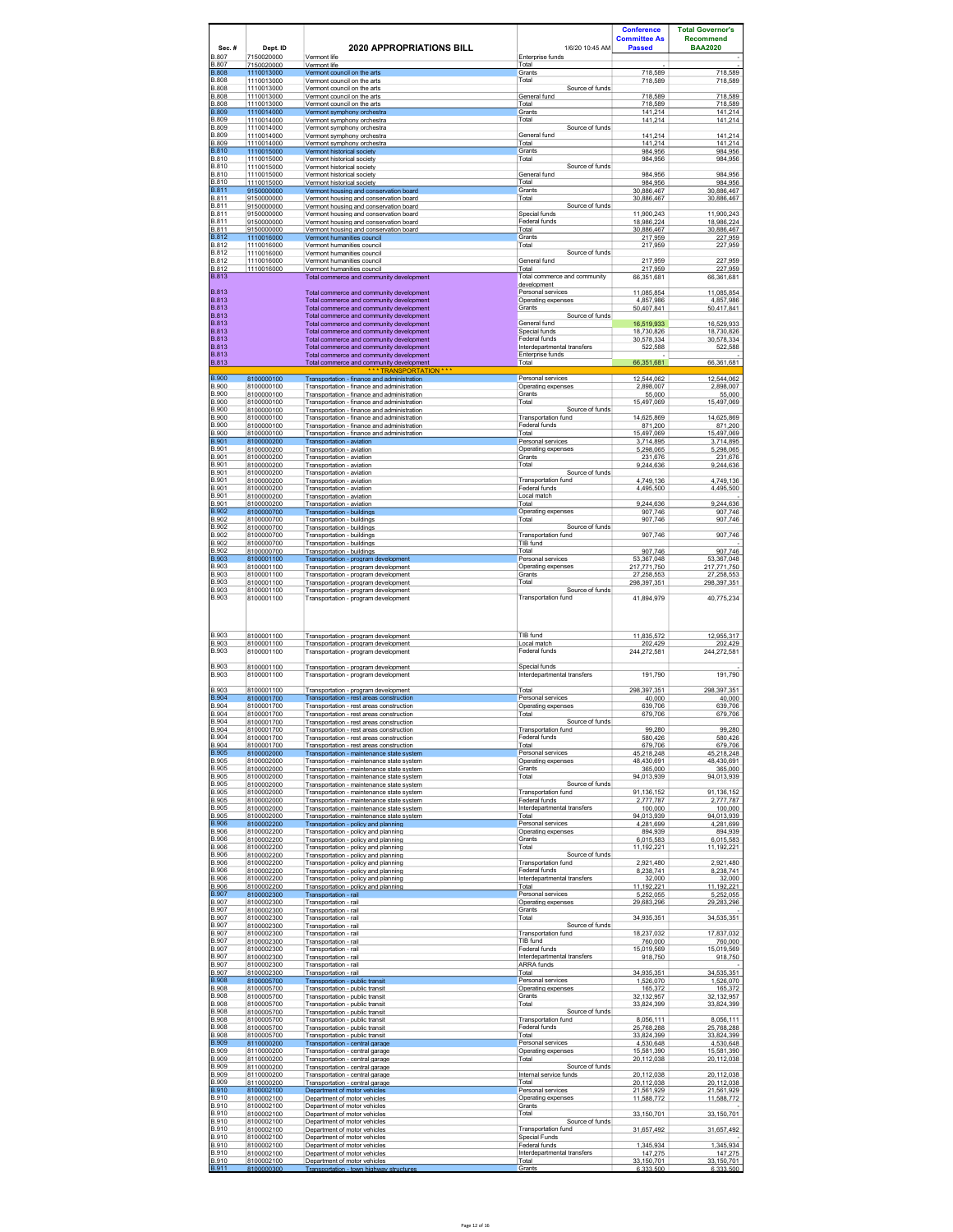|                                |                          |                                                                                                                                                      |                                                   | <b>Conference</b>            | <b>Total Governor's</b>      |
|--------------------------------|--------------------------|------------------------------------------------------------------------------------------------------------------------------------------------------|---------------------------------------------------|------------------------------|------------------------------|
|                                |                          |                                                                                                                                                      |                                                   | <b>Committee As</b>          | <b>Recommend</b>             |
| Sec.#<br><b>B.911</b>          | Dept. ID<br>8100000300   | <b>2020 APPROPRIATIONS BILL</b><br>Transportation - town highway structures                                                                          | 1/6/20 10:45 AM<br>Total                          | <b>Passed</b><br>6,333,500   | <b>BAA2020</b><br>6,333,500  |
| B.911                          | 8100000300               | Transportation - town highway structures                                                                                                             | Source of funds                                   |                              |                              |
| B.911<br><b>B.911</b>          | 8100000300<br>8100000300 | Transportation - town highway structures<br>Transportation - town highway structures                                                                 | <b>Transportation fund</b><br>Total               | 6.333.500<br>6,333,500       | 6.333.500<br>6,333,500       |
| <b>B.912</b><br><b>B.912</b>   | 8100001900<br>8100001900 | Transportation - town highway Vermont local technical assistance program                                                                             | Personal services                                 | 357,757                      | 357,757                      |
| <b>B.912</b>                   | 8100001900               | Transportation - town highway Vermont local technical assistance program<br>Transportation - town highway Vermont local technical assistance program | Operating expenses<br>Grants                      | 48,550                       | 48,550                       |
| B.912<br><b>B.912</b>          | 8100001900<br>8100001900 | Transportation - town highway Vermont local technical assistance program<br>Transportation - town highway Vermont local technical assistance program | Total<br>Source of funds                          | 406,307                      | 406,307                      |
| <b>B.912</b>                   | 8100001900               | Transportation - town highway Vermont local technical assistance program                                                                             | Transportation fund                               | 106 307                      | 106.307                      |
| B.912<br><b>B.912</b>          | 8100001900<br>8100001900 | Transportation - town highway Vermont local technical assistance program<br>Transportation - town highway Vermont local technical assistance program | Federal funds<br>Total                            | 300.000<br>406.307           | 300,000<br>406.307           |
| <b>B.913</b><br>B.913          | 8100002600<br>8100002600 | Transportation - town highway class 2 roadway                                                                                                        | Grants<br>Total                                   | 7,648,750                    | 7,648,750                    |
| <b>B.913</b>                   | 8100002600               | Transportation - town highway class 2 roadway<br>Transportation - town highway class 2 roadway                                                       | Source of funds                                   | 7,648,750                    | 7,648,750                    |
| <b>B.913</b><br><b>B.913</b>   | 8100002600<br>8100002600 | Transportation - town highway class 2 roadway                                                                                                        | Transportation fund<br>Total                      | 7,648,750<br>7.648.750       | 7,648,750<br>7,648,750       |
| <b>B.914</b>                   | 8100002800               | Transportation - town highway class 2 roadway<br>Transportation - town highway bridges                                                               | Personal services                                 | 3,239,423                    | 3,239,423                    |
| <b>B.914</b><br><b>B.914</b>   | 8100002800<br>8100002800 | Transportation - town highway bridges<br>Transportation - town highway bridges                                                                       | Operating expenses<br>Grants                      | 10.143.100<br>451,328        | 10.143.100<br>451,328        |
| <b>B.914</b>                   | 8100002800               | Transportation - town highway bridges                                                                                                                | Total                                             | 13.833.851                   | 13.833.851                   |
| <b>B.914</b><br><b>B.914</b>   | 8100002800<br>8100002800 | Transportation - town highway bridges<br>Transportation - town highway bridges                                                                       | Source of funds<br>Transportation fund            | 1,304,648                    | 1,304,648                    |
| <b>B.914</b><br><b>B.914</b>   | 8100002800<br>8100002800 | Transportation - town highway bridges                                                                                                                | TIB fund<br>Local match                           | 701,815<br>939.667           | 701,815                      |
| <b>B.914</b>                   | 8100002800               | Transportation - town highway bridges<br>Transportation - town highway bridges                                                                       | Federal funds                                     | 10,887,721                   | 939,667<br>10,887,721        |
| <b>B.914</b><br><b>B.915</b>   | 8100002800<br>8100003000 | Transportation - town highway bridges<br>Transportation - town highway aid program                                                                   | Total<br>Grants                                   | 13,833,851<br>26.017.744     | 13,833,851<br>26.017.744     |
| <b>B.915</b>                   | 8100003000               | Transportation - town highway aid program                                                                                                            | Total                                             | 26,017,744                   | 26,017,744                   |
| <b>B.915</b><br><b>B.915</b>   | 8100003000<br>8100003000 | Transportation - town highway aid program<br>Transportation - town highway aid program                                                               | Source of funds<br>Transportation fund            | 26,017,744                   | 26,017,744                   |
|                                |                          |                                                                                                                                                      |                                                   |                              |                              |
|                                |                          |                                                                                                                                                      |                                                   |                              |                              |
| B.915<br><b>B.916</b>          | 8100003000<br>8100003100 | Transportation - town highway aid program<br>Transportation - town highway class 1 supplemental grants                                               | Total<br>Grants                                   | 26,017,744<br>128.750        | 26,017,744<br>128.750        |
| <b>B.916</b>                   | 8100003100               | Transportation - town highway class 1 supplemental grants                                                                                            | Total                                             | 128,750                      | 128,750                      |
| <b>B.916</b><br>B.916          | 8100003100<br>8100003100 | Transportation - town highway class 1 supplemental grants<br>Transportation - town highway class 1 supplemental grants                               | Source of funds<br>Transportation fund            | 128,750                      | 128,750                      |
| <b>B.916</b>                   | 8100003100               | Transportation - town highway class 1 supplemental grants                                                                                            | Total                                             | 128,750                      | 128,750                      |
| <b>B.917</b><br><b>B.917</b>   | 8100001400<br>8100001400 | Transportation - town highway: state aid for nonfederal disasters<br>Transportation - town highway: state aid for nonfederal disasters               | Grants<br>Total                                   | 1.150.000<br>1,150,000       | 1.150.000<br>1,150,000       |
| <b>B.917</b>                   | 8100001400               | Transportation - town highway: state aid for nonfederal disasters                                                                                    | Source of funds                                   |                              |                              |
| <b>B.917</b><br><b>B.917</b>   | 8100001400<br>8100001400 | Transportation - town highway: state aid for nonfederal disasters<br>Transportation - town highway: state aid for nonfederal disasters               | Transportation fund<br>Total                      | 1,150,000<br>1,150,000       | 1,150,000<br>1,150,000       |
| <b>B.918</b><br><b>B.918</b>   | 8100001000<br>8100001000 | Transportation - town highway: state aid for federal disasters                                                                                       | Grants<br>Total                                   | 180,000                      | 180,000<br>180,000           |
| <b>B.918</b>                   | 8100001000               | Transportation - town highway: state aid for federal disasters<br>Transportation - town highway: state aid for federal disasters                     | Source of funds                                   | 180,000                      |                              |
| <b>B.918</b><br><b>B.918</b>   | 8100001000<br>8100001000 | Transportation - town highway: state aid for federal disasters<br>Transportation - town highway: state aid for federal disasters                     | Transportation fund<br>Federal funds              | 20,000<br>160,000            | 20,000<br>160.000            |
| <b>B.918</b>                   | 8100001000               | Transportation - town highway: state aid for federal disasters                                                                                       | Total                                             | 180,000                      | 180,000                      |
| <b>B.919</b><br><b>B.919</b>   | 8100005800<br>8100005800 | Transportation - municipal mitigation grant program<br>Transportation - municipal mitigation grant program                                           | Grants<br>Operating expenses                      | 2,694,000<br>204,000         | 2,694,000<br>204,000         |
| <b>B.919</b>                   | 8100005800               | Transportation - municipal mitigation grant program                                                                                                  | Total                                             | 2,898,000                    | 2,898,000                    |
| <b>B.919</b><br><b>B.919</b>   | 8100005800<br>8100005800 | Transportation - municipal mitigation grant program<br>Transportation - municipal mitigation grant program                                           | Source of funds<br>Transportation fund            | 700.000                      | 700,000                      |
|                                |                          |                                                                                                                                                      |                                                   |                              |                              |
|                                |                          |                                                                                                                                                      |                                                   |                              |                              |
| B.919<br><b>B.919</b>          | 8100005800<br>8100005800 | Transportation - municipal mitigation grant program                                                                                                  | Special Funds<br>Federal funds                    | 770,000                      | 770,000                      |
| <b>B.919</b>                   | 8100005800               | Transportation - municipal mitigation grant program<br>Transportation - municipal mitigation grant program                                           | Interdepartmental transfers                       | 1,428,000                    | 1,428,000                    |
| <b>B.919</b><br><b>B.920</b>   | 8100005800<br>8100005500 | Transportation - municipal mitigation grant program                                                                                                  | Total<br>Operating expenses                       | 2.898.000<br>500,000         | 2,898.000<br>500,000         |
| <b>B.920</b>                   | 8100005500               | Transportation - public assistance grant program<br>Transportation - public assistance grant program                                                 | Grants                                            | 3.640.000                    | 3.640.000                    |
| <b>B.920</b><br><b>B.920</b>   | 8100005500<br>8100005500 | Transportation - public assistance grant program<br>Transportation - public assistance grant program                                                 | Total<br>Source of funds                          | 4,140,000                    | 4,140,000                    |
| <b>B.920</b>                   | 8100005500               | Transportation - public assistance grant program                                                                                                     | Transportation fund                               | 100,000                      | 100,000                      |
| <b>B.920</b><br><b>B.920</b>   | 8100005500<br>8100005500 | Transportation - public assistance grant program<br>Transportation - public assistance grant program                                                 | Special funds<br>Federal funds                    | 640.000<br>3,000,000         | 640,000<br>3,000,000         |
| <b>B.920</b><br><b>B.920</b>   | 8100005500               | Transportation - public assistance grant program                                                                                                     | Interdepartmental transfers<br>Total              | 400,000                      | 400,000                      |
| <b>B.921</b>                   | 8100005500<br>8100000800 | Transportation - public assistance grant program<br><b>Transportation board</b>                                                                      | Personal services                                 | 4.140.000<br>246,347         | 4.140.000<br>146,347         |
| B.921<br><b>B.921</b>          | 8100000800<br>8100000800 | Transportation board<br>Transportation board                                                                                                         | Operating expenses<br>Total                       | 35,844<br>282,191            | 35,844<br>182,191            |
| <b>B.921</b>                   | 8100000800               | Transportation board                                                                                                                                 | Source of funds                                   |                              |                              |
| B.921<br><b>B.921</b>          | 8100000800<br>8100000800 | <b>Transportation board</b><br>Transportation board                                                                                                  | Transportation fund<br>Total                      | 282,191<br>282,191           | 182,191<br>182,191           |
| <b>B.922</b><br><b>B.922</b>   |                          | Total transportation<br><b>Total transportation</b>                                                                                                  | Total transportation<br>Personal services         | 614.974.250<br>155,880,181   | 614.474.250<br>155,780,181   |
| <b>B.922</b>                   |                          | Total transportation                                                                                                                                 | Operating expenses                                | 344.791.228                  | 344.391.228                  |
| <b>B.922</b><br><b>B.922</b>   |                          | Total transportation<br><b>Total transportation</b>                                                                                                  | Grants<br>Source of funds                         | 114,302,841                  | 114,302,841                  |
| <b>B.922</b><br><b>B.922</b>   |                          | Total transportation<br><b>Total transportation</b>                                                                                                  | Transportation fund<br>TIB fund                   | 258,077,167<br>13.297.387    | 256,457,422<br>14.417.132    |
| <b>B.922</b>                   |                          | Total transportation                                                                                                                                 | Special funds                                     | 1,410,000                    | 1,410,000                    |
| <b>B.922</b><br><b>B.922</b>   |                          | <b>Total transportation</b><br><b>Total transportation</b>                                                                                           | Federal funds<br><b>ARRA</b> funds                | 319, 145, 747                | 319, 145, 747                |
| <b>B.922</b>                   |                          | <b>Total transportation</b>                                                                                                                          | Internal service funds                            | 20,112,038                   | 20,112,038                   |
| <b>B.922</b><br><b>B.922</b>   |                          | Total transportation<br><b>Total transportation</b>                                                                                                  | Interdepartmental transfers<br>Local match        | 1.789.815<br>1,142,096       | 1.789.815<br>1,142,096       |
| <b>B.922</b><br><b>B.922</b>   |                          | <b>Total transportation</b><br><b>Total transportation</b>                                                                                           | <b>TIB Proceeds Fund</b><br>Total                 | 614,974,250                  | 614,474,250                  |
|                                |                          | DEBT SERVIC                                                                                                                                          |                                                   |                              |                              |
| <b>B.1000</b>                  | 1260980000               | Debt service                                                                                                                                         | Operating expenses                                | 82,215,729                   | 80,321,422                   |
| <b>B.1000</b><br><b>B.1000</b> | 1260980000<br>1260980000 | Debt service<br>Debt service                                                                                                                         | Total<br>Source of funds                          | 82,215,729                   | 80,321,422                   |
| <b>B.1000</b><br><b>B.1000</b> | 1260980000               | Debt service                                                                                                                                         | General fund<br><b>Transportation fund</b>        | 78.088.324                   | 76.194.017                   |
| <b>B.1000</b>                  | 1260980000<br>1260980000 | Debt service<br>Debt service                                                                                                                         | Special funds                                     | 560,231                      | 560,231                      |
| <b>B.1000</b><br><b>B.1000</b> | 1260980000<br>1260980000 | Debt service<br>Debt service                                                                                                                         | ARRA funds<br>TIB debt service fund               | 1,069,511<br>2,497,663       | 1,069,511<br>2,497,663       |
| <b>B.1000</b>                  | 1260980000               | Debt service                                                                                                                                         | Total                                             | 82,215,729                   | 80,321,422                   |
| <b>B.1001</b><br><b>B.1001</b> |                          | Total debt service<br>Total debt service                                                                                                             | Total debt service<br>Operating expenses          | 82,215,729<br>82,215,729     | 80 321 422<br>80,321,422     |
| <b>B.1001</b>                  |                          | Total debt service                                                                                                                                   | Source of funds                                   |                              |                              |
| B.1001<br><b>B.1001</b>        |                          | Total debt service<br>Total debt service                                                                                                             | General fund<br>Transportation fund               | 78.088.324<br>560,231        | 76.194.017<br>560,231        |
| B 1001<br><b>B.1001</b>        |                          | Total debt service<br>Total debt service                                                                                                             | Special funds<br><b>ARRA</b> funds                | 1,069,511                    | 1,069,511                    |
| <b>B.1001</b>                  |                          | Total debt service                                                                                                                                   | TIB debt service fund                             | 2,497,663                    | 2,497,663                    |
| <b>B.1001</b>                  |                          | Total debt service                                                                                                                                   | General obligation bond debt<br>fund              |                              |                              |
| <b>B.1001</b>                  |                          | Total debt service                                                                                                                                   | Total                                             | 82.215.729                   | 80.321.422                   |
|                                |                          | TOTALS APPROPRIATIONS SECTIONS (NOT PART OF BILL)                                                                                                    | Personal services                                 | 1.245.097.028                | 1.251.391.323                |
|                                |                          | TOTALS APPROPRIATIONS SECTIONS (NOT PART OF BILL)<br>TOTALS APPROPRIATIONS SECTIONS (NOT PART OF BILL)                                               | <b>Operating expenses</b><br>Grants               | 734,686,960<br>5.956.272.755 | 736,912,933<br>5,969,047,900 |
|                                |                          | TOTALS APPROPRIATIONS SECTIONS (NOT PART OF BILL)<br>TOTALS APPROPRIATIONS SECTIONS (NOT PART OF BILL)                                               | Total                                             | 7,936,056,743                | 7,957,352,156                |
|                                |                          | TOTALS APPROPRIATIONS SECTIONS (NOT PART OF BILL)                                                                                                    | Source of funds<br>General fund                   | 1,633,727,681                | 1,643,581,477                |
|                                |                          | TOTALS APPROPRIATIONS SECTIONS (NOT PART OF BILL)<br>TOTALS APPROPRIATIONS SECTIONS (NOT PART OF BILL)                                               | <b>Transportation fund</b><br><b>TIB</b> fund     | 282,907,034<br>13.297.387    | 281,287,289<br>14.417.132    |
|                                |                          | TOTALS APPROPRIATIONS SECTIONS (NOT PART OF BILL)                                                                                                    | Special funds                                     | 333,469,594                  | 333,575,558                  |
|                                |                          | TOTALS APPROPRIATIONS SECTIONS (NOT PART OF BILL)<br>TOTALS APPROPRIATIONS SECTIONS (NOT PART OF BILL)                                               | Tobacco fund<br>State health care resources fund  | 24.400.439<br>16,915,501     | 24.400.439<br>21,101,110     |
|                                |                          | TOTALS APPROPRIATIONS SECTIONS (NOT PART OF BILL)                                                                                                    | Fish & Wildlife fund                              | 9,236,567                    | 9,236,567                    |
|                                |                          | TOTALS APPROPRIATIONS SECTIONS (NOT PART OF BILL)                                                                                                    | <b>Education fund</b>                             | 1,726,769,204                | 1,726,769,204                |
|                                |                          | TOTALS APPROPRIATIONS SECTIONS (NOT PART OF BILL)<br>TOTALS APPROPRIATIONS SECTIONS (NOT PART OF BILL)                                               | Retired Teachers Health Fund<br>Federal funds     | 2,043,973,991                | 2,049,099,478                |
|                                |                          | TOTALS APPROPRIATIONS SECTIONS (NOT PART OF BILL)<br>TOTALS APPROPRIATIONS SECTIONS (NOT PART OF BILL)                                               | <b>ARRA funds</b><br>TIB debt service fund        | 1.990.771<br>2,497,663       | 1.990.771<br>2,497,663       |
|                                |                          | TOTALS APPROPRIATIONS SECTIONS (NOT PART OF BILL)                                                                                                    | General obligation bond debt                      |                              |                              |
|                                |                          | TOTALS APPROPRIATIONS SECTIONS (NOT PART OF BILL)                                                                                                    | fund<br><b>Global Commitment fund</b>             | 1,592,748,562                | 1,598,373,331                |
|                                |                          | <b>TOTALS APPROPRIATIONS SECTIONS (NOT PART OF BILL)</b>                                                                                             | Internal service funds                            | 148,001,883                  | 148,001,883                  |
|                                |                          | TOTALS APPROPRIATIONS SECTIONS (NOT PART OF BILL)<br>TOTALS APPROPRIATIONS SECTIONS (NOT PART OF BILL)                                               | Interdepartmental transfers<br>Local match        | 75.588.991<br>1.142.096      | 72,488,779<br>1.142.096      |
|                                |                          | TOTALS APPROPRIATIONS SECTIONS (NOT PART OF BILL)                                                                                                    | <b>TIB Proceeds fund</b><br>Permanent trust funds |                              |                              |
|                                |                          | TOTALS APPROPRIATIONS SECTIONS (NOT PART OF BILL)<br><b>TALS APPROPRIATIONS SECTIONS (NOT PART</b>                                                   | <b>Enterprise funds</b>                           | 85.000<br>11.495.452         | 85.000<br>11.495.452         |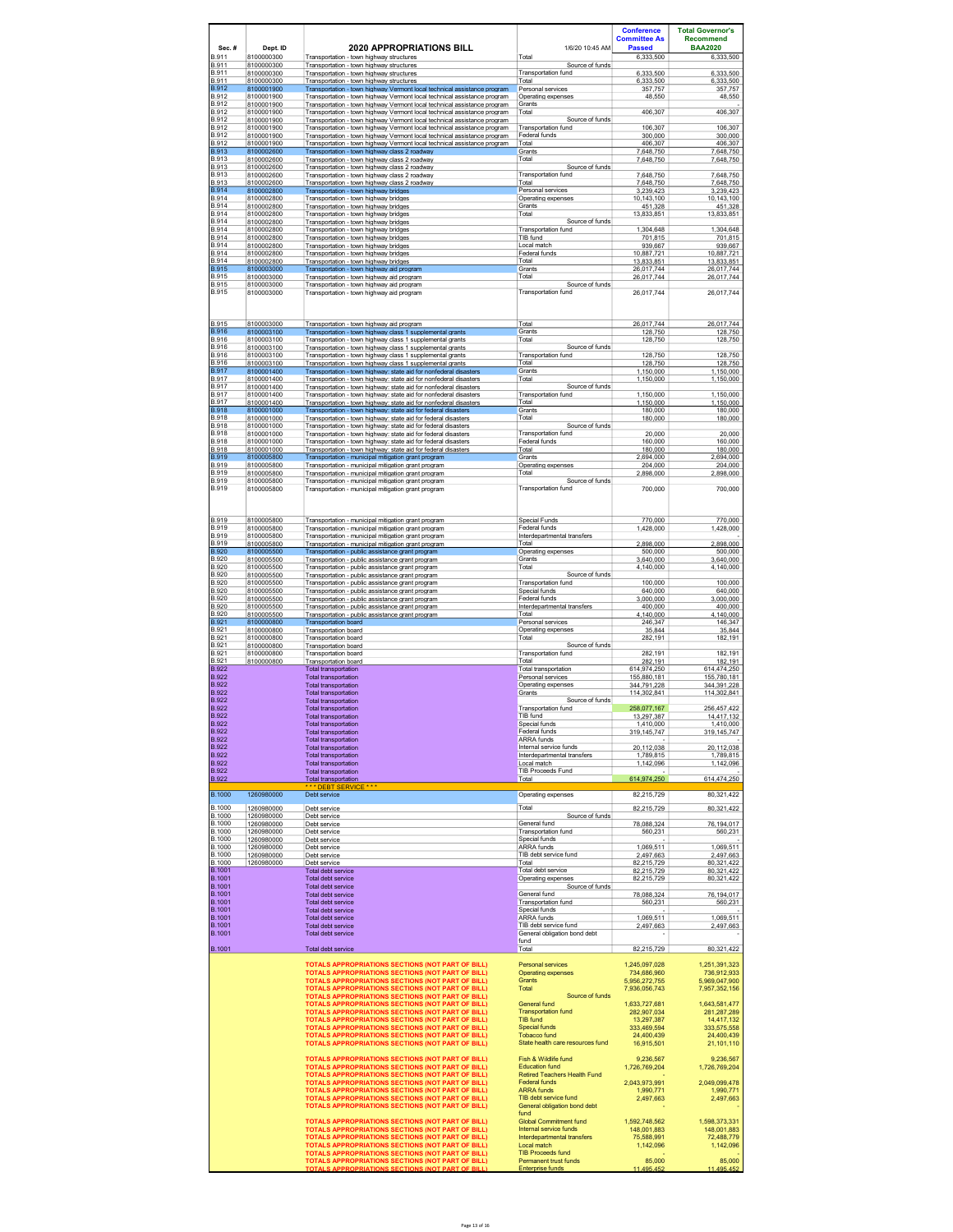|                         |                                                                                         |                                                                                                                                                                         |                                                                       | <b>Conference</b><br><b>Committee As</b> | <b>Total Governor's</b><br><b>Recommend</b><br><b>BAA2020</b> |
|-------------------------|-----------------------------------------------------------------------------------------|-------------------------------------------------------------------------------------------------------------------------------------------------------------------------|-----------------------------------------------------------------------|------------------------------------------|---------------------------------------------------------------|
| Sec.#                   | Dept. ID                                                                                | <b>2020 APPROPRIATIONS BILL</b><br><b>TOTALS APPROPRIATIONS SECTIONS (NOT PART OF BILL)</b><br><b>TOTALS APPROPRIATIONS SECTIONS (NOT PART OF BILL)</b>                 | 1/6/20 10:45 AM<br>Pension trust funds<br>Private purpose trust funds | <b>Passed</b><br>16.683.226<br>1,125,701 | 16.683.226<br>1,125,701                                       |
|                         |                                                                                         | TOTALS APPROPRIATIONS SECTIONS (NOT PART OF BILL)<br><b>FISCAL YEAR 2020 ONE-TIME</b>                                                                                   | Total                                                                 | 7.936.056.743                            | 7.957.352.156                                                 |
|                         | B.1101(a)(1) 1260892002<br>B.1101(a)(1) 1260892002                                      | Treasurer - Pension Group Membership Study<br>Treasurer - Pension Group Membership Study                                                                                | Operating expense<br>Total                                            |                                          |                                                               |
|                         | B.1101(a)(1) 1260892002<br>B.1101(a)(1) 1260892002<br><u>B.1101(a)(1) 1260892002</u>    | Treasurer - Pension Group Membership Study<br>Treasurer - Pension Group Membership Study<br>Treasurer - Pension Group Membership Study                                  | Source of funds<br>General Fund<br>Total                              |                                          |                                                               |
|                         | B.1101(a)(2) 1110892005<br>B.1101(a)(2) 1110892005                                      | <b>VSAC - Advancement Grants</b><br>VSAC - Advancement Grants                                                                                                           | Grants<br>Total                                                       | ÷                                        |                                                               |
|                         | B.1101(a)(2) 1110892005<br>B.1101(a)(2) 1110892005<br>B.1101(a)(2) 1110892005           | VSAC - Advancement Grants<br>VSAC - Advancement Grants<br>VSAC - Advancement Grants                                                                                     | Source of funds<br>General Fund<br>Total                              | ÷,                                       |                                                               |
|                         | 3420892001<br>3420892001                                                                | Health Dept - Recovery Centers Onetime Grants                                                                                                                           | Grants<br>Total                                                       |                                          |                                                               |
|                         | 3420892001<br>3420892001                                                                | Health Dept - Recovery Centers Onetime Grants<br>Health Dept - Recovery Centers Onetime Grants<br>Health Dept - Recovery Centers Onetime Grants                         | Source of funds<br>General Fund                                       | $\overline{a}$<br>$\overline{a}$         |                                                               |
|                         | 3420892001<br>3440892002<br>3440892002                                                  | Health Dept - Recovery Centers Onetime Grants<br>DCF - OEO - Grant to Non-Profit for Energy Audit Services<br>DCF - OEO - Grant to Non-Profit for Energy Audit Services | Total<br>Grants<br>Total                                              | ٠                                        |                                                               |
|                         | 3440892002<br>3440892002                                                                | DCF - OEO - Grant to Non-Profit for Energy Audit Services<br>DCF - OEO - Grant to Non-Profit for Energy Audit Services                                                  | Source of funds<br>General Fund                                       |                                          |                                                               |
|                         | 3440892002<br>B.1101(a)(3) 3440892003<br>B.1101(a)(3) 3440892003                        | DCF - OEO - Grant to Non-Profit for Energy Audit Services<br>DCF - OEO - Microbusiness<br>DCF - OEO - Microbusiness                                                     | Total<br>Grants<br>Total                                              | ÷                                        |                                                               |
|                         | B.1101(a)(3) 3440892003<br>B.1101(a)(3' 3440892003                                      | DCF - OEO - Microbusiness<br>DCF - OEO - Microbusiness                                                                                                                  | Source of funds<br>General Fund                                       |                                          |                                                               |
|                         | B.1101(a)(3) 3440892003<br>B.1101(a)(4) 3440892004<br>B.1101(a)(4) 3440892004           | DCF - OEO - Microbusiness<br>DCF - Family Services - Parent Child Center Grant<br>DCF - Family Services - Parent Child Center Grant                                     | Total<br>Grants<br>Total                                              | ÷                                        |                                                               |
|                         | B.1101(a)(4) 3440892004<br>B.1101(a)(4) 3440892004                                      | DCF - Family Services - Parent Child Center Grant<br>DCF - Family Services - Parent Child Center Grant                                                                  | Source of funds<br>General Fund                                       |                                          |                                                               |
|                         | B.1101(a)(4 3440892004<br>B.1101(a)(5' 3150892001<br>B.1101(a)(5' 3150892001            | DCF - Family Services - Parent Child Center Grant<br>DMH - Peer Support Grant<br>DMH - Peer Support Grant                                                               | Total<br>Grants<br>Total                                              |                                          |                                                               |
|                         | B.1101(a)(5' 3150892001<br>B.1101(a)(5) 3150892001                                      | DMH - Peer Support Grant<br>DMH - Peer Support Grant                                                                                                                    | Source of funds<br>General Fund                                       |                                          |                                                               |
|                         | B.1101(a)(5) 3150892001<br>B.1101(a)(6) 2200892001<br>B.1101(a)(6) 2200892001           | DMH - Peer Support Grant<br>Agriculture - Grant Writer<br>Agriculture - Grant Writer                                                                                    | Total<br>Grants<br>Total                                              | ÷<br>٠                                   |                                                               |
|                         | B.1101(a)(6) 2200892001<br>B.1101(a)(6) 2200892001                                      | Agriculture - Grant Writer<br>Agriculture - Grant Writer                                                                                                                | Source of funds<br>General Fund                                       | $\overline{a}$                           |                                                               |
|                         | <u>B.1101(a)(6' 2200892001</u><br>B.1101(a)(7) 2200892002<br>B.1101(a)(7) 2200892002    | Agriculture - Grant Writer<br>Agriculture - Working Lands<br>Agriculture - Working Lands                                                                                | Total<br>Grants<br>Total                                              |                                          |                                                               |
|                         | B.1101(a)(7) 2200892002<br>B.1101(a)(7) 2200892002                                      | Agriculture - Working Lands<br>Agriculture - Working Lands                                                                                                              | Source of funds<br>General Fund                                       |                                          |                                                               |
|                         | B.1101(a)(7 2200892002<br>B.1101(a)(8) 2200892003<br>B.1101(a)(8) 2200892003            | Agriculture - Working Lands<br>Agriculture - Mosquito Control<br>Agriculture - Mosquito Control                                                                         | Total<br>Grants<br>Total                                              | ÷                                        |                                                               |
|                         | B.1101(a)(8) 2200892003<br>B.1101(a)(8) 2200892003                                      | Agriculture - Mosquito Control<br>Aariculture - Mosauito Control                                                                                                        | Source of funds<br>General Fund                                       |                                          |                                                               |
|                         | <u>B.1101(a)(8) 2200892003</u><br>B.1101(a)(9) 2200892004<br>B.1101(a)(9) 2200892004    | Agriculture - Mosquito Control<br>Agriculture - Farm to School<br>Agriculture - Farm to School                                                                          | Total<br>Grants<br>Total                                              | ÷                                        |                                                               |
|                         | B.1101(a)(9) 2200892004<br>B.1101(a)(9) 2200892004                                      | Agriculture - Farm to School<br>Agriculture - Farm to School                                                                                                            | Source of funds<br>General Fund                                       |                                          |                                                               |
| B.1101(a)(1( 6130892001 | B.1101(a)(9) 2200892004<br>B.1101(a)(1(6130892001                                       | Agriculture - Farm to School<br>Forest Parks and Recreation - VOREC<br>Forest Parks and Recreation - VOREC                                                              | Total<br>Grants<br>Total                                              |                                          |                                                               |
|                         | B.1101(a)(1(6130892001<br>B.1101(a)(1(6130892001                                        | Forest Parks and Recreation - VOREC<br>Forest Parks and Recreation - VOREC                                                                                              | Source of funds<br>General Fund                                       |                                          |                                                               |
|                         | B.1101(a)(1(6130892001<br>B.1101(a)(1 1110892002<br>B.1101(a)(1 <sup>.</sup> 1110892002 | Forest Parks and Recreation - VOREC<br>Vermont State Colleges - Associate Degree Pilot<br>Vermont State Colleges - Associate Degree Pilot                               | Total<br>Grants<br>Total                                              | ÷<br>÷                                   |                                                               |
|                         | B.1101(a)(1 1110892002<br>B.1101(a)(1 1110892002                                        | Vermont State Colleges - Associate Degree Pilot<br>Vermont State Colleges - Associate Degree Pilot                                                                      | Source of funds<br>General Fund                                       | $\overline{a}$                           |                                                               |
| n/a<br>n/a              | B.1101(a)(1 <sup>.</sup> 1110892002<br>1100892004<br>1100892004                         | Vermont State Colleges - Associate Degree Pilot<br>Racial Equity in State Government<br>Racial Equity in State Government                                               | Total<br>Personal Services<br>Total                                   |                                          |                                                               |
| n/a<br>٦/a              | 1100892004<br>1100892004                                                                | Racial Equity in State Government<br>Racial Equity in State Government                                                                                                  | Source of funds<br>Internal service funds<br>Total                    |                                          |                                                               |
| ٦/a<br>n/a<br>n/a       | 1100892004<br>3440892001<br>3440892001                                                  | Racial Equity in State Government<br>Childcare Initiative<br>Childcare Initiative                                                                                       | Grants<br>Operating expense                                           | ÷                                        |                                                               |
| ٦/a<br>٦/a<br>٦/a       | 3440892001<br>3440892001<br>3440892001                                                  | Childcare Initiative<br>Childcare Initiative<br>Childcare Initiative                                                                                                    | Total<br>Source of funds<br>General fund                              |                                          |                                                               |
| ٦/a<br>n/a              | 3440892001<br>4100892001                                                                | Childcare Initiative<br>THINK VT/MOVE                                                                                                                                   | Total<br>Operating expense                                            | ÷                                        |                                                               |
| n/a<br>n/a              | 4100892001<br>4100892001                                                                | THINK VT/MOVE<br>THINK VT/MOVE                                                                                                                                          | Total<br>Source of funds                                              | J.                                       |                                                               |
| n/a<br>n/a              | 4100892001<br>4100892001                                                                | THINK VT/MOVE<br><b>THINK VT/MOVE</b>                                                                                                                                   | General fund<br>Total                                                 |                                          |                                                               |
| n/a<br>٦/a              | 7100892001<br>7100892001                                                                | THINK VT/MOVE<br>THINK VT/MOVE                                                                                                                                          | Operating expense<br>Total                                            | ÷<br>l,                                  |                                                               |
| n/a<br>n/a              | 7100892001<br>7100892001                                                                | THINK VT/MOVE<br>THINK VT/MOVE                                                                                                                                          | Source of funds<br>General fund                                       | ÷                                        |                                                               |
| ٦/a                     | 7100892001<br>B.1101(a)(2:7100892002<br>B.1101(a)(2 7100892002                          | THINK VT/MOVE<br>USS VT<br>USS VT                                                                                                                                       | Total<br>Grants<br>Total                                              | ÷                                        |                                                               |
|                         | B.1101(a)(2 7100892002<br>B.1101(a)(2 7100892002                                        | USS VT<br><b>USS VT</b>                                                                                                                                                 | Source of funds<br>General Fund                                       | $\overline{a}$                           |                                                               |
| n/a<br>n/a              | B.1101(a)(2 7100892002<br>1100892001<br>1100892001                                      | USS VT<br>Twin State Voluntary Leave<br>Twin State Voluntary Leave                                                                                                      | Total<br>Personal Services<br>Total                                   |                                          |                                                               |
| ٦/a<br>n/a              | 1100892001<br>1100892001                                                                | Twin State Voluntary Leave<br>Twin State Voluntary Leave                                                                                                                | Source of funds<br>General Fund<br>Total                              |                                          |                                                               |
| n/a<br>n/a              | 1100892001<br>1100892003                                                                | Twin State Voluntary Leave<br><b>Next Generation Appropriations</b>                                                                                                     | Grants                                                                |                                          |                                                               |
| n/a<br>n/a<br>n/a       | 1100892003<br>1100892003<br>1100892003                                                  | <b>Next Generation Appropriations</b><br><b>Next Generation Appropriations</b><br>Next Generation Appropriations                                                        | Total<br>Source of funds<br>Special funds                             | ÷                                        |                                                               |
| n/a<br>n/a              | 1100892003<br>2120892001                                                                | <b>Next Generation Appropriations</b><br>Judiciary Pay Act                                                                                                              | Total<br>Personal Services                                            | ÷                                        |                                                               |
| n/a<br>n/a<br>n/a       | 2120892001<br>2120892001<br>2120892001                                                  | Judiciary Pav Act<br>Judiciary Pay Act<br>Judiciary Pay Act                                                                                                             | Total<br>Source of funds<br>General fund                              | ÷                                        |                                                               |
| n/a<br>n/a              | 2120892001<br>1210892001                                                                | <b>Judiciary Pay Act</b><br>Legislature Pay Act                                                                                                                         | Total<br>Personal Services                                            |                                          |                                                               |
| n/a<br>n/a<br>٦/a       | 1210892001<br>1210892001<br>1210892001                                                  | Legislature Pay Act<br>Legislature Pay Act<br>Legislature Pay Act                                                                                                       | Total<br>Source of funds<br>General fund                              | ä,                                       |                                                               |
| n/a<br>n/a              | 1210892001<br>1100892002                                                                | Legislature Pay Act<br><b>Executive Pav Act</b>                                                                                                                         | Total<br>Personal Services                                            | ÷                                        |                                                               |
| n/a<br>n/a<br>n/a       | 1100892002<br>1100892002<br>1100892002                                                  | Executive Pay Act<br><b>Executive Pay Act</b><br>Executive Pay Act                                                                                                      | Total<br>Source of funds<br>General fund                              |                                          |                                                               |
| n/a<br>n/a              | 1100892002<br>7100892003                                                                | Executive Pay Act<br><b>ACCD Rental Housing Rehab</b>                                                                                                                   | Total<br>Grants                                                       | ٠                                        |                                                               |
| ٦/a<br>ı/a<br>n/a       | 7100892003<br>7100892003<br>7100892003                                                  | <b>ACCD Rental Housing Rehab</b><br><b>ACCD Rental Housing Rehab</b><br>ACCD Rental Housing Rehab                                                                       | Total<br>Source of funds<br>General fund                              | ÷,                                       |                                                               |
|                         |                                                                                         |                                                                                                                                                                         |                                                                       |                                          |                                                               |
| n/a<br>n/a              | 7100892003<br>7100892003                                                                | <b>ACCD Rental Housing Rehab</b><br>ACCD Rental Housing Rehab                                                                                                           | <b>Federal Fund</b><br>Global Commitment Fund                         | $\overline{a}$                           |                                                               |
| n/a                     | 7100892003<br>B.1101(a)(1) 3440892005<br>B.1101(a)(1, 3440892005                        | <b>ACCD Rental Housing Rehab</b><br><b>DCF Information Systems</b>                                                                                                      | Total<br>Grants<br>Total                                              | $\overline{\phantom{a}}$                 |                                                               |
|                         | B.1101(a)(1, 3440892005<br>B.1101(a)(1) 3440892005                                      | <b>DCF Information Systems</b><br><b>DCF Information Systems</b><br><b>DCF Information Systems</b>                                                                      | Source of funds<br>General fund                                       | $\overline{a}$                           |                                                               |
|                         | <u>B.1101(a)(1, 3440892005</u><br>B.1101(a)(1:3440892006<br>B.1101(a)(1, 3440892006     | <b>DCF Information Systems</b><br>DCF Child Care Professionals - Workforce Incentive<br>DCF Child Care Professionals - Workforce Incentive                              | Total<br>Grants                                                       |                                          |                                                               |
| B.1101(a)(1, 3440892006 |                                                                                         | DCF Child Care Professionals - Workforce Incentive                                                                                                                      | Total<br>Source of funds                                              |                                          |                                                               |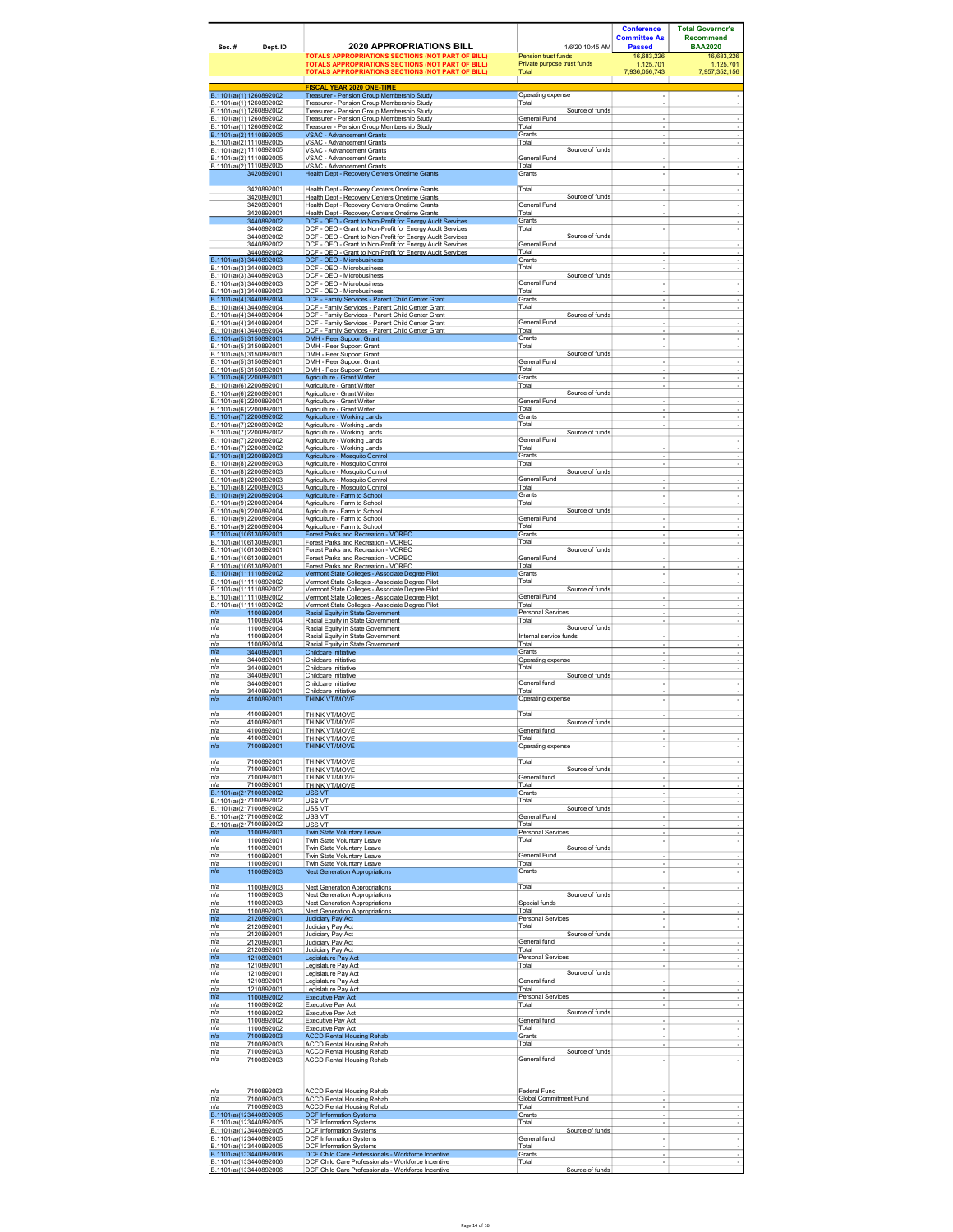| Sec.# | Dept. ID<br>B.1101(a)(1, 3440892006                                        | <b>2020 APPROPRIATIONS BILL</b><br>DCF Child Care Professionals - Workforce Incentive                                                                                                                                                                                                                                                                                                                                      | 1/6/20 10:45 AM<br>General fund                                                                                                                                                                     | <b>Conference</b><br><b>Committee As</b><br><b>Passed</b>                                              | <b>Total Governor's</b><br><b>Recommend</b><br><b>BAA2020</b>                                          |
|-------|----------------------------------------------------------------------------|----------------------------------------------------------------------------------------------------------------------------------------------------------------------------------------------------------------------------------------------------------------------------------------------------------------------------------------------------------------------------------------------------------------------------|-----------------------------------------------------------------------------------------------------------------------------------------------------------------------------------------------------|--------------------------------------------------------------------------------------------------------|--------------------------------------------------------------------------------------------------------|
|       | B.1101(a)(1, 3440892006<br>B.1101(a)(1-3440892007                          | DCF Child Care Professionals - Workforce Incentive<br><b>DCF Woodside Transition</b>                                                                                                                                                                                                                                                                                                                                       | Total<br>Grants                                                                                                                                                                                     | ÷,                                                                                                     |                                                                                                        |
|       | B.1101(a)(1-3440892007<br>B.1101(a)(1-3440892007                           | DCF Woodside Transition<br>DCF Woodside Transition                                                                                                                                                                                                                                                                                                                                                                         | Total<br>Source of funds                                                                                                                                                                            |                                                                                                        |                                                                                                        |
|       | B.1101(a)(1+3440892007<br>B.1101(a)(1-3440892007                           | <b>DCF Woodside Transition</b><br>DCF Woodside Transition                                                                                                                                                                                                                                                                                                                                                                  | General fund<br>Total                                                                                                                                                                               |                                                                                                        |                                                                                                        |
|       | B.1101(a)(1! 3420892002<br>B.1101(a)(1: 3420892002                         | <b>VDH Opiate Transpotation Pilot</b><br>VDH Opiate Transpotation Pilot                                                                                                                                                                                                                                                                                                                                                    | Grants<br>Total                                                                                                                                                                                     | ٠                                                                                                      |                                                                                                        |
|       | B.1101(a)(1: 3420892002<br>B.1101(a)(1: 3420892002                         | <b>VDH Opiate Transpotation Pilot</b><br>VDH Opiate Transpotation Pilot                                                                                                                                                                                                                                                                                                                                                    | Source of funds<br>General fund                                                                                                                                                                     | ٠                                                                                                      |                                                                                                        |
|       | B.1101(a)(1) 3420892002<br>B.1101(a)(1(3460892001                          | <b>VDH Opiate Transpotation Pilot</b><br>DAIL SASF                                                                                                                                                                                                                                                                                                                                                                         | Total<br>Grants                                                                                                                                                                                     |                                                                                                        |                                                                                                        |
|       | B.1101(a)(1(3460892001<br>B.1101(a)(1(3460892001                           | <b>DAIL SASH</b><br><b>DAIL SASH</b>                                                                                                                                                                                                                                                                                                                                                                                       | Total<br>Source of funds                                                                                                                                                                            | ÷                                                                                                      | ä,                                                                                                     |
|       | B.1101(a)(1(3460892001<br>B.1101(a)(1(3460892001                           | <b>DAIL SASH</b><br><b>DAIL SASH</b>                                                                                                                                                                                                                                                                                                                                                                                       | General fund<br>Total                                                                                                                                                                               |                                                                                                        |                                                                                                        |
|       | B.1101(a)(1' 1210892002<br><u>B.1101(a)(1) 1210892002</u>                  | Legislature Appointment Database<br>Legislature Appointment Database                                                                                                                                                                                                                                                                                                                                                       | Grants<br>Total                                                                                                                                                                                     |                                                                                                        |                                                                                                        |
|       | B.1101(a)(1) 1210892002<br>B.1101(a)(1) 1210892002                         | Legislature Appointment Database<br>Legislature Appointment Database                                                                                                                                                                                                                                                                                                                                                       | Source of funds<br>General fund                                                                                                                                                                     | ٠                                                                                                      | $\sim$                                                                                                 |
|       | <u>B.1101(a)(1   1210892002</u><br>B.1101(a)(11 3440892008                 | Legislature Appointment Database<br>DCF OEO Wx                                                                                                                                                                                                                                                                                                                                                                             | Total<br>Grants                                                                                                                                                                                     |                                                                                                        |                                                                                                        |
|       | B.1101(a)(1) 3440892008<br>B.1101(a)(1) 3440892008                         | DCF OEO Wx<br>DCF OEO Wx                                                                                                                                                                                                                                                                                                                                                                                                   | Total<br>Source of funds                                                                                                                                                                            |                                                                                                        |                                                                                                        |
|       | B.1101(a)(1) 3440892008<br>B.1101(a)(113440892008                          | DCF OEO Wx<br>DCF OEO Wx                                                                                                                                                                                                                                                                                                                                                                                                   | General fund<br>Total                                                                                                                                                                               |                                                                                                        |                                                                                                        |
|       | B.1101(a)(1! 1110892003<br>B.1101(a)(1! 1110892003                         | <b>VSC Burlinaton College Records</b><br><b>VSC Burlington College Records</b>                                                                                                                                                                                                                                                                                                                                             | Grants<br>Total                                                                                                                                                                                     | ÷,                                                                                                     | ÷.                                                                                                     |
|       | B.1101(a)(1! 1110892003<br>B.1101(a)(1! 1110892003                         | VSC Burlington College Records<br>VSC Burlington College Records                                                                                                                                                                                                                                                                                                                                                           | Source of funds<br>General fund                                                                                                                                                                     |                                                                                                        |                                                                                                        |
|       | B.1101(a)(1! 1110892003<br>B.1101(a)(2( 6130892002                         | VSC Burlington College Records<br><b>FPR Logger Safety</b>                                                                                                                                                                                                                                                                                                                                                                 | Total<br>Grants                                                                                                                                                                                     | ٠                                                                                                      |                                                                                                        |
|       | B.1101(a)(2(6130892002<br>B.1101(a)(2(6130892002                           | FPR Logger Safety<br>FPR Logger Safety                                                                                                                                                                                                                                                                                                                                                                                     | Total<br>Source of funds                                                                                                                                                                            | ÷                                                                                                      |                                                                                                        |
|       | B.1101(a)(2(6130892002<br>B.1101(a)(2(6130892002                           | FPR Logger Safety<br>FPR Logger Safety                                                                                                                                                                                                                                                                                                                                                                                     | General fund<br>Total                                                                                                                                                                               | ٠                                                                                                      | $\overline{\phantom{a}}$                                                                               |
|       | B.1101(a)(2) 7100892004<br>B.1101(a)(2) 7100892004                         | <b>ACCD Regional Economic Development Initiatives</b><br>ACCD Regional Economic Development Initiatives                                                                                                                                                                                                                                                                                                                    | Grants<br>Total                                                                                                                                                                                     | ÷                                                                                                      | ٠                                                                                                      |
|       | B.1101(a)(2) 7100892004<br>B.1101(a)(2) 7100892004                         | ACCD Regional Economic Development Initiatives<br><b>ACCD Regional Economic Development Initiatives</b>                                                                                                                                                                                                                                                                                                                    | Source of funds<br>General fund                                                                                                                                                                     |                                                                                                        |                                                                                                        |
|       | B.1101(a)(2) 7100892004<br>B.1101(a)(2, 7100892005                         | <b>ACCD Regional Economic Development Initiatives</b><br><b>ACCD Economic Development Initiatives</b>                                                                                                                                                                                                                                                                                                                      | Total<br>Grants                                                                                                                                                                                     |                                                                                                        | ÷,                                                                                                     |
|       | B.1101(a)(2) 7100892005<br>B.1101(a)(2) 7100892005                         | <b>ACCD Economic Development Initiatives</b><br><b>ACCD Economic Development Initiatives</b>                                                                                                                                                                                                                                                                                                                               | Total<br>Source of funds                                                                                                                                                                            |                                                                                                        |                                                                                                        |
|       | B 1101(a)(2) 7100892005<br>B.1101(a)(2, 7100892005                         | <b>ACCD Fconomic Development Initiatives</b><br><b>ACCD Economic Development Initiatives</b>                                                                                                                                                                                                                                                                                                                               | General fund<br>Total                                                                                                                                                                               |                                                                                                        |                                                                                                        |
|       | B.1101(a)(2+1110892004<br>B.1101(a)(2-1110892004                           | Arts Council National Endowment for the Arts<br>Arts Council National Endowment for the Arts                                                                                                                                                                                                                                                                                                                               | Grants<br>Total                                                                                                                                                                                     | ÷,                                                                                                     |                                                                                                        |
|       | B.1101(a)(2-1110892004<br>B 1101(a)(2-1110892004                           | Arts Council National Endowment for the Arts<br>Arts Council National Endowment for the Arts                                                                                                                                                                                                                                                                                                                               | Source of funds<br>General fund                                                                                                                                                                     | ÷,                                                                                                     |                                                                                                        |
|       | B.1101(a)(2-1110892004<br>7100892006                                       | Arts Council National Endowment for the Arts<br><b>USS VT Launch</b>                                                                                                                                                                                                                                                                                                                                                       | Total<br>Grants                                                                                                                                                                                     | ٠                                                                                                      | 25,000                                                                                                 |
|       | 7100892006<br>7100892006                                                   | USS VT Launch<br>USS VT Launch                                                                                                                                                                                                                                                                                                                                                                                             | Total<br>Source of funds                                                                                                                                                                            | ÷                                                                                                      | 25,000                                                                                                 |
|       | 7100892006<br>7100892006                                                   | USS VT Launch<br>USS VT Launch                                                                                                                                                                                                                                                                                                                                                                                             | General fund<br>Total                                                                                                                                                                               | ٠                                                                                                      | 25.000<br>25,000                                                                                       |
|       | 2230892001<br>2230892001                                                   | FY21/CY20 General Elections<br>FY21/CY20 General Elections                                                                                                                                                                                                                                                                                                                                                                 | Personal Services<br>Operating expense                                                                                                                                                              |                                                                                                        | 27,000<br>423,000                                                                                      |
|       | 2230892001<br>2230892001                                                   | FY21/CY20 General Elections<br>FY21/CY20 General Elections                                                                                                                                                                                                                                                                                                                                                                 | Total<br>Source of funds                                                                                                                                                                            | ÷                                                                                                      | 450,000                                                                                                |
|       | 2230892001<br>2230892001                                                   | FY21/CY20 General Flections<br>FY21/CY20 General Elections                                                                                                                                                                                                                                                                                                                                                                 | General fund<br>Total                                                                                                                                                                               | ٠                                                                                                      | 450,000<br>450,000                                                                                     |
|       | 1100892005<br>1100892005                                                   | <b>VSERS Rate Increase</b><br><b>VSERS Rate Increase</b>                                                                                                                                                                                                                                                                                                                                                                   | Personal Services<br>Total                                                                                                                                                                          | ÷,                                                                                                     | 370,000<br>370,000                                                                                     |
|       | 1100892005<br>1100892005                                                   | <b>VSERS Rate Increase</b><br><b>VSERS Rate Increase</b>                                                                                                                                                                                                                                                                                                                                                                   | Source of funds<br>General fund                                                                                                                                                                     | ×,                                                                                                     | 370 000                                                                                                |
|       | 1100892005                                                                 | <b>VSERS Rate Increase</b>                                                                                                                                                                                                                                                                                                                                                                                                 | Total                                                                                                                                                                                               |                                                                                                        | 370.000                                                                                                |
|       |                                                                            | TOTALS - ALL APPROPRIATIONS (NOT PART OF BILL)<br>TOTALS - ALL APPROPRIATIONS (NOT PART OF BILL)<br>TOTALS - ALL APPROPRIATIONS (NOT PART OF BILL)<br>TOTALS - ALL APPROPRIATIONS (NOT PART OF BILL)<br>TOTALS - ALL APPROPRIATIONS (NOT PART OF BILL)<br><b>TOTALS - ALL APPROPRIATIONS (NOT PART OF BILL)</b><br>TOTALS - ALL APPROPRIATIONS (NOT PART OF BILL)<br><b>TOTALS - ALL APPROPRIATIONS (NOT PART OF BILL)</b> | <b>Total</b><br><b>Source of funds</b><br><b>General fund</b><br><b>Transportation fund</b><br><b>TIB fund</b><br><b>Special funds</b><br><b>Tobacco fund</b><br><b>State health care resources</b> | 7.936.056.743<br>1,633,727,681<br>282.907.034<br>13,297,387<br>333.469.594<br>24,400,439<br>16,915,501 | 7.958.197.156<br>1,644,426,477<br>281.287.289<br>14,417,132<br>333.575.558<br>24.400.439<br>21,101,110 |
|       |                                                                            | TOTALS - ALL APPROPRIATIONS (NOT PART OF BILL)<br>TOTALS - ALL APPROPRIATIONS (NOT PART OF BILL)<br>TOTALS APPROPRIATIONS SECTIONS (NOT PART OF BILL)                                                                                                                                                                                                                                                                      | fund<br>Fish & Wildlife fund<br><b>Education fund</b><br><b>Retired Teachers Health Fund</b>                                                                                                        | 9,236,567<br>1,726,769,204                                                                             | 9,236,567<br>1,726,769,204                                                                             |
|       |                                                                            | <b>TOTALS - ALL APPROPRIATIONS (NOT PART OF BILL)</b><br>TOTALS - ALL APPROPRIATIONS (NOT PART OF BILL)<br>TOTALS - ALL APPROPRIATIONS (NOT PART OF BILL)<br>TOTALS - ALL APPROPRIATIONS (NOT PART OF BILL)                                                                                                                                                                                                                | <b>Federal funds</b><br><b>ARRA funds</b><br><b>TIB debt service fund</b><br><b>General obligation bond debt</b>                                                                                    | 2,043,973,991<br>1 990 771<br>2,497,663                                                                | 2,049,099,478<br>1.990.771<br>2,497,663                                                                |
|       |                                                                            | TOTALS - ALL APPROPRIATIONS (NOT PART OF BILL)                                                                                                                                                                                                                                                                                                                                                                             | fund<br><b>Global Commitment fund</b>                                                                                                                                                               | 1,592,748,562                                                                                          | 1,598,373,331                                                                                          |
|       |                                                                            | TOTALS - ALL APPROPRIATIONS (NOT PART OF BILL)<br>TOTALS - ALL APPROPRIATIONS (NOT PART OF BILL)                                                                                                                                                                                                                                                                                                                           | <b>Internal service funds</b><br><b>Interdepartmental transfers</b>                                                                                                                                 | 148,001,883<br>75,588,991                                                                              | 148,001,883<br>72,488,779                                                                              |
|       |                                                                            | <b>TOTALS - ALL APPROPRIATIONS (NOT PART OF BILL)</b><br><b>TOTALS - ALL APPROPRIATIONS (NOT PART OF BILL)</b>                                                                                                                                                                                                                                                                                                             | <b>Local match</b><br><b>TIB Proceeds fund</b>                                                                                                                                                      | 1,142,096                                                                                              | 1,142,096                                                                                              |
|       |                                                                            | TOTALS - ALL APPROPRIATIONS (NOT PART OF BILL)<br>TOTALS - ALL APPROPRIATIONS (NOT PART OF BILL)                                                                                                                                                                                                                                                                                                                           | <b>Permanent trust funds</b><br><b>Enterprise funds</b>                                                                                                                                             | 85.000<br>11,495,452                                                                                   | 85.000<br>11,495,452                                                                                   |
|       |                                                                            | <b>TOTALS - ALL APPROPRIATIONS (NOT PART OF BILL)</b><br>TOTALS - ALL APPROPRIATIONS (NOT PART OF BILL)                                                                                                                                                                                                                                                                                                                    | <b>Pension trust funds</b><br>Private purpose trust funds                                                                                                                                           | 16.683.226<br>1,125,701                                                                                | 16.683.226<br>1,125,701                                                                                |
|       |                                                                            | TOTALS - ALL APPROPRIATIONS (NOT PART OF BILL)<br>$\sqrt{\ }$ = Agrees to JFO annotated and tracking                                                                                                                                                                                                                                                                                                                       | <b>Total</b>                                                                                                                                                                                        | 7,936,056,743                                                                                          | 7,958,197,156                                                                                          |
|       |                                                                            |                                                                                                                                                                                                                                                                                                                                                                                                                            |                                                                                                                                                                                                     |                                                                                                        |                                                                                                        |
|       |                                                                            | <b>OTHER BILL</b><br>Other Bills Funds                                                                                                                                                                                                                                                                                                                                                                                     | Grants                                                                                                                                                                                              | ÷                                                                                                      |                                                                                                        |
|       |                                                                            | Other Bills Funds<br>Other Bills Funds                                                                                                                                                                                                                                                                                                                                                                                     | Total<br>Source of funds                                                                                                                                                                            |                                                                                                        |                                                                                                        |
|       |                                                                            | Other Bills Funds<br>Other Bills Funds                                                                                                                                                                                                                                                                                                                                                                                     | General fund<br>Transportation fund                                                                                                                                                                 | ٠                                                                                                      | ×,                                                                                                     |
|       | 2019 Act 1 \$ 5100892001                                                   | Other Bills Funds<br>H.3 Ethic and Social Advisory Group                                                                                                                                                                                                                                                                                                                                                                   | Total<br>Operating expense                                                                                                                                                                          | 15,860                                                                                                 | 15,860                                                                                                 |
|       | 2019 Act 1 \$ 5100892001                                                   | H.3 Ethic and Social Advisory Group<br>H.3 Ethic and Social Advisory Group                                                                                                                                                                                                                                                                                                                                                 | Total<br>Source of funds                                                                                                                                                                            | 15.860                                                                                                 | 15.860                                                                                                 |
|       | 2019 Act 1 \$ 5100892001<br>2019 Act 1 \$ 5100892001                       | H.3 Ethic and Social Advisory Group<br>H.3 Ethic and Social Advisory Group                                                                                                                                                                                                                                                                                                                                                 | General fund<br>Transportation fund                                                                                                                                                                 | 15,860                                                                                                 | 15,860                                                                                                 |
|       | 2019 Act 1 \$ 5100892001                                                   | H.3 Ethic and Social Advisory Group<br>H.524 Health Care - Merged Insurance Market Study                                                                                                                                                                                                                                                                                                                                   | Total<br>Operating expense                                                                                                                                                                          | 15,860                                                                                                 | 15,860                                                                                                 |
|       |                                                                            | H.524 Health Care - Merged Insurance Market Study<br>H.524 Health Care - Merged Insurance Market Study                                                                                                                                                                                                                                                                                                                     | Total<br>Source of funds                                                                                                                                                                            |                                                                                                        |                                                                                                        |
|       |                                                                            | H.524 Health Care - Merged Insurance Market Study<br>H.524 Health Care - Merged Insurance Market Study                                                                                                                                                                                                                                                                                                                     | General fund<br><b>Transportation fund</b>                                                                                                                                                          | ÷                                                                                                      |                                                                                                        |
|       |                                                                            | H.524 Health Care - Merged Insurance Market Study<br>H.533 Workforce Development                                                                                                                                                                                                                                                                                                                                           | Total<br>Grants                                                                                                                                                                                     |                                                                                                        |                                                                                                        |
|       |                                                                            | H.533 Workforce Development<br>H.533 Workforce Development                                                                                                                                                                                                                                                                                                                                                                 | Total<br>Source of funds                                                                                                                                                                            |                                                                                                        |                                                                                                        |
|       |                                                                            | H.533 Workforce Development                                                                                                                                                                                                                                                                                                                                                                                                | General fund<br>Total                                                                                                                                                                               |                                                                                                        |                                                                                                        |
|       | 2018 Act 19 1100030000                                                     | H.533 Workforce Development<br>Pav Act - Executive                                                                                                                                                                                                                                                                                                                                                                         | Personal services<br>Total                                                                                                                                                                          | 10.937.000                                                                                             | 10.613.597                                                                                             |
|       | 2018 Act 19 1100030000                                                     | Pay Act                                                                                                                                                                                                                                                                                                                                                                                                                    | Source of funds                                                                                                                                                                                     | 10,937,000                                                                                             | 10,613,597                                                                                             |
|       | 2018 Act 19 1100030000<br>2018 Act 19 1100030000                           | Pay Act<br>Pay Act                                                                                                                                                                                                                                                                                                                                                                                                         | General fund<br>Transportation fund                                                                                                                                                                 | 8,569,000<br>2,368,000                                                                                 | 8,569,000<br>2,044,597                                                                                 |
|       | 2018 Act 19 1100030000<br>2018 Act 19 1210900000                           | Pay Act<br>Pay Act - Legislature                                                                                                                                                                                                                                                                                                                                                                                           | Total<br>Personal services                                                                                                                                                                          | 10,937,000<br>307,000                                                                                  | 10,613,597<br>307,000                                                                                  |
|       | 2018 Act 19 1210900000                                                     | Pay Act                                                                                                                                                                                                                                                                                                                                                                                                                    | Total<br>Source of funds                                                                                                                                                                            | 307,000                                                                                                | 307,000                                                                                                |
|       | 2018 Act 19 1210900000                                                     | Pay Act                                                                                                                                                                                                                                                                                                                                                                                                                    | General Fund                                                                                                                                                                                        | 307,000                                                                                                | 307,000                                                                                                |
|       | 2018 Act 19 1210900000<br>2018 Act 19 2120950000                           | Pay Act<br>Pay Act - Judiciary                                                                                                                                                                                                                                                                                                                                                                                             | Total<br>Personal services                                                                                                                                                                          | 307,000<br>1,090,441                                                                                   | 307,000<br>1,090,441                                                                                   |
|       | 2018 Act 19 2120950000                                                     | Pay Act                                                                                                                                                                                                                                                                                                                                                                                                                    | Total<br>Source of funds                                                                                                                                                                            | 1,090,441                                                                                              | 1,090,441                                                                                              |
|       |                                                                            |                                                                                                                                                                                                                                                                                                                                                                                                                            |                                                                                                                                                                                                     |                                                                                                        |                                                                                                        |
|       | 2018 Act 19 2120950000<br>2018 Act 19 2120950000<br>2019 Act 62 2250892001 | Pav Act<br>Pay Act<br><b>Bottle Bill Weatherization</b>                                                                                                                                                                                                                                                                                                                                                                    | General fund<br>Total<br>Grants                                                                                                                                                                     | 1.090.441<br>1,090,441<br>350,000                                                                      | 1.090.441<br>1,090,441<br>350,000                                                                      |